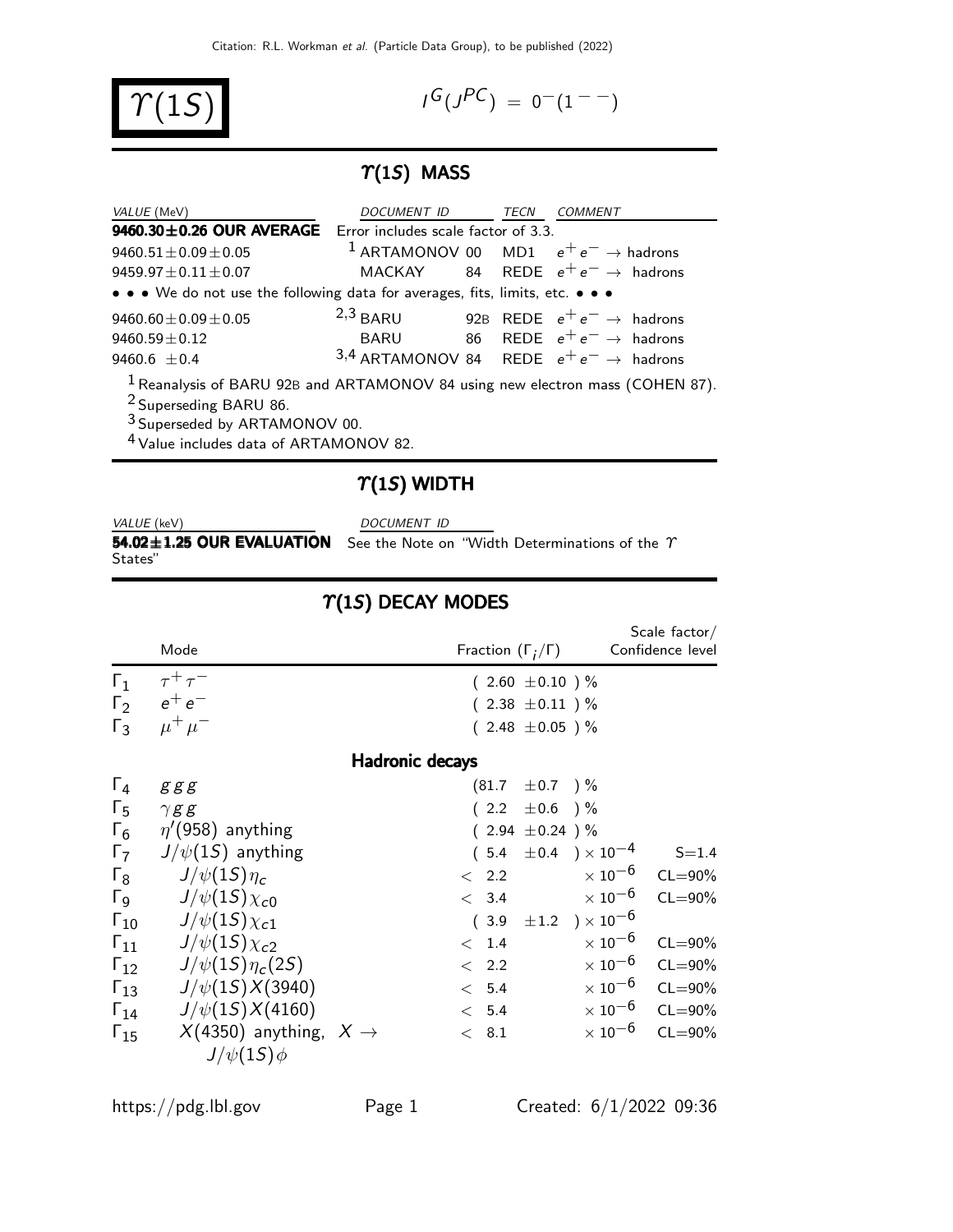| $\Gamma_{16}$ | $Z_c(3900)^{\pm}$ anything, $Z_c \rightarrow$<br>$J/\psi(1S)\pi^{\pm}$   |       | < 1.3             | $\times$ 10 $^{-5}$              | $CL = 90\%$ |
|---------------|--------------------------------------------------------------------------|-------|-------------------|----------------------------------|-------------|
| $\Gamma_{17}$ | $Z_c(4200)^{\pm}$ anything, $Z_c \rightarrow$<br>$J/\psi(1S)\pi^{\pm}$   |       | < 6.0             | $\times$ 10 $^{-5}$              | $CL = 90\%$ |
| $\Gamma_{18}$ | $Z_c(4430)^{\pm}$ anything, $Z_c \rightarrow$<br>$J/\psi(1S)\pi^{\pm}$   |       | < 4.9             | $\times$ 10 $^{-5}$              | $CL = 90\%$ |
| $\Gamma_{19}$ | $X_{cs}^{\pm}$ anything, $X \rightarrow J/\psi K^{\pm}$                  |       | < 5.7             | $\times$ 10 $^{-6}$              | $CL = 90\%$ |
| $\Gamma_{20}$ | $\psi$ (4230) anything, $\psi \rightarrow$<br>$J/\psi(1S)\pi^{+}\pi^{-}$ |       | $<\phantom{0}3.8$ | $\times$ 10 $^{-5}$              | $CL = 90\%$ |
| $\Gamma_{21}$ | $\psi$ (4230) anything, $\psi \rightarrow$<br>$J/\psi(15)K^{+}K^{-}$     |       | < 7.5             | $\times$ 10 $^{-6}$              | $CL = 90\%$ |
| $\Gamma_{22}$ | $\chi_{c1}(4140)$ anything, $\chi_{c1} \rightarrow$<br>$J/\psi(1S)\phi$  |       | < 5.2             | $\times$ 10 $^{-6}$              | $CL = 90\%$ |
| $\Gamma_{23}$ | $\chi_{c0}$ anything                                                     |       | < 4               | $\times$ 10 <sup>-3</sup>        | $CL = 90\%$ |
| $\Gamma_{24}$ | $\chi_{c1}$ anything                                                     |       |                   | $(1.90 \pm 0.35) \times 10^{-4}$ |             |
| $\Gamma_{25}$ | $\chi_{c1}(1P)X_{tetra}$                                                 |       | < 3.78            | $\times$ 10 $^{-5}$              | $CL = 90\%$ |
| $\Gamma_{26}$ | $\chi_{c2}$ anything                                                     |       |                   | $(2.8 \pm 0.8) \times 10^{-4}$   |             |
| $\Gamma_{27}$ | $\psi(2S)$ anything                                                      |       |                   | $(1.23 \pm 0.20) \times 10^{-4}$ |             |
| $\Gamma_{28}$ | $\psi(2S)\eta_c$                                                         |       | < 3.6             | $\times$ 10 $^{-6}$              | $CL = 90\%$ |
| $\Gamma_{29}$ | $\psi(2S)\chi_{c0}$                                                      |       | < 6.5             | $\times$ $10^{-6}$               | $CL = 90\%$ |
| $\Gamma_{30}$ | $\psi(2S)\chi_{c1}$                                                      |       | < 4.5             | $\times$ 10 $^{-6}$              | $CL = 90\%$ |
| $\Gamma_{31}$ | $\psi(2S)\chi_{c2}$                                                      |       | < 2.1             | $\times$ 10 $^{-6}$              | $CL = 90\%$ |
| $\Gamma_{32}$ | $\psi(2S)\eta_c(2S)$                                                     |       | < 3.2             | $\times$ 10 $^{-6}$              | $CL = 90\%$ |
| $\Gamma_{33}$ | $\psi(2S)X(3940)$                                                        |       | < 2.9             | $\times$ 10 $^{-6}$              | $CL = 90\%$ |
| $\Gamma_{34}$ | $\psi(2S)X(4160)$                                                        |       | < 2.9             | $\times$ 10 $^{-6}$              | $CL = 90\%$ |
| $\Gamma_{35}$ | $\psi(4230)$ anything, $\psi \rightarrow$<br>$\psi(2S)\pi^{+}\pi^{-}$    |       | < 7.9             | $\times$ 10 $^{-5}$              | $CL = 90\%$ |
| $\Gamma_{36}$ | $\psi$ (4360) anything, $\psi \rightarrow$<br>$\psi(2S)\pi^{+}\pi^{-}$   |       | < 5.2             | $\times$ 10 $^{-5}$              | $CL = 90\%$ |
| $\Gamma_{37}$ | $\psi(4660)$ anything, $\psi \rightarrow$<br>$\psi(2S)\pi^{+}\pi^{-}$    |       | < 2.2             | $\times$ 10 $^{-5}$              | $CL = 90\%$ |
| $\Gamma_{38}$ | $X(4050)^{\pm}$ anything, $X \rightarrow$<br>$\psi(2S)\pi^{\pm}$         |       | $<\phantom{0}8.8$ | $\times$ 10 $^{-5}$              | $CL = 90\%$ |
| $\Gamma_{39}$ | $Z_c(4430)^{\pm}$ anything, $Z_c \rightarrow$<br>$\psi(2S)\pi^{\pm}$     |       | < 6.7             | $\times$ 10 $^{-5}$              | $CL = 90\%$ |
| $\Gamma_{40}$ | $\chi_{c1}(3872)$ anything                                               |       | < 2.5             | $\times$ 10 $^{-4}$              | $CL = 90\%$ |
| $\Gamma_{41}$ | $Z_c(4200)^+ Z_c(4200)^-$                                                |       | < 2.23            | $\times$ 10 $^{-5}$              | $CL = 90\%$ |
| $\Gamma_{42}$ | $Z_c(3900)^{\pm} Z_c(4200)^{\mp}$                                        |       | < 8.1             | $\times$ 10 $^{-6}$              | $CL = 90\%$ |
| $\Gamma_{43}$ | $Z_c(3900)^+ Z_c(3900)^-$                                                |       | < 1.8             | $\times$ 10 $^{-6}$              | $CL = 90\%$ |
| $\Gamma_{44}$ | $X(4050)^{+} X(4050)^{-}$                                                | $\lt$ | 1.58              | $\times$ 10 $^{-5}$              | $CL = 90\%$ |
| $\Gamma_{45}$ | $X(4250)^{+} X(4250)^{-}$                                                |       | < 2.66            | $\times$ 10 $^{-5}$              | $CL = 90\%$ |
| $\Gamma_{46}$ | $X(4050)^{\pm} X(4250)^{\mp}$                                            |       | < 4.42            | $\times$ 10 $^{-5}$              | $CL = 90\%$ |
|               | $\Gamma_{47}$ $Z_c(4430)^+ Z_c(4430)^-$                                  |       | < 2.03            | $\times$ 10 $^{-5}$              | $CL = 90\%$ |
| $\Gamma_{48}$ | $X(4055)^{\pm} X(4055)^{\mp}$                                            |       | < 2.33            | $\times$ 10 $^{-5}$              | $CL = 90\%$ |
|               |                                                                          |       |                   |                                  |             |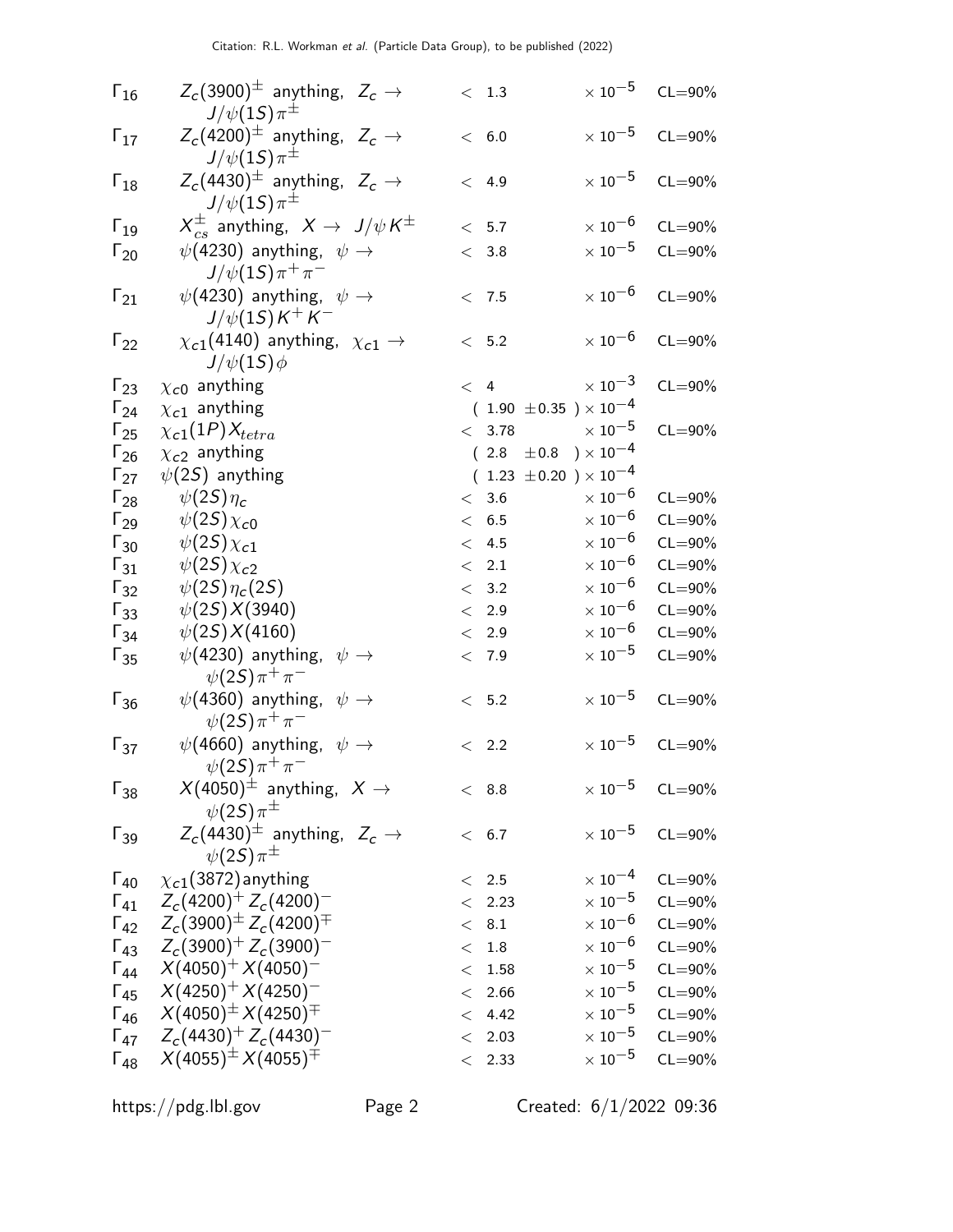| $\Gamma_{49}$ | $X(4055)^{\pm} Z_c(4430)^{\mp}$             | < 4.55                                                                                                                                                                                                                        | $\times$ 10 $^{-5}$   | $CL = 90\%$ |
|---------------|---------------------------------------------|-------------------------------------------------------------------------------------------------------------------------------------------------------------------------------------------------------------------------------|-----------------------|-------------|
| $\Gamma_{50}$ | $\rho \pi$                                  | < 3.68                                                                                                                                                                                                                        | $\times$ $10^{-6}$    | $CL = 90\%$ |
| $\Gamma_{51}$ | $\omega \pi^0$                              | < 3.90                                                                                                                                                                                                                        | $\times$ 10 $^{-6}$   | $CL = 90\%$ |
| $\Gamma_{52}$ | $\pi^+\pi^-$                                | < 5                                                                                                                                                                                                                           | $\times$ 10 $^{-4}$   | $CL = 90\%$ |
| $\Gamma_{53}$ | $K^+ K^-$                                   | < 5                                                                                                                                                                                                                           | $\times$ 10 $^{-4}$   | $CL = 90\%$ |
| $\Gamma_{54}$ | $p\overline{p}$                             | < 5                                                                                                                                                                                                                           | $\times$ 10 $^{-4}$   | $CL = 90\%$ |
| $\Gamma_{55}$ | $\pi^{+}\pi^{-}\pi^{0}$                     | $(2.1 \pm 0.8)$                                                                                                                                                                                                               | ) $\times$ 10 $^{-6}$ |             |
| $\Gamma_{56}$ | $\phi K^+ K^-$                              | $(2.4 \pm 0.5)$                                                                                                                                                                                                               | $)\times10^{-6}$      |             |
|               | $\Gamma_{57}$ $\omega \pi^+ \pi^-$          | $(4.5 \pm 1.0)$                                                                                                                                                                                                               | ) $\times$ 10 $^{-6}$ |             |
|               | $\Gamma_{58}$ $K^*(892)^0 K^- \pi^+ +$ c.c. | $(4.4 \pm 0.8) \times 10^{-6}$                                                                                                                                                                                                |                       |             |
| $\Gamma_{59}$ | $\phi f_2(1525)$                            | < 1.63                                                                                                                                                                                                                        | $\times$ 10 $^{-6}$   | $CL = 90\%$ |
| $\Gamma_{60}$ | $\omega f_2(1270)$                          | < 1.79                                                                                                                                                                                                                        | $\times$ 10 $^{-6}$   | $CL = 90\%$ |
| $\Gamma_{61}$ | $\rho(770) a_2(1320)$                       | < 2.24                                                                                                                                                                                                                        | $\times$ 10 $^{-6}$   | $CL = 90\%$ |
| $\Gamma_{62}$ | $K^*(892)^0\overline{K}_2^*(1430)^0$ + c.c. | $(3.0 \pm 0.8) \times 10^{-6}$                                                                                                                                                                                                |                       |             |
| $\Gamma_{63}$ | $K_1(1270)^{\pm} K^{\mp}$                   | < 2.41                                                                                                                                                                                                                        | $\times$ 10 $^{-6}$   | $CL = 90\%$ |
| $\Gamma_{64}$ | $K_1(1400)^{\pm} K^{\mp}$                   | $(1.0 \pm 0.4) \times 10^{-6}$                                                                                                                                                                                                |                       |             |
| $\Gamma_{65}$ | $b_1(1235)^{\pm} \pi^{\mp}$                 | < 1.25                                                                                                                                                                                                                        | $\times$ 10 $^{-6}$   | $CL = 90\%$ |
| $\Gamma_{66}$ | $\pi^{+}\pi^{-}\pi^{0}\pi^{0}$              | $(1.28 \pm 0.30) \times 10^{-5}$                                                                                                                                                                                              |                       |             |
| $\Gamma_{67}$ | $K_S^0 K^+ \pi^-$ + c.c.                    | $(1.6 \pm 0.4) \times 10^{-6}$                                                                                                                                                                                                |                       |             |
| $\Gamma_{68}$ | $K^*(892)^0 \overline{K}^0$ + c.c.          | $(2.9 \pm 0.9) \times 10^{-6}$                                                                                                                                                                                                |                       |             |
| $\Gamma_{69}$ | $K^*(892)^-K^+ +$ c.c.                      | $<$ 1.11 $<$ 1.11 $<$ 1.11 $<$ 1.11 $<$ 1.11 $<$ 1.11 $<$ 1.11 $<$ 1.11 $<$ 1.11 $<$ 1.11 $<$ 1.11 $<$ 1.11 $<$ 1.11 $<$ 1.11 $<$ 1.11 $<$ 1.11 $<$ 1.11 $<$ 1.11 $<$ 1.11 $<$ 1.11 $<$ 1.11 $<$ 1.11 $<$ 1.11 $<$ 1.11 $<$ 1 | $\times$ 10 $^{-6}$   | $CL = 90\%$ |
| $\Gamma_{70}$ | $f_1(1285)$ anything                        | $(4.6 \pm 3.1) \times 10^{-3}$                                                                                                                                                                                                |                       |             |
| $\Gamma_{71}$ | $D^*(2010)^{\pm}$ anything                  | $(2.52 \pm 0.20)$ %                                                                                                                                                                                                           |                       |             |
| $\Gamma_{72}$ | $f_1(1285)X_{tetra}$                        | < 6.24                                                                                                                                                                                                                        | $\times$ 10 $^{-5}$   | $CL = 90\%$ |
|               | $\Gamma_{73}$ <sup>2</sup> H anything       | $(2.85 \pm 0.25) \times 10^{-5}$                                                                                                                                                                                              |                       |             |
| $\Gamma_{74}$ | Sum of 100 exclusive modes                  | $(1.200 \pm 0.017)\%$                                                                                                                                                                                                         |                       |             |

#### Radiative decays

| $\Gamma_{75}$ $\gamma \pi^{+} \pi^{-}$             | $(6.3 \pm 1.8) \times 10^{-5}$              |             |
|----------------------------------------------------|---------------------------------------------|-------------|
| $\Gamma_{76}$ $\gamma \pi^0 \pi^0$                 | $(1.7 \pm 0.7) \times 10^{-5}$              |             |
| $\Gamma_{77}$ $\gamma \pi \pi$ (S-wave)            | $(4.6 \pm 0.7) \times 10^{-5}$              |             |
| $\Gamma_{78}$ $\gamma \pi^0 \eta$                  | $\times$ 10 $^{-6}$<br>$\langle$ 2.4        | $CL = 90\%$ |
| $\Gamma_{79}$ $\gamma K^{+} K^{-}$                 | [a] $(1.14 \pm 0.13) \times 10^{-5}$        |             |
| $\Gamma_{80}$ $\gamma p \overline{p}$              | $\times$ 10 <sup>-6</sup> CL=90%<br>[b] < 6 |             |
| $\Gamma_{81}$ $\gamma 2h^{+} 2h^{-}$               | $(7.0 \pm 1.5) \times 10^{-4}$              |             |
| $\Gamma_{82}$ $\gamma 3h^{+}3h^{-}$                | $(5.4 \pm 2.0) \times 10^{-4}$              |             |
| $\Gamma_{83}$ $\gamma 4h^{+} 4h^{-}$               | $(7.4 \pm 3.5) \times 10^{-4}$              |             |
| $\Gamma_{84}$ $\gamma \pi^+ \pi^- K^+ K^-$         | $(2.9 \pm 0.9) \times 10^{-4}$              |             |
| $\Gamma_{85}$ $\gamma 2\pi^+ 2\pi^-$               | $(2.5 \pm 0.9) \times 10^{-4}$              |             |
| $\Gamma_{86}$ $\gamma 3\pi^{+} 3\pi^{-}$           | $(2.5 \pm 1.2) \times 10^{-4}$              |             |
| $\Gamma_{87}$ $\gamma 2\pi^+ 2\pi^- K^+ K^-$       | $(2.4 \pm 1.2) \times 10^{-4}$              |             |
| $\Gamma_{88}$ $\gamma \pi^+ \pi^- p \overline{p}$  | $(1.5 \pm 0.6) \times 10^{-4}$              |             |
| $\Gamma_{89}$ $\gamma 2\pi^+ 2\pi^- p\overline{p}$ | $\pm 6$ ) $\times 10^{-5}$<br>(4)           |             |
| $\Gamma_{90}$ $\gamma 2K^+ 2K^-$                   | $(2.0 \pm 2.0) \times 10^{-5}$              |             |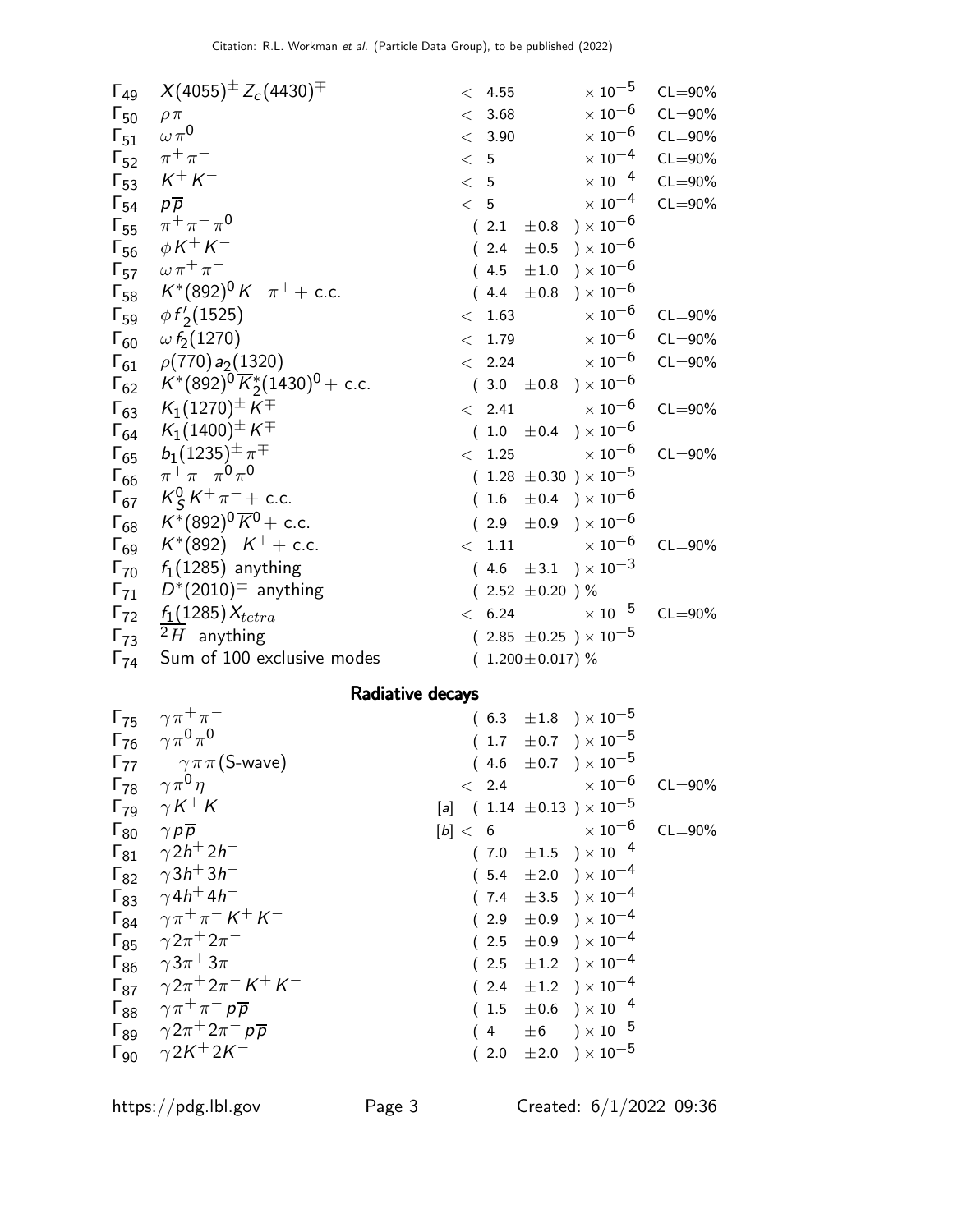| $\Gamma_{91}$          | $\gamma\eta'(958)$                                                  |                         |         | $\rm <$ $1.9$         |                   | $\times$ 10 <sup>-6</sup>        | $CL = 90\%$                      |
|------------------------|---------------------------------------------------------------------|-------------------------|---------|-----------------------|-------------------|----------------------------------|----------------------------------|
| $\Gamma_{92}$          | $\gamma\eta$                                                        |                         | $\lt$   | 1.0                   |                   | $\times$ $10^{-6}$               | $CL = 90\%$                      |
| $\Gamma_{93}$          | $\gamma f_0(980)$                                                   |                         |         | < 3                   |                   | $\times$ 10 <sup>-5</sup>        | $CL = 90\%$                      |
| $\Gamma_{94}$          | $\gamma f'_{2}(1525)$                                               |                         |         |                       |                   | $(2.9 \pm 0.6) \times 10^{-5}$   |                                  |
| $\Gamma$ <sub>95</sub> | $\gamma f_2(1270)$                                                  |                         |         |                       |                   | $(1.01 \pm 0.06) \times 10^{-4}$ |                                  |
| $\mathsf{\Gamma}_{96}$ | $\gamma\eta(1405)$                                                  |                         |         | < 8.2                 |                   | $\times$ 10 $^{-5}$              | $CL = 90\%$                      |
| $\Gamma_{97}$          | $\gamma f_0(1500)$                                                  |                         |         | < 1.5                 |                   | $\times$ 10 $^{-5}$              | $CL = 90\%$                      |
| $\mathsf{\Gamma}_{98}$ | $\gamma f_0(1500) \rightarrow \gamma K^+ K^-$                       |                         |         | (1.0)                 |                   | $\pm 0.4$ ) $\times 10^{-5}$     |                                  |
| $\Gamma$ 99            | $\gamma f_0(1710)$                                                  |                         | $\leq$  | 2.6                   |                   | $\times$ $10^{-4}$               | $CL = 90\%$                      |
| $\Gamma_{100}$         | $\gamma f_0(1710) \rightarrow \gamma K^+ K^-$                       |                         |         |                       |                   | $(1.01 \pm 0.32) \times 10^{-5}$ |                                  |
| $\Gamma_{101}$         | $\gamma f_0(1710) \rightarrow \gamma \pi^+ \pi^-$                   |                         |         | (5.3)                 |                   | $\pm 2.0$ ) $\times 10^{-6}$     |                                  |
| $\Gamma_{102}$         | $\gamma\,f_0(1710)\rightarrow\;\gamma\,\pi^0\,\pi^0$                |                         | $\lt$   | 1.4                   |                   | $\times$ 10 <sup>-6</sup>        | $CL = 90\%$                      |
| $\Gamma_{103}$         | $\gamma\,f_0(1710)\rightarrow\ \gamma\,\eta\,\eta$                  |                         | $\lt$   | 1.8                   |                   | $\times$ 10 <sup>-6</sup>        | $CL = 90\%$                      |
|                        | $\Gamma_{104}$ $\gamma f_4(2050)$                                   |                         |         | < 5.3                 |                   | $\times$ 10 $^{-5}$              | $CL = 90\%$                      |
|                        | $\Gamma_{105}$ $\gamma f_0(2200) \rightarrow \gamma K^+ K^-$        |                         | < 2     |                       |                   | $\times$ 10 <sup>-4</sup>        | $CL = 90\%$                      |
|                        | $\Gamma_{106}$ $\gamma f_J(2220) \rightarrow \gamma K^+ K^-$        |                         | < 8     |                       |                   | $\times$ 10 <sup>-7</sup>        | $CL = 90\%$                      |
|                        | $\Gamma_{107}$ $\gamma f_J(2220) \rightarrow \gamma \pi^+ \pi^-$    |                         | < 6     |                       |                   | $\times$ $10^{-7}$               | $CL = 90\%$                      |
|                        | $\Gamma_{108}$ $\gamma f_J(2220) \rightarrow \gamma p \overline{p}$ |                         | $\lt$   | 1.1                   |                   | $\times$ 10 <sup>-6</sup>        | $CL = 90\%$                      |
|                        | $\Gamma_{109}$ $\gamma \eta(2225) \rightarrow \gamma \phi \phi$     |                         | $\lt$   | $\mathbf{3}$          |                   | $\times$ $10^{-3}$               | $CL = 90\%$                      |
|                        |                                                                     |                         |         |                       |                   | $\times$ 10 $^{-5}$              |                                  |
|                        | $\Gamma_{110}$ $\gamma \eta_c(15)$                                  |                         |         | $< 2.9$               |                   |                                  | $CL = 90\%$                      |
|                        | $\Gamma_{111}$ $\gamma\eta_c(2S)$                                   |                         | < 4     |                       |                   | $\times$ 10 $^{-4}$              | $CL = 90\%$                      |
| $\Gamma_{112}$         | $\gamma \chi_{c0}$                                                  |                         |         | < 6.6                 |                   | $\times$ 10 $^{-5}$              | $CL = 90\%$                      |
|                        | $\Gamma_{113}$ $\gamma \chi_{c1}$                                   |                         |         | (4.7)                 | $^{+2.4}_{-1.9}$  | ) $\times$ $10^{-5}$             |                                  |
| $\Gamma_{114}$         | $\gamma \chi_{c2}$                                                  |                         |         | < 7.6                 |                   | $\times$ 10 <sup>-6</sup>        | $CL = 90\%$                      |
| $\Gamma_{115}$         | $\gamma \chi_{c1}(3872)$                                            |                         | $\leq$  | $\overline{4}$        |                   | $\times$ $10^{-5}$               | $CL = 90\%$                      |
| $\Gamma_{116}$         | $\gamma \chi_{c1}(3872)$ , $\chi_{c1} \to$                          |                         |         | $< 2.8$               |                   | $\times$ $10^{-6}$               | $CL = 90\%$                      |
|                        | $\pi^+\pi^-\pi^0 J/\psi$                                            |                         |         |                       |                   |                                  |                                  |
|                        | $\Gamma_{117}$ $\gamma \chi_{c0}(3915) \rightarrow \omega J/\psi$   |                         |         | $<\phantom{0}3.0$     |                   | $\times$ 10 $^{-6}$              | $CL = 90\%$                      |
|                        | $\Gamma_{118}$ $\gamma \chi_{c1}(4140) \rightarrow \phi J/\psi$     |                         |         | < 2.2                 |                   | $\times$ 10 $^{-6}$              | $CL = 90\%$                      |
| $\Gamma_{119}$         | $\gamma X$                                                          |                         |         | [c] < 4.5             |                   | $\times$ 10 $^{-6}$              | $CL = 90\%$                      |
|                        | $\Gamma_{120}$ $\gamma X \overline{X}$ ( $m_X < 3.1$ GeV)           |                         |         | $\lceil d \rceil < 1$ |                   | $\times$ 10 $^{-3}$              | $CL = 90\%$                      |
|                        | $\Gamma_{121}$ $\gamma X \overline{X}$ ( $m_X$ < 4.5 GeV)           |                         |         | [e] < 2.4             |                   | $\times$ 10 $^{-4}$              | $CL = 90\%$                      |
|                        | $\Gamma_{122}$ $\gamma X \rightarrow \gamma + \geq 4$ prongs        |                         |         | [f] < 1.78            |                   |                                  | $\times 10^{-4}$ CL=95%          |
|                        | $\Gamma_{123}$ $\gamma a_1^0 \rightarrow \gamma \mu^+ \mu^-$        |                         | [g] < 9 |                       |                   |                                  | $\times 10^{-6}$ CL=90%          |
|                        | $\Gamma_{124}$ $\gamma a_1^0 \rightarrow \gamma \tau^+ \tau^-$      |                         |         | [a] < 1.30            |                   |                                  | $\times 10^{-4}$ CL=90%          |
|                        | $\Gamma_{125}$ $\gamma a_1^0 \rightarrow \gamma g g$                |                         | [h] < 1 |                       |                   | $\%$                             | $CL = 90\%$                      |
|                        | $\Gamma_{126}$ $\gamma a_1^0 \rightarrow \gamma s \overline{s}$     |                         |         | [h] < 1               |                   | $\times$ 10 $^{-3}$              | $CL = 90\%$                      |
|                        |                                                                     |                         |         |                       |                   |                                  |                                  |
|                        | Lepton Family number $(LF)$ violating modes                         |                         |         |                       |                   |                                  |                                  |
|                        | $\Gamma_{127}$ $\mu^{\pm} \tau^{\mp}$                               | $LF$ and $\overline{r}$ |         |                       | < 6.0             |                                  | $\times$ 10 <sup>-6</sup> CL=95% |
|                        |                                                                     | Other decays            |         |                       |                   |                                  |                                  |
|                        | $\Gamma_{128}$ invisible                                            |                         |         |                       |                   | $< 3.0$ $\times 10^{-4}$ CL=90%  |                                  |
|                        | $\Gamma_{129}$ hadrons                                              |                         |         |                       | $(97 \t\pm 5) \%$ |                                  |                                  |
|                        |                                                                     |                         |         |                       |                   |                                  |                                  |
|                        | https://pdg.lbl.gov                                                 | Page 4                  |         |                       |                   | Created: $6/1/2022$ 09:36        |                                  |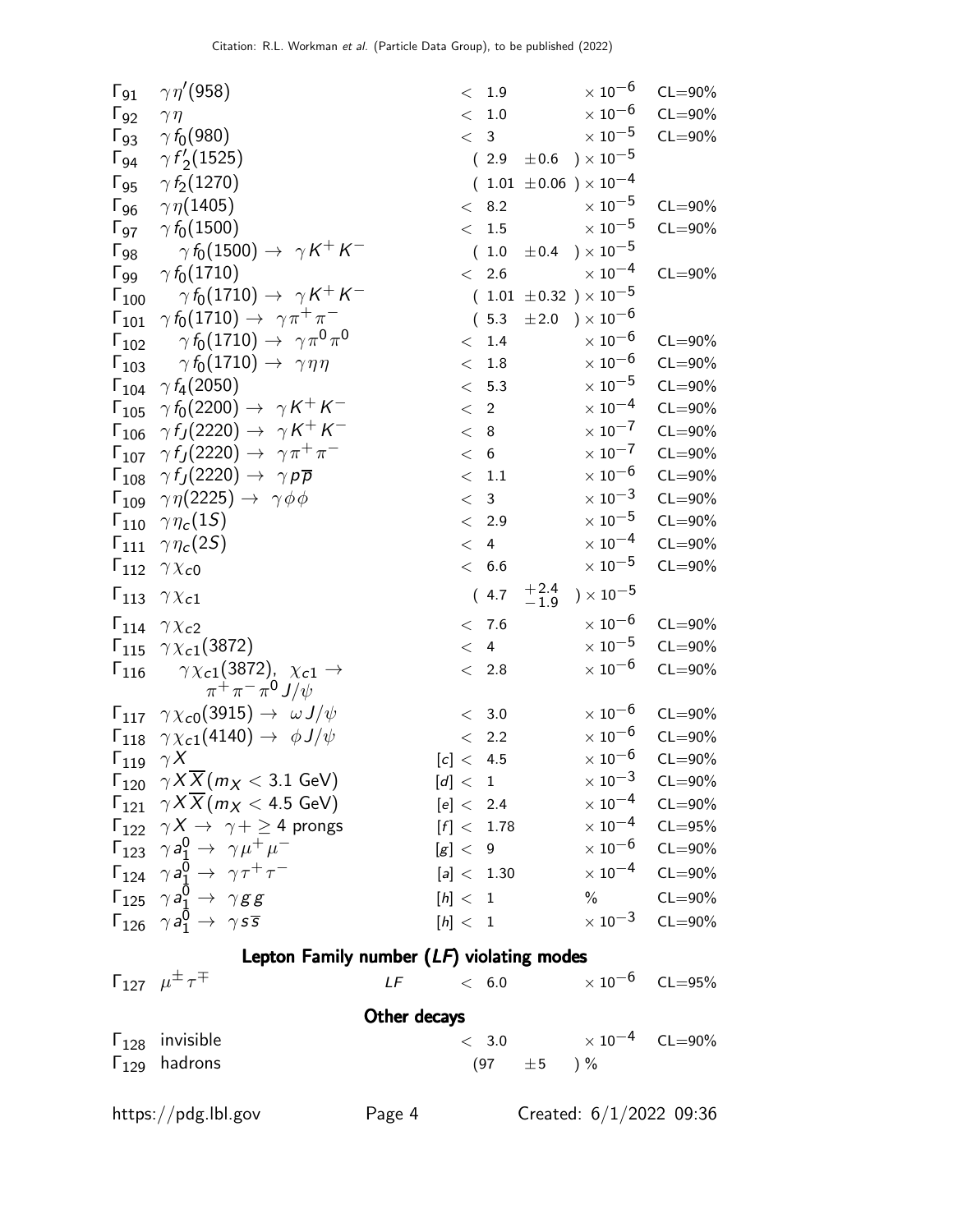- $[a]$   $2m_{\tau}$   $<$   $\mathsf{M}(\tau^{+}\,\tau^{-})$   $<$   $9.2$   $\mathsf{GeV}$  $[b]$  2 GeV  $< m_{K^+K^-} < 3$  GeV  $[c] X = \text{scalar with } m < 8.0 \text{ GeV}$ [d]  $X \overline{X}$  = vectors with  $m < 3.1$  GeV [e] X and  $\overline{X}$  = zero spin with  $m < 4.5$  GeV [*f*] 1.5 GeV  $< m_X < 5.0$  GeV  $[g]$  201 MeV  $<$  M $(\mu^+ \mu^-)$   $<$  3565 MeV
- [h] 0.5 GeV  $< m_X < 9.0$  GeV, where  $m_X$  is the invariant mass of the hadronic final state.

# $T(1S)$  Γ(i)Γ( $e^+e^-$ )/Γ(total)

| $\Gamma(\mu^+\mu^-) \times \Gamma(e^+e^-)/\Gamma_{\text{total}}$<br>VALUE (eV) | <b>DOCUMENT ID</b>         |                 | <b>TECN</b> | <b>COMMENT</b>                                | $\Gamma_3\Gamma_2/\Gamma$                |
|--------------------------------------------------------------------------------|----------------------------|-----------------|-------------|-----------------------------------------------|------------------------------------------|
| $31.2 \pm 1.6 \pm 1.7$                                                         | KOBEL                      | 92              |             | CBAL $e^+e^- \rightarrow \mu^+\mu^-$          |                                          |
| $\Gamma$ (hadrons) $\times \Gamma(e^+e^-)/\Gamma_{\text{total}}$               |                            |                 |             |                                               | $\Gamma_{129}\Gamma_{2}/\Gamma$          |
| VALUE (keV)                                                                    | DOCUMENT ID                |                 | <b>TECN</b> | <b>COMMENT</b>                                |                                          |
| $1.240 \pm 0.016$ OUR AVERAGE                                                  |                            |                 |             |                                               |                                          |
| $1.252 + 0.004 + 0.019$                                                        | $1$ ROSNER                 |                 |             |                                               | 06 CLEO 9.5 $e^+e^- \rightarrow$ hadrons |
| $1.187 \pm 0.023 \pm 0.031$                                                    | $1$ BARU 92B               |                 |             | MD1 $e^+e^- \rightarrow$ hadrons              |                                          |
| $1.23 \pm 0.02 \pm 0.05$                                                       | $1$ JAKUBOWSKI 88          |                 |             | CBAL $e^+e^- \rightarrow$ hadrons             |                                          |
| $1.37 \pm 0.06 \pm 0.09$                                                       | <sup>2</sup> GILES         | 84 <sub>B</sub> |             | CLEO $e^+e^- \rightarrow$ hadrons             |                                          |
| $1.23 \pm 0.08 \pm 0.04$                                                       | <sup>2</sup> ALBRECHT      | 82              |             | DASP $e^+e^- \rightarrow$ hadrons             |                                          |
| 1.13 $\pm$ 0.07 $\pm$ 0.11                                                     | <sup>2</sup> NICZYPORUK 82 |                 |             | <b>LENA</b> $e^+e^- \rightarrow$ hadrons      |                                          |
| $1.09 + 0.25$                                                                  | $2$ BOCK                   |                 |             | 80 $\text{CNTR}$ $e^+e^- \rightarrow$ hadrons |                                          |
| $1.35 \pm 0.14$                                                                | $3$ BERGER                 |                 |             | 79 PLUT $e^+e^- \rightarrow$ hadrons          |                                          |
| - 1                                                                            |                            |                 |             |                                               |                                          |

 $1$  Radiative corrections evaluated following KURAEV 85.

2Radiative corrections reevaluated by BUCHMUELLER 88 following KURAEV 85.

<sup>3</sup> Radiative corrections reevaluated by ALEXANDER 89 using  $B(\mu \mu) = 0.026$ .

 $\Upsilon(15)$  PARTIAL WIDTHS

 $\Gamma(e^+e^-)$  Γ<sub>2</sub>  $(e<sup>+</sup>e<sup>-</sup>)$  Γ<sub>2</sub>

VALUE (keV) DOCUMENT ID

 $1.340\pm0.018$  OUR EVALUATION

#### $\Upsilon(1S)$  BRANCHING RATIOS

| $\Gamma(\tau^+\tau^-)/\Gamma_{\rm total}$                   |     |                       |      |                                            | $\Gamma_1/\Gamma$                                                |
|-------------------------------------------------------------|-----|-----------------------|------|--------------------------------------------|------------------------------------------------------------------|
| VALUE (units $10^{-2}$ ) EVTS                               |     | DOCUMENT ID           | TECN | <b>COMMENT</b>                             |                                                                  |
| $2.60 \pm 0.10$ OUR AVERAGE                                 |     |                       |      |                                            |                                                                  |
| $2.53 \pm 0.13 \pm 0.05$                                    | 60k | $^1$ BESSON           |      |                                            | 07 CLEO $e^+e^- \rightarrow \gamma(1S) \rightarrow \tau^+\tau^-$ |
| $2.61 \pm 0.12 \begin{array}{c} +0.09 \\ -0.13 \end{array}$ | 25k | CINABRO               |      | 94B CLE2 $e^+e^- \rightarrow \tau^+\tau^-$ |                                                                  |
| 2.7 $\pm$ 0.4 $\pm$ 0.2                                     |     | <sup>2</sup> ALBRECHT |      |                                            | 85C ARG $\gamma(2S) \rightarrow \pi^+ \pi^- \tau^+ \tau^-$       |
| $\frac{https://pdg.1b1.gov}{%$                              |     | Page 5                |      |                                            | Created: $6/1/2022$ 09:36                                        |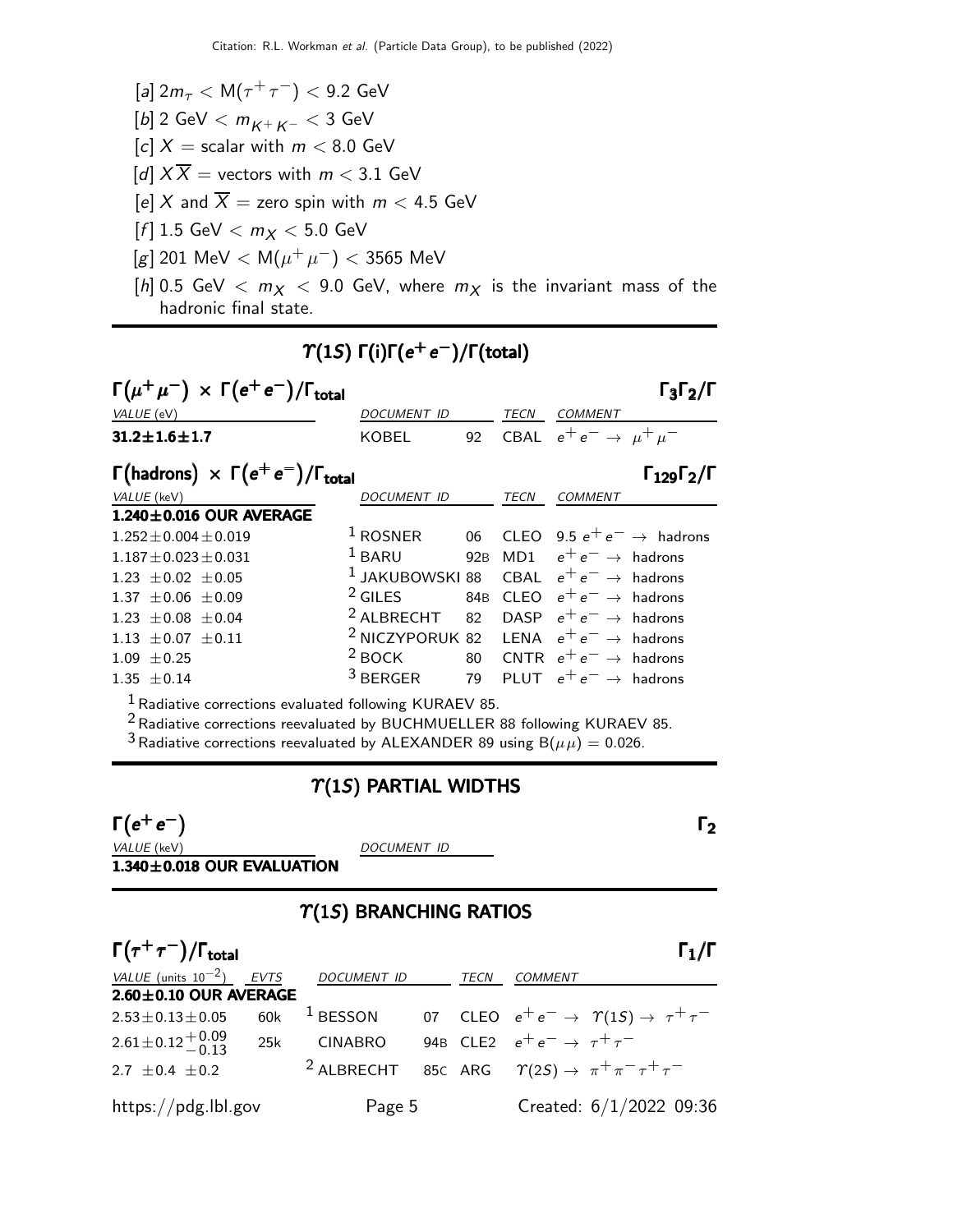3.4 ±0.4 ±0.4 GILES 83 CLEO  $e^+e^- \rightarrow \tau^+\tau^-$ <sup>1</sup> BESSON 07 reports [Γ $(\Upsilon(1S) \rightarrow \tau^+ \tau^-)/\Gamma_{\rm total}$ ] / [Β $(\Upsilon(1S) \rightarrow \mu^+ \mu^-)$ ] = 1.02 ±  $0.02 \pm 0.05$  which we multiply by our best value B( $\Upsilon(1S) \rightarrow \mu^+ \mu^-) = (2.48 \pm 0.05) \times$  $10^{-2}$ . Our first error is their experiment's error and our second error is the systematic error from using our best value.

2 Using B( $\Upsilon(1S) \rightarrow ee$ ) = B( $\Upsilon(1S) \rightarrow \mu\mu$ ) = 0.0256; not used for width evaluations.

| $\Gamma(e^+e^-)/\Gamma_{\rm total}$     |             |                    |    |             |                                      | $\Gamma_2/\Gamma$                              |
|-----------------------------------------|-------------|--------------------|----|-------------|--------------------------------------|------------------------------------------------|
| VALUE (units $10^{-2}$ )                | <b>EVTS</b> | <b>DOCUMENT ID</b> |    | <b>TECN</b> | COMMENT                              |                                                |
| $2.38 \pm 0.11$ OUR AVERAGE             |             |                    |    |             |                                      |                                                |
| $2.29 \pm 0.08 \pm 0.11$                |             | ALEXANDER          |    |             |                                      | 98 CLE2 $\Upsilon(2S) \to \pi^+ \pi^- e^+ e^-$ |
| $2.42 + 0.14 + 0.14$                    | 307         | ALBRECHT           | 87 |             |                                      | ARG $\tau(2S) \rightarrow \pi^+\pi^-e^+e^-$    |
| 2.8 $\pm$ 0.3 $\pm$ 0.2                 | 826         | <b>BESSON</b>      |    | 84 CLEO     |                                      | $\gamma(2S) \rightarrow \pi^+\pi^-e^+e^-$      |
| 5.1 $\pm 3.0$                           |             | <b>BERGER</b>      |    |             | 80c PLUT $e^+e^- \rightarrow e^+e^-$ |                                                |
| $\Gamma(\mu^+\mu^-)/\Gamma_{\rm total}$ |             |                    |    |             |                                      | $\Gamma_3/\Gamma$                              |
| <b>VALUE</b>                            |             | <i>DOCUMENT ID</i> |    | TECN        | COMMENT                              |                                                |

| 345k | <b>ADAMS</b>                      | 05                    | <b>CLEO</b>      | $e^+e^- \rightarrow \mu^+\mu^-$      |
|------|-----------------------------------|-----------------------|------------------|--------------------------------------|
|      | <b>ALEXANDER</b>                  | 98                    | CLE <sub>2</sub> | $\Upsilon(2S) \rightarrow$           |
|      |                                   |                       |                  | $\pi^+ \pi^- \mu^+ \mu^-$            |
|      |                                   | 92                    | MD1              | $e^+e^- \rightarrow \mu^+\mu^-$      |
|      |                                   | 92                    | <b>CBAL</b>      | $e^+e^- \rightarrow \mu^+\mu^-$      |
|      | <b>CHEN</b>                       | 89 <sub>B</sub>       | <b>CLEO</b>      | $e^+e^- \rightarrow \mu^+\mu^-$      |
|      | KAARSBERG                         | 89                    | CSB <sub>2</sub> | $e^+e^- \rightarrow \mu^+\mu^-$      |
| 86   | ALBRECHT                          | 87                    | ARG              | $\Upsilon(2S) \rightarrow$           |
|      |                                   |                       |                  | $\pi^+ \pi^- \mu^+ \mu^-$            |
| 864  | <b>BESSON</b>                     | 84                    | CLEO             | $\Upsilon(2S) \rightarrow$           |
|      |                                   |                       |                  | $\pi^+\pi^-\,\mu^+\mu^-$             |
|      | <b>ANDREWS</b>                    | 83                    |                  | CLEO $e^+e^- \rightarrow \mu^+\mu^-$ |
|      | <b>ALBRECHT</b>                   | 82                    |                  | DASP $e^+e^- \rightarrow \mu^+\mu^-$ |
|      |                                   |                       | LENA             | $e^+e^- \rightarrow \mu^+\mu^-$      |
|      | <b>BOCK</b>                       | 80                    |                  | CNTR $e^+e^- \rightarrow \mu^+\mu^-$ |
|      | <b>BERGER</b>                     | 79                    |                  | PLUT $e^+e^- \rightarrow \mu^+\mu^-$ |
|      | $0.0248\!\pm\!0.0005$ OUR AVERAGE | $1$ BARU<br>$1$ KOBEL | NICZYPORUK 82    |                                      |

 $<sup>1</sup>$  Taking into account interference between the resonance and continuum.</sup>

| $\Gamma(\tau^+\tau^-)/\Gamma(\mu^+\mu^-)$                                      |      |                                                                                    |      |         | $\Gamma_1/\Gamma_3$ |
|--------------------------------------------------------------------------------|------|------------------------------------------------------------------------------------|------|---------|---------------------|
| <i>VALUE</i>                                                                   | EVTS | DOCUMENT ID                                                                        | TECN | COMMENT |                     |
| $1.008 \pm 0.023$ OUR AVERAGE                                                  |      |                                                                                    |      |         |                     |
| $1.005 \pm 0.013 \pm 0.022$ 0.7M                                               |      | <sup>1</sup> DEL-AMO-SA10C BABR $\Upsilon(35) \rightarrow \pi^+\pi^- \Upsilon(15)$ |      |         |                     |
| $1.02 \pm 0.02 \pm 0.05$                                                       | 60k  | BESSON 07 CLEO $e^+e^- \rightarrow \Upsilon(1S)$                                   |      |         |                     |
| <sup>1</sup> Allows any number of extra photons with total energy $<$ 500 MeV. |      |                                                                                    |      |         |                     |

 $\Gamma(ggg)/\Gamma_{\rm total}$  Γ<sub>4</sub>/Γ /Γtotal Γ4/Γ VALUE (units  $10^{-2}$ ) EVTS DOCUMENT ID TECN COMMENT **81.7** $\pm$ **0.7** 20M <sup>1</sup> BESSON 06A CLEO  $\varUpsilon(1S) \rightarrow$  hadrons <sup>1</sup> Calculated using the value  $\Gamma(\gamma gg)/\Gamma(ggg) = (2.70 \pm 0.01 \pm 0.13 \pm 0.24)\%$  from BESSON 06A and PDG 08 values of  $B(\mu^+ \mu^-) = (2.48 \pm 0.05)\%$  and  $R_{\text{hadrons}} = 3.51$ . The statistical error is negligible and the systematic error is partially correlated with that of  $\Gamma(\gamma g\,g)/\Gamma_{\rm total}$  measurement of BESSON 06A.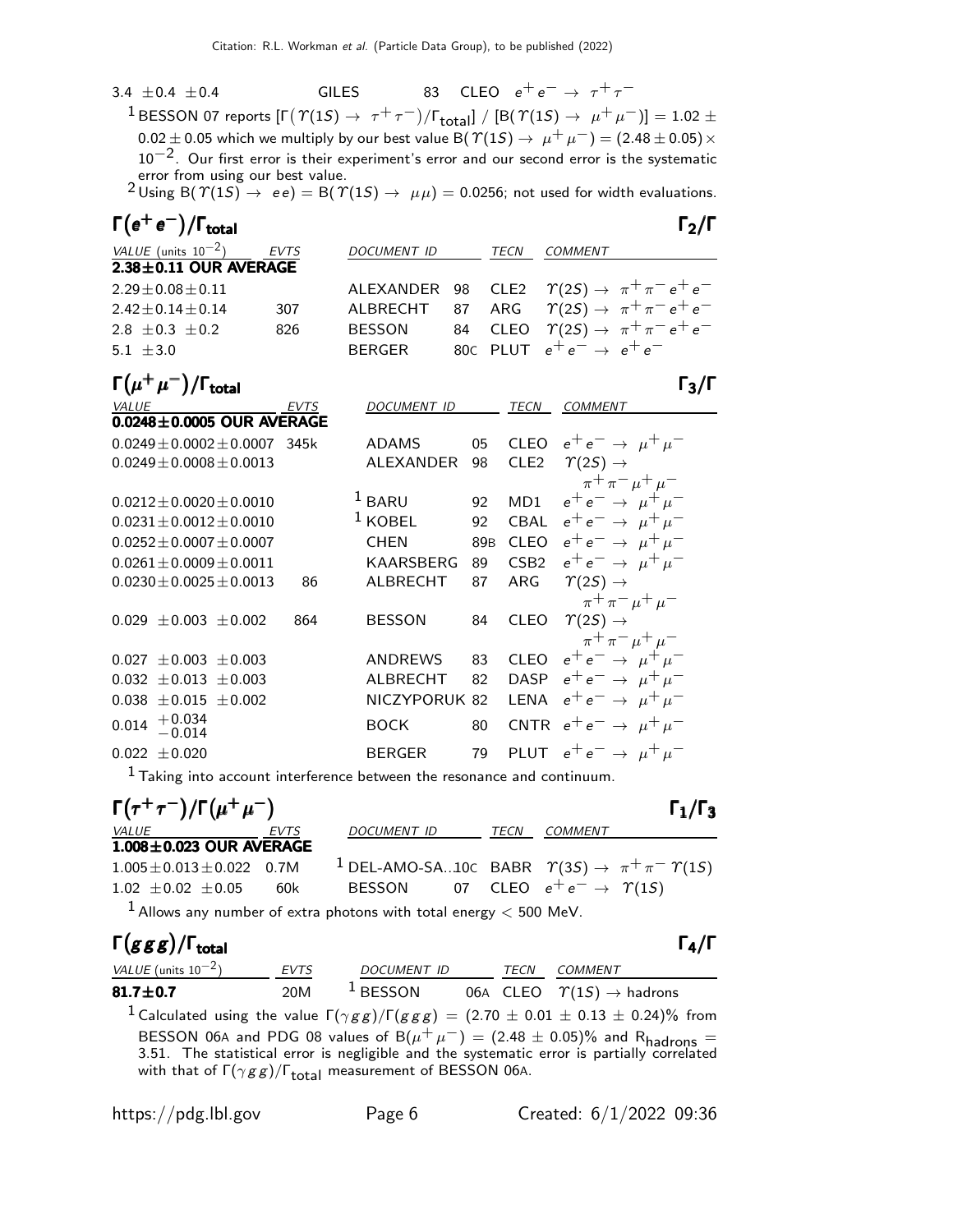| $\Gamma(\gamma gg)/\Gamma_{\rm total}$ |      |                     |             |                | $\Gamma_5/\Gamma$                                    |
|----------------------------------------|------|---------------------|-------------|----------------|------------------------------------------------------|
| VALUE (units $10^{-2}$ )               | EVTS | <i>DOCUMENT ID</i>  | <b>TFCN</b> | <i>COMMENT</i> |                                                      |
| $2.20\pm0.60$                          | 400k | <sup>1</sup> BESSON |             |                | 06A CLEO $\Upsilon(1S) \rightarrow \gamma +$ hadrons |

 $^1$  Calculated using BESSON 06A values of  $\Gamma(\gamma g \, g)/\Gamma(g \, g \, g) = (2.70 \pm 0.01 \pm 0.13 \pm 0.24)\%$ and  $\Gamma(g\,g\,g)/\Gamma_{\rm total}$ . The statistical error is negligible and the systematic error is partially correlated with that of  $\Gamma(g\,g\,g)/\Gamma_{\rm total}$  measurement of BESSON 06A.

| $\Gamma(\gamma gg)/\Gamma(ggg)$                                                    |     |               |    |             | $\Gamma_5/\Gamma_4$                                                                                |
|------------------------------------------------------------------------------------|-----|---------------|----|-------------|----------------------------------------------------------------------------------------------------|
| VALUE (units $10^{-2}$ ) EVTS                                                      |     | DOCUMENT ID   |    | TECN        | COMMENT                                                                                            |
| $2.70 \pm 0.01 \pm 0.27$                                                           | 20M | <b>BESSON</b> |    |             | 06A CLEO $\Upsilon(1S) \rightarrow (\gamma +)$ hadrons                                             |
| $\Gamma(\eta'(958)$ anything)/ $\Gamma_{total}$                                    |     |               |    |             | $\Gamma_6/\Gamma$                                                                                  |
| VALUE                                                                              |     | DOCUMENT ID   |    | TECN        | COMMENT                                                                                            |
| $0.0294 \pm 0.0024$ OUR AVERAGE                                                    |     |               |    |             |                                                                                                    |
| $0.030 \pm 0.002 \pm 0.002$                                                        |     | AQUINES       |    |             | 06A CLE3 $\gamma(1S) \rightarrow \eta'$ anything                                                   |
| $0.028 \pm 0.004 \pm 0.002$                                                        |     | ARTUSO        | 03 |             | CLE2 $\gamma(1S) \rightarrow \eta'$ anything                                                       |
| $\Gamma\left(J/\psi(1S)\right)$ anything) / $\Gamma\left(t$ otal                   |     |               |    |             | $\mathsf{\Gamma}_7/\mathsf{\Gamma}$                                                                |
| VALUE (units $10^{-4}$ ) $CL\%$ EVTS DOCUMENT ID                                   |     |               |    | <b>TECN</b> | <b>COMMENT</b>                                                                                     |
| <b>5.4 <math>\pm</math> 0.4 OUR FIT</b> Error includes scale factor of 1.4.        |     |               |    |             |                                                                                                    |
| 5.4 ±0.4 OUR AVERAGE Error includes scale factor of 1.5.                           |     |               |    |             |                                                                                                    |
| $5.25 \pm 0.13 \pm 0.25$                                                           | 3k  | <b>SHEN</b>   |    |             | 16 BELL $e^+e^- \rightarrow J/\psi X$                                                              |
| 6.4 $\pm$ 0.4 $\pm$ 0.6                                                            | 730 |               |    |             | BRIERE 04 CLEO $e^+e^- \rightarrow J/\psi X$<br>1 FULTON 89 CLEO $e^+e^- \rightarrow \mu^+\mu^- X$ |
| 11 $\pm 4$ $\pm 2$                                                                 |     |               |    |             |                                                                                                    |
| • • • We do not use the following data for averages, fits, limits, etc. • • •      |     |               |    |             |                                                                                                    |
| < 6.8                                                                              | 90  |               |    |             | ALBRECHT 92J ARG $e^+e^- \rightarrow e^+e^- X$ .<br>$\mu^+ \mu^- X$                                |
| ${<}17$                                                                            | 90  |               |    |             | MASCHMANN 90 CBAL $e^+e^- \rightarrow$ hadrons                                                     |
| $<$ 200                                                                            | 90  | NICZYPORUK 83 |    | LENA        |                                                                                                    |
| <sup>1</sup> Using B( $(J/\psi) \to \mu^+ \mu^-$ ) = (6.9 ± 0.9)%.                 |     |               |    |             |                                                                                                    |
| $\Gamma\left(J/\psi(1S)\eta_c\right)/\Gamma_{\rm total}$<br>$CL\%$<br><b>VALUE</b> |     | DOCUMENT ID   |    | TECN        | $\Gamma_8/\Gamma$<br>COMMENT                                                                       |

| <b>VALUE</b>                                                | $CL\%$ | DOCUMENT ID        |    | TECN        | <b>COMMENT</b>                        |                                        |
|-------------------------------------------------------------|--------|--------------------|----|-------------|---------------------------------------|----------------------------------------|
| $<$ 2.2 $\times$ 10 <sup>-6</sup>                           | 90     | YANG               | 14 |             | BELL $e^+e^- \rightarrow J/\psi X$    |                                        |
| $\Gamma(J/\psi(1S)\chi_{c0})/\Gamma_{\rm total}$            |        |                    |    |             |                                       | $\Gamma_9/\Gamma$                      |
| <b>VALUE</b>                                                | CL%    | <b>DOCUMENT ID</b> |    | TECN        | <b>COMMENT</b>                        |                                        |
| $<$ 3.4 $\times$ 10 <sup>-6</sup>                           | 90     | YANG               |    |             | 14 BELL $e^+e^- \rightarrow J/\psi X$ |                                        |
| $\Gamma\left(J/\psi(1S)\chi_{c1}\right)/\Gamma_{\rm total}$ |        |                    |    |             |                                       | $\Gamma_{10}/\Gamma$                   |
| VALUE (units $10^{-6}$ )                                    | EVTS   | <b>DOCUMENT ID</b> |    | TECN        | <b>COMMENT</b>                        |                                        |
| $3.90 \pm 1.21 \pm 0.23$                                    | 20     | YANG               |    |             | 14 BELL $e^+e^- \rightarrow J/\psi X$ |                                        |
| $\Gamma(J/\psi(1S)\chi_{c2})/\Gamma_{\rm total}$            |        |                    |    |             |                                       | $\mathsf{\Gamma}_{11}/\mathsf{\Gamma}$ |
| VALUE                                                       | $CL\%$ | DOCUMENT ID        |    | <b>TECN</b> | <b>COMMENT</b>                        |                                        |
| $<$ 1.4 $\times$ 10 <sup>-6</sup>                           | 90     | YANG               | 14 |             | BELL $e^+e^- \rightarrow J/\psi X$    |                                        |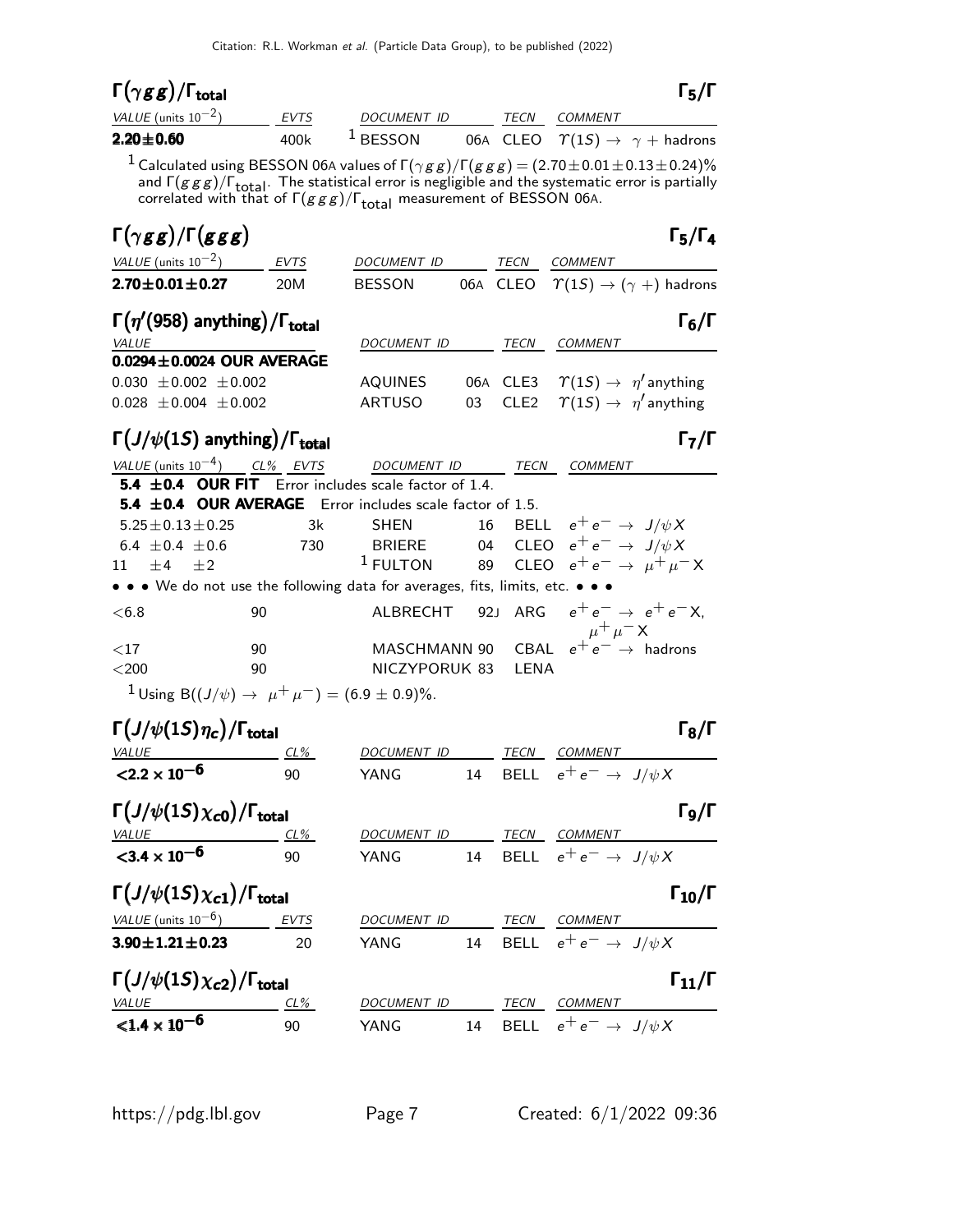| $\Gamma\big(J/\psi(1S)\eta_c(2S)\big)/\Gamma_{\rm total}$                                                               |        |                                                                |    |                                            | $\Gamma_{12}/\Gamma$                                    |
|-------------------------------------------------------------------------------------------------------------------------|--------|----------------------------------------------------------------|----|--------------------------------------------|---------------------------------------------------------|
| <b>VALUE</b><br>$CL\%$                                                                                                  |        | DOCUMENT ID                                                    |    | TECN COMMENT                               |                                                         |
| $<$ 2.2 $\times$ 10 <sup>-6</sup>                                                                                       | 90     | YANG                                                           | 14 | BELL $e^+e^- \rightarrow J/\psi X$         |                                                         |
| $\Gamma\left(J/\psi(1S)X(3940)\right)/\Gamma_{\rm total}$                                                               |        |                                                                |    |                                            | $\Gamma_{13}/\Gamma$                                    |
| <b>VALUE</b>                                                                                                            | $CL\%$ |                                                                |    | DOCUMENT ID TECN COMMENT                   |                                                         |
| $< 5.4 \times 10^{-6}$                                                                                                  | 90     | YANG                                                           |    | 14 BELL $e^+e^- \rightarrow J/\psi X$      |                                                         |
| $\Gamma\big(J/\psi(1S)X(4160)\big)/\Gamma_{\rm total}$                                                                  |        |                                                                |    |                                            | $\Gamma_{14}/\Gamma$                                    |
| $VALU E$ CL%                                                                                                            |        | DOCUMENT ID                                                    |    |                                            | TECN COMMENT                                            |
| $<$ 5.4 $\times$ 10 <sup>-6</sup>                                                                                       | 90     |                                                                |    | YANG 14 BELL $e^+e^- \rightarrow J/\psi X$ |                                                         |
| $\Gamma(X(4350)$ anything, $X \to J/\psi(1S)\phi)/\Gamma_{\text{total}}$                                                |        |                                                                |    |                                            | $\Gamma_{15}/\Gamma$                                    |
| <i>VALUE</i>                                                                                                            |        | <u>CL% DOCUMENT ID TECN COMMENT</u>                            |    |                                            |                                                         |
| ${<}8.1\times10^{-6}$                                                                                                   | 90     | SHEN 16 BELL $\varUpsilon(1S) \to J/\psi K^+ K^- X$            |    |                                            |                                                         |
| $\Gamma(Z_c(3900)^{\pm}$ anything, $Z_c \rightarrow J/\psi(15)\pi^{\pm})/\Gamma_{\text{total}}$                         |        |                                                                |    |                                            | $\Gamma_{16}/\Gamma$                                    |
| <b>VALUE</b>                                                                                                            |        | <u>CL% DOCUMENT ID TECN COMMENT</u>                            |    |                                            |                                                         |
| $< 1.3 \times 10^{-5}$                                                                                                  | 90     | SHEN 16 BELL $\varUpsilon(1S) \to \ J/\psi \pi^\pm X$          |    |                                            |                                                         |
| $\Gamma(Z_c(4200)^{\pm}$ anything, $Z_c \rightarrow J/\psi(1S)\pi^{\pm})/\Gamma_{\text{total}}$                         |        |                                                                |    |                                            | $\Gamma_{17}/\Gamma$                                    |
| <u>VALUE CL% DOCUMENT ID TECN COMMENT</u>                                                                               |        |                                                                |    |                                            |                                                         |
| $< 6.0 \times 10^{-5}$                                                                                                  | 90     | SHEN $16$ BELL $\varUpsilon(1S) \to \ J/\psi \pi^\pm X$        |    |                                            |                                                         |
| $\Gamma(Z_c(4430)^{\pm}$ anything, $Z_c \rightarrow J/\psi(1S)\pi^{\pm})/\Gamma_{\text{total}}$                         |        |                                                                |    |                                            | $\Gamma_{18}/\Gamma$                                    |
| <i>VALUE</i>                                                                                                            |        | <u>CL% DOCUMENT ID TECN COMMENT</u>                            |    |                                            |                                                         |
| $<$ 4.9 $\times$ 10 <sup>-5</sup>                                                                                       | 90     | SHEN 16 BELL $\varUpsilon(1S) \to J/\psi \pi^\pm X$            |    |                                            |                                                         |
| $\Gamma(X_{cs}^{\pm}$ anything, $X \rightarrow J/\psi K^{\pm})/\Gamma_{\text{total}}$                                   |        |                                                                |    |                                            | $\Gamma_{19}/\Gamma$                                    |
| $VALUE$ $CL\%$                                                                                                          |        | DOCUMENT ID                                                    |    | TECN COMMENT                               |                                                         |
| $< 5.7 \times 10^{-6}$                                                                                                  | 90     | <b>SHEN</b>                                                    | 16 |                                            | BELL $\Upsilon(1S) \rightarrow J/\psi K^- X$            |
| $\Gamma(\psi(4230)$ anything, $\psi \to J/\psi(1S)\pi^+\pi^-)/\Gamma_{\rm total}$                                       |        |                                                                |    |                                            | $\Gamma_{20}/\Gamma$                                    |
| $VALU E$ CL%                                                                                                            |        | <u>DOCUMENT ID _______ TECN ___COMMENT ___________________</u> |    |                                            |                                                         |
| $<$ 3.8 $\times$ 10 <sup>-5</sup>                                                                                       | 90     | <b>SHEN</b>                                                    |    |                                            | 16 BELL $\Upsilon(1S) \rightarrow J/\psi \pi^+ \pi^- X$ |
| $\Gamma(\psi(4230)$ anything, $\psi \rightarrow J/\psi(1S)K^+K^-)/\Gamma_{\text{total}}$                                |        |                                                                |    |                                            | $\Gamma_{21}/\Gamma$                                    |
| VALUE                                                                                                                   |        | <u>CL% DOCUMENT ID TECN COMMENT</u>                            |    |                                            |                                                         |
| ${<}7.5 \times 10^{-6}$                                                                                                 |        | 90 SHEN 16 BELL $\Upsilon(1S) \rightarrow J/\psi K^+ K^- X$    |    |                                            |                                                         |
| $\Gamma(\chi_{c1}(4140)$ anything, $\chi_{c1} \rightarrow J/\psi(1S)\phi)/\Gamma_{\text{total}}$                        |        |                                                                |    |                                            | $\Gamma_{22}/\Gamma$                                    |
| VALUE CL% DOCUMENT ID TECN COMMENT<br><5.2 × 10 <sup>-6</sup> 90 SHEN 16 BELL $\gamma(1S) \rightarrow J/\psi K^+ K^- X$ |        |                                                                |    |                                            |                                                         |
|                                                                                                                         |        |                                                                |    |                                            |                                                         |
| $\Gamma(\chi_{c0}$ anything)/ $\Gamma(J/\psi(1S)$ anything)                                                             |        |                                                                |    |                                            | $\Gamma_{23}/\Gamma_{7}$                                |
| <u>VALUE CL%</u> DOCUMENT ID TECN COMMENT<br><b>CT.4</b> 90 BRIERE 04 CLEO $e^+e^- \rightarrow J/\psi X$                |        |                                                                |    |                                            |                                                         |
|                                                                                                                         |        |                                                                |    |                                            |                                                         |
|                                                                                                                         |        |                                                                |    |                                            |                                                         |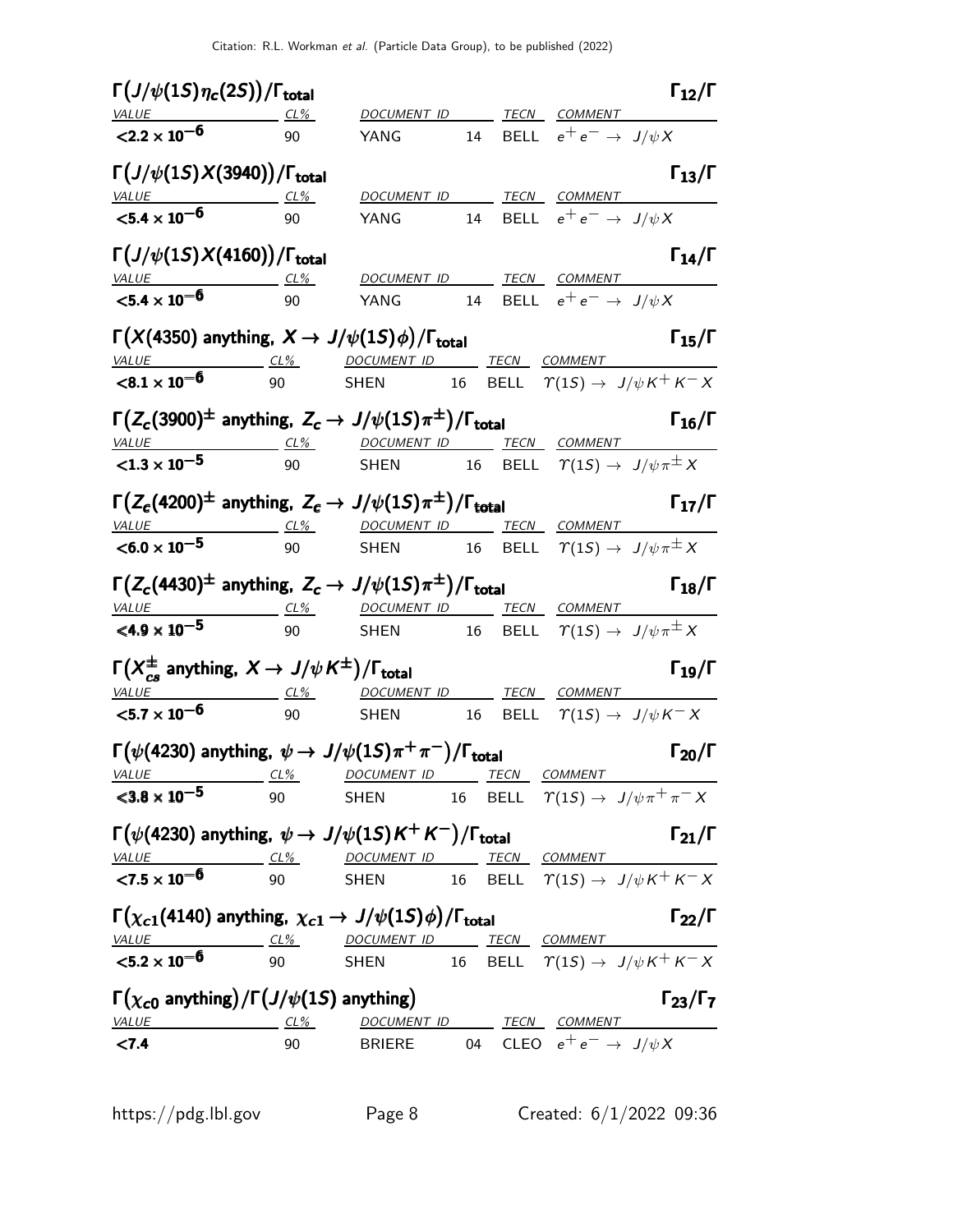| $\Gamma(\chi_{c1}$ anything)/ $\Gamma_{\text{total}}$                                                                                                                                                                                                     |             |                                                                          |    |      |                                                   | $\Gamma_{24}/\Gamma$     |
|-----------------------------------------------------------------------------------------------------------------------------------------------------------------------------------------------------------------------------------------------------------|-------------|--------------------------------------------------------------------------|----|------|---------------------------------------------------|--------------------------|
| VALUE (units $10^{-4}$ )                                                                                                                                                                                                                                  | EVTS        | DOCUMENT ID                                                              |    | TECN | <b>COMMENT</b>                                    |                          |
| 1.90±0.35 OUR FIT                                                                                                                                                                                                                                         |             |                                                                          |    |      |                                                   |                          |
| $1.90 \pm 0.43 \pm 0.14$                                                                                                                                                                                                                                  | 215         | <b>JIA</b>                                                               | 17 |      | BELL $\Upsilon(1S) \rightarrow \gamma J/\psi(1S)$ |                          |
| $\Gamma(\chi_{c1}$ anything)/ $\Gamma(J/\psi(1S))$ anything)                                                                                                                                                                                              |             |                                                                          |    |      |                                                   | $\Gamma_{24}/\Gamma_{7}$ |
| VALUE                                                                                                                                                                                                                                                     | EVIS        | DOCUMENT ID TECN COMMENT                                                 |    |      |                                                   |                          |
| $0.35\pm0.07$ OUR FIT                                                                                                                                                                                                                                     |             |                                                                          |    |      |                                                   |                          |
| $0.35 \pm 0.08 \pm 0.06$                                                                                                                                                                                                                                  | $52 \pm 12$ | <b>BRIERE</b>                                                            |    |      | 04 CLEO $e^+e^- \rightarrow J/\psi X$             |                          |
| $\Gamma(\chi_{c1}(1P) \mathcal{X}_{tetra})/\Gamma_{\rm total}$                                                                                                                                                                                            |             |                                                                          |    |      |                                                   | $\Gamma_{25}/\Gamma$     |
| $VALU E \t\t CL%$<br>${<}37.8\times10^{-6}$                                                                                                                                                                                                               |             | DOCUMENT ID TECN COMMENT                                                 |    |      |                                                   |                          |
|                                                                                                                                                                                                                                                           |             | 90 $\frac{1}{1}$ JIA $\frac{17A}{17A}$ BELL $e^+e^- \rightarrow$ hadrons |    |      |                                                   |                          |
| <sup>1</sup> For a tetraquark state $X_{tetra}$ , with mass in the range 1.16–2.46 GeV and width in the range 0–0.3 GeV. Measured 90% CL limits as a function of $X_{tetra}$ mass and width range<br>from $4.4 \times 10^{-6}$ to $37.8 \times 10^{-6}$ . |             |                                                                          |    |      |                                                   |                          |
|                                                                                                                                                                                                                                                           |             |                                                                          |    |      |                                                   |                          |
| $\Gamma(\chi_{c2}$ anything)/ $\Gamma(J/\psi(1S)$ anything)                                                                                                                                                                                               |             |                                                                          |    |      |                                                   | $\Gamma_{26}/\Gamma_{7}$ |
| VALUE <u>EVTS</u>                                                                                                                                                                                                                                         |             | DOCUMENT ID TECN COMMENT                                                 |    |      |                                                   |                          |
| $0.52 \pm 0.12 \pm 0.09$ 47 $\pm$ 11                                                                                                                                                                                                                      |             | <b>BRIERE</b>                                                            |    |      | 04 CLEO $e^+e^- \rightarrow J/\psi X$             |                          |
| $\Gamma(\psi(2S)$ anything)/ $\Gamma_{total}$                                                                                                                                                                                                             |             |                                                                          |    |      |                                                   | $\Gamma_{27}/\Gamma$     |
| VALUE (units $10^{-4}$ )                                                                                                                                                                                                                                  | <b>EVTS</b> | DOCUMENT ID                                                              |    | TECN | COMMENT                                           |                          |
| $1.23 \pm 0.17 \pm 0.11$                                                                                                                                                                                                                                  | 215         | <b>SHEN</b>                                                              | 16 |      | BELL $e^+e^- \rightarrow \psi(2S)X$               |                          |
| $\Gamma(\psi(2S)$ anything)/ $\Gamma(J/\psi(1S)$ anything)                                                                                                                                                                                                |             |                                                                          |    |      |                                                   | $\Gamma_{27}/\Gamma_{7}$ |
| VALUE EVTS<br>$0.41 \pm 0.11 \pm 0.08$ 42 $\pm$ 11                                                                                                                                                                                                        |             | DOCUMENT ID TECN COMMENT<br><b>BRIERE</b>                                | 04 |      | CLEO $e^+e^- \rightarrow J/\psi \pi^+ \pi^- X$    |                          |
|                                                                                                                                                                                                                                                           |             |                                                                          |    |      |                                                   |                          |
| $\Gamma(\psi(2S)\eta_c)/\Gamma_{\rm total}$                                                                                                                                                                                                               |             |                                                                          |    |      |                                                   | $\Gamma_{28}/\Gamma$     |
| $CL\%$                                                                                                                                                                                                                                                    |             | DOCUMENT ID                                                              |    |      | TECN COMMENT                                      |                          |
| $<$ 3.6 $\times$ 10 <sup>-6</sup>                                                                                                                                                                                                                         | 90          | YANG                                                                     | 14 |      | BELL $e^+e^- \rightarrow \psi(2S)X$               |                          |
|                                                                                                                                                                                                                                                           |             |                                                                          |    |      |                                                   |                          |
| $\Gamma\big(\psi(2\mathcal{S})\chi_{\mathsf{c} 0}\big)/\mathsf{\Gamma}_{\mathsf{total}}$                                                                                                                                                                  | CL%         | DOCUMENT ID TECN COMMENT                                                 |    |      |                                                   | $\Gamma_{29}/\Gamma$     |
| <b>VALUE</b><br>$<$ 6.5 $\times$ 10 <sup>-6</sup>                                                                                                                                                                                                         | 90          | YANG                                                                     |    |      | 14 BELL $e^+e^- \rightarrow \psi(2S)X$            |                          |
|                                                                                                                                                                                                                                                           |             |                                                                          |    |      |                                                   |                          |
| $\Gamma(\psi(2S)\chi_{c1})/\Gamma_{\rm total}$                                                                                                                                                                                                            |             |                                                                          |    |      |                                                   | $\Gamma_{30}/\Gamma$     |
| $\frac{VALUE}{< 4.5 \times 10^{-6}}$                                                                                                                                                                                                                      | CL%         | DOCUMENT ID TECN COMMENT                                                 |    |      |                                                   |                          |
|                                                                                                                                                                                                                                                           | 90          | YANG                                                                     |    |      | 14 BELL $e^+e^- \rightarrow \psi(2S)X$            |                          |
| $\Gamma(\psi(2S)\chi_{c2})/\Gamma_{\rm total}$                                                                                                                                                                                                            |             |                                                                          |    |      |                                                   | $\Gamma_{31}/\Gamma$     |
|                                                                                                                                                                                                                                                           | CL%         | DOCUMENT ID TECN COMMENT                                                 |    |      |                                                   |                          |
| $\frac{VALUE}{< 2.1 \times 10^{-6}}$                                                                                                                                                                                                                      | 90          | YANG                                                                     |    |      | 14 BELL $e^+e^- \rightarrow \psi(2S)X$            |                          |
| $\Gamma(\psi(2S)\eta_c(2S))/\Gamma_{\rm total}$                                                                                                                                                                                                           |             |                                                                          |    |      |                                                   | $\Gamma_{32}/\Gamma$     |
| $VALUE$ CL%                                                                                                                                                                                                                                               |             | DOCUMENT ID TECN COMMENT                                                 |    |      |                                                   |                          |
| $<$ 3.2 $\times$ 10 <sup>-6</sup>                                                                                                                                                                                                                         | 90          | YANG                                                                     |    |      | 14 BELL $e^+e^- \rightarrow \psi(2S)X$            |                          |
| https://pdg.lbl.gov                                                                                                                                                                                                                                       |             | Page 9                                                                   |    |      | Created: $6/1/2022$ 09:36                         |                          |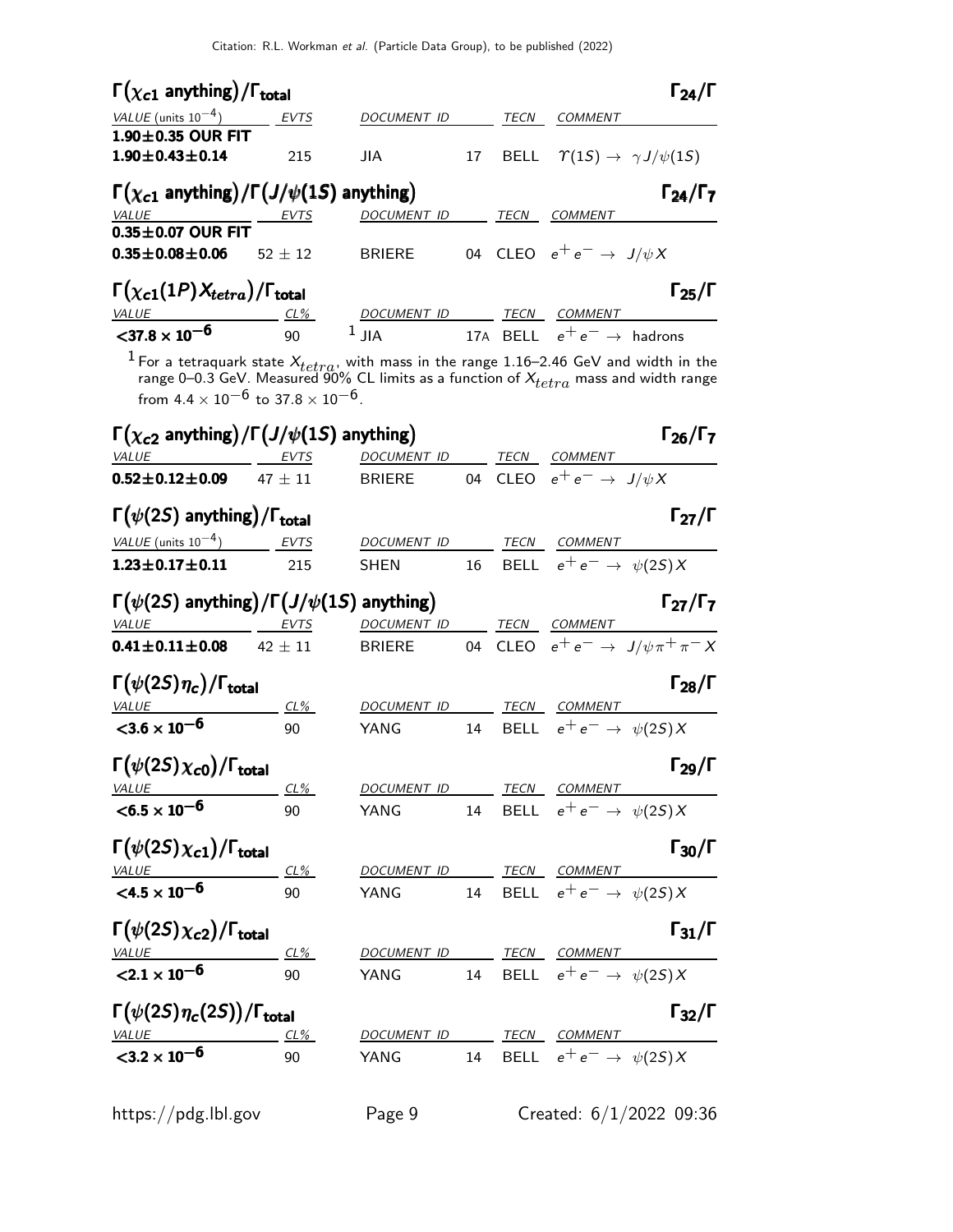| $\Gamma(\psi(2S)X(3940))/\Gamma_{\rm total}$                                                                                                                              |                 |                                                                                                                   |    |             |                                                                                               | $\Gamma_{33}/\Gamma$ |
|---------------------------------------------------------------------------------------------------------------------------------------------------------------------------|-----------------|-------------------------------------------------------------------------------------------------------------------|----|-------------|-----------------------------------------------------------------------------------------------|----------------------|
| VALUE                                                                                                                                                                     | CL%             | DOCUMENT ID                                                                                                       |    |             | TECN COMMENT                                                                                  |                      |
| $<$ 2.9 $\times$ 10 <sup>-6</sup>                                                                                                                                         | 90              | YANG                                                                                                              | 14 |             | BELL $e^+e^- \rightarrow \psi(2S)X$                                                           |                      |
| $\Gamma(\psi(2S)X(4160))/\Gamma_{\text{total}}$                                                                                                                           |                 |                                                                                                                   |    |             |                                                                                               | $\Gamma_{34}/\Gamma$ |
| <b>VALUE</b>                                                                                                                                                              | CL%             | DOCUMENT ID                                                                                                       |    |             | TECN COMMENT                                                                                  |                      |
| $<$ 2.9 $\times$ 10 <sup>-6</sup>                                                                                                                                         | 90              | YANG                                                                                                              | 14 |             | BELL $e^+e^- \rightarrow \psi(2S)X$                                                           |                      |
| $\Gamma(\psi(4230)$ anything, $\psi \to \psi(2S)\pi^+\pi^-)/\Gamma_{\rm total}$                                                                                           |                 |                                                                                                                   |    |             |                                                                                               | $\Gamma_{35}/\Gamma$ |
| $CL\%$                                                                                                                                                                    |                 | DOCUMENT ID TECN COMMENT                                                                                          |    |             |                                                                                               |                      |
| $< 7.9 \times 10^{-5}$                                                                                                                                                    | 90              | <b>SHEN</b>                                                                                                       | 16 |             | BELL $\tau(1S) \rightarrow \psi(2S) \pi^+ \pi^- X$                                            |                      |
| $\Gamma(\psi(4360)$ anything, $\psi \to \psi(2S)\pi^+\pi^-)/\Gamma_{\text{total}}$                                                                                        |                 |                                                                                                                   |    |             |                                                                                               | $\Gamma_{36}/\Gamma$ |
| $CL\%$<br><b>VALUE</b>                                                                                                                                                    |                 | DOCUMENT ID                                                                                                       |    |             | TECN COMMENT                                                                                  |                      |
| ${<}5.2 \times 10^{-5}$                                                                                                                                                   | 90              | <b>SHEN</b>                                                                                                       | 16 | <b>BELL</b> | $\Upsilon(1S) \rightarrow \psi(2S) \pi^+ \pi^- X$                                             |                      |
| $\Gamma(\psi(4660)$ anything, $\psi \to \psi(2S)\pi^+\pi^-)/\Gamma_{\rm total}$                                                                                           |                 |                                                                                                                   |    |             |                                                                                               | $\Gamma_{37}/\Gamma$ |
| <i><b>VALUE</b></i>                                                                                                                                                       |                 | <u>CL% DOCUMENT ID TECN COMMENT</u>                                                                               |    |             |                                                                                               |                      |
| $<$ 2.2 $\times$ 10 <sup>-5</sup>                                                                                                                                         | 90              | <b>SHEN</b>                                                                                                       | 16 |             | BELL $\Upsilon(1S) \rightarrow \psi(2S) \pi^+ \pi^- X$                                        |                      |
| $\Gamma(X(4050)^{\pm}$ anything, $X \rightarrow \psi(2S)\pi^{\pm})/\Gamma_{\text{total}}$                                                                                 |                 |                                                                                                                   |    |             |                                                                                               | $\Gamma_{38}/\Gamma$ |
| $VALUE CL%$                                                                                                                                                               |                 | DOCUMENT ID TECN COMMENT                                                                                          |    |             |                                                                                               |                      |
| $< 8.8 \times 10^{-5}$                                                                                                                                                    | 90              | SHEN                                                                                                              | 16 |             | BELL $\Upsilon(1S) \rightarrow \psi(2S) \pi^{\pm} X$                                          |                      |
| $\Gamma(Z_c(4430)^{\pm}$ anything, $Z_c \rightarrow \psi(2S)\pi^{\pm})/\Gamma_{\text{total}}$                                                                             |                 |                                                                                                                   |    |             |                                                                                               | $\Gamma_{39}/\Gamma$ |
| <i>VALUE</i>                                                                                                                                                              | $CL\%$          | DOCUMENT ID                                                                                                       |    |             | TECN COMMENT                                                                                  |                      |
| $< 6.7 \times 10^{-5}$                                                                                                                                                    | 90              | SHEN                                                                                                              | 16 |             | BELL $\Upsilon(1S) \rightarrow \psi(2S) \pi^{\pm} X$                                          |                      |
| $\Gamma(\chi_{c1}(3872)$ anything) / $\Gamma_{\rm total}$                                                                                                                 |                 |                                                                                                                   |    |             |                                                                                               | $\Gamma_{40}/\Gamma$ |
| <b>VALUE</b>                                                                                                                                                              | $CL\%$          | DOCUMENT ID                                                                                                       |    | TECN        | <b>COMMENT</b>                                                                                |                      |
| $<$ 2.5 $\times$ 10 <sup>-4</sup>                                                                                                                                         | 90              | $1$ SHEN                                                                                                          | 16 | <b>BELL</b> | $\Upsilon(1S) \rightarrow$<br>$J/\psi \pi^+ \pi^- X$                                          |                      |
| $^1$ SHEN 16 reports $[\Gamma(\Upsilon(1S) \rightarrow \chi_{c1}(3872)$ anything)/ $\Gamma_{total}] \times [B(\chi_{c1}(3872) \rightarrow$                                |                 |                                                                                                                   |    |             |                                                                                               |                      |
|                                                                                                                                                                           |                 | $\pi^+\pi^- J/\psi(15))] < 9.5 \times 10^{-6}$ which we divide by our best value B( $\chi_{c1}(3872) \rightarrow$ |    |             |                                                                                               |                      |
| $\pi^+ \pi^- J/\psi(15)$ = 3.8 × 10 <sup>-2</sup> .                                                                                                                       |                 |                                                                                                                   |    |             |                                                                                               |                      |
|                                                                                                                                                                           |                 |                                                                                                                   |    |             |                                                                                               |                      |
| $\Gamma(Z_c(4200)^+ Z_c(4200)^-) / \Gamma_{\text{total}}$                                                                                                                 |                 |                                                                                                                   |    |             |                                                                                               | $\Gamma_{41}/\Gamma$ |
| $\frac{V A L U E}{S 22.3 \times 10^{-6}}$ $\frac{CL\%}{90}$ $\frac{DOCUMENT ID}{JIA}$ $\frac{TECN}{18}$ $\frac{COMMENT}{BEL}$ $\gamma(15) \rightarrow J/\psi \pi^{\pm} X$ |                 |                                                                                                                   |    |             |                                                                                               |                      |
| 1 Assuming B $(Z_c(4200)^{\pm} \rightarrow J/\psi \pi^{\pm}) = 1$ .                                                                                                       |                 |                                                                                                                   |    |             |                                                                                               |                      |
|                                                                                                                                                                           |                 |                                                                                                                   |    |             |                                                                                               |                      |
| $\Gamma(Z_c(3900)^{\pm} Z_c(4200)^{\mp})/\Gamma_{\text{total}}$                                                                                                           |                 |                                                                                                                   |    |             |                                                                                               | $\Gamma_{42}/\Gamma$ |
| <u>VALUE</u><br>$< 8.1 \times 10^{-6}$                                                                                                                                    | $rac{CL\%}{90}$ | $1$ JIA                                                                                                           |    |             | DOCUMENT ID TECN COMMENT<br>TECN COMMENT<br>18 BELL $\tau(15) \rightarrow J/\psi \pi^{\pm} X$ |                      |
|                                                                                                                                                                           |                 |                                                                                                                   |    |             |                                                                                               |                      |

 $1$  Assuming B( $Z_c(4200)^{\pm} \rightarrow J/\psi \pi^{\pm}$ ) = 1 = B( $Z_c(3900)^{\pm} \rightarrow J/\psi \pi^{\pm}$ ).

 $\blacksquare$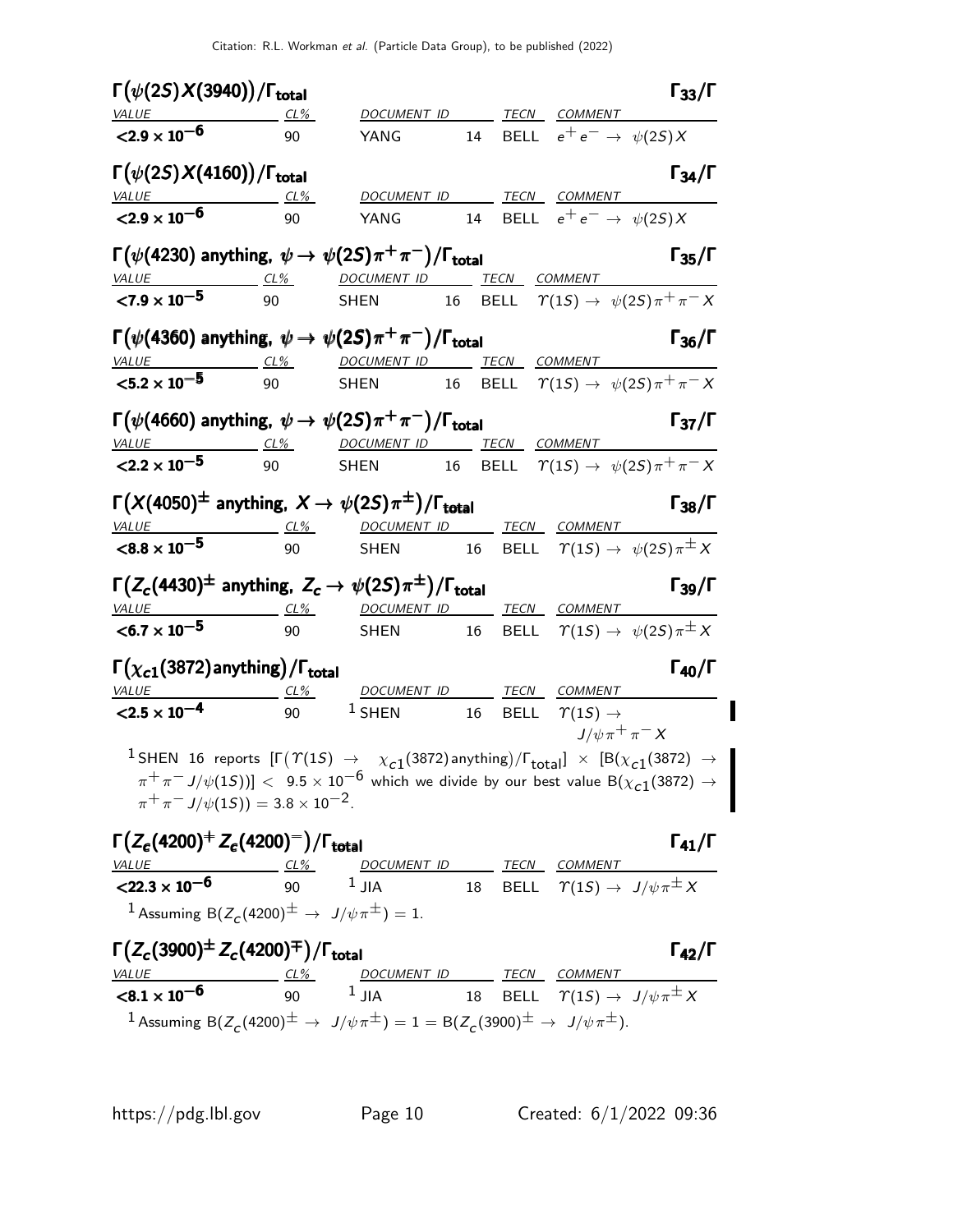| $\Gamma(Z_c(3900)^+ Z_c(3900)^-) / \Gamma_{\text{total}}$                                                                                                                               |        |                                                                                                              |  |                                           | $\Gamma_{43}/\Gamma$                                 |
|-----------------------------------------------------------------------------------------------------------------------------------------------------------------------------------------|--------|--------------------------------------------------------------------------------------------------------------|--|-------------------------------------------|------------------------------------------------------|
| VALUE CL <sup>9</sup> CL <sup>9</sup> DOCUMENT ID TECN COMMENT<br><b>CL8 x 10<sup>-6</sup></b> 90 <sup>1</sup> JIA 18 BELL $\gamma(15) \rightarrow J/\psi \pi^{\pm} X$                  |        |                                                                                                              |  |                                           |                                                      |
|                                                                                                                                                                                         |        |                                                                                                              |  |                                           |                                                      |
| <sup>1</sup> Assuming B( $Z_c$ (3900) <sup><math>\pm</math></sup> $\rightarrow$ J/ $\psi \pi^{\pm}$ ) = 1                                                                               |        |                                                                                                              |  |                                           |                                                      |
| $\Gamma(X(4050)^+ X(4050)^-) / \Gamma_{\text{total}}$                                                                                                                                   |        |                                                                                                              |  |                                           | $\Gamma_{44}/\Gamma$                                 |
|                                                                                                                                                                                         |        |                                                                                                              |  |                                           |                                                      |
| VALUE CL <sup>9</sup> DOCUMENT ID TECN COMMENT<br><15.8 x 10 <sup>-6</sup> 90 <sup>1</sup> JIA 18 BELL $\gamma(1S) \rightarrow \chi_c 1(1P) \pi^{\pm} X$                                |        |                                                                                                              |  |                                           |                                                      |
| <sup>1</sup> Assuming B( $X(4050)^{\pm} \rightarrow \chi_{c1}(1P)\pi^{\pm}$ ) = 1                                                                                                       |        |                                                                                                              |  |                                           |                                                      |
| $\Gamma(X(4250)^+ X(4250)^-) / \Gamma_{\text{total}}$                                                                                                                                   |        |                                                                                                              |  |                                           | $\Gamma_{45}/\Gamma$                                 |
| $\frac{\text{Value}}{\text{14.10E}}$ $\frac{CL\%}{90}$ $\frac{DOCUMENT ID}{1 JIA}$ $\frac{TECN}{18}$ $\frac{COMMENT}{BELL}$ $\frac{COMMENT}{T(15)} \rightarrow \chi_{c1}(1P)\pi^{\pm}X$ |        |                                                                                                              |  |                                           |                                                      |
|                                                                                                                                                                                         |        |                                                                                                              |  |                                           |                                                      |
| <sup>1</sup> Assuming B $(X(4250)^{\pm} \rightarrow X_{c1}(1P)\pi^{\pm})=1$                                                                                                             |        |                                                                                                              |  |                                           |                                                      |
| $\Gamma(X(4050)^{\pm} X(4250)^{\mp})/\Gamma_{\text{total}}$                                                                                                                             |        |                                                                                                              |  |                                           | $\Gamma_{46}/\Gamma$                                 |
| $\frac{\text{Value}}{\text{Value}}$ $\frac{CL\%}{90}$ $\frac{DOCUMENT ID}{1 JIA}$ $\frac{TECN}{18}$ $\frac{COMMENT}{BEL}$ $\gamma(15) \rightarrow \chi_{c1}(1P)\pi^{\pm}X$              |        |                                                                                                              |  |                                           |                                                      |
|                                                                                                                                                                                         |        |                                                                                                              |  |                                           |                                                      |
| 1 Assuming B(X(4050) <sup><math>\pm</math></sup> $\rightarrow \chi_{c1}(1P)\pi^{\pm}$ ) = 1 = B(X(4250) <sup><math>\pm</math></sup> $\rightarrow \chi_{c1}(1P)\pi^{\pm}$ )              |        |                                                                                                              |  |                                           |                                                      |
| $\Gamma(Z_c(4430)^+ Z_c(4430)^-) / \Gamma_{\text{total}}$                                                                                                                               |        |                                                                                                              |  |                                           | $\Gamma_{47}/\Gamma$                                 |
|                                                                                                                                                                                         |        |                                                                                                              |  |                                           |                                                      |
|                                                                                                                                                                                         |        |                                                                                                              |  |                                           |                                                      |
| <sup>1</sup> Assuming B( $Z_c(4430)^{\pm} \to \psi(25)\pi^{\pm}$ ) = 1                                                                                                                  |        |                                                                                                              |  |                                           |                                                      |
| $\Gamma(X(4055)^{\pm} X(4055)^{\mp})/\Gamma_{\rm total}$                                                                                                                                |        |                                                                                                              |  |                                           | $\Gamma_{48}/\Gamma$                                 |
| $\frac{VALUE}{1000}$ $\frac{CL\%}{90}$ $\frac{DOCUMENT ID}{100}$ $\frac{TECN}{18}$ $\frac{COMMENT}{ECL}$ $\frac{COMMENT}{T(15)}$ $\rightarrow \psi(25)\pi^{\pm}X$                       |        |                                                                                                              |  |                                           |                                                      |
|                                                                                                                                                                                         |        |                                                                                                              |  |                                           |                                                      |
| 1 Assuming B $(X(4055)^{\pm} \rightarrow \psi(25)\pi^{\pm}) = 1$                                                                                                                        |        |                                                                                                              |  |                                           |                                                      |
| $\Gamma(X(4055)^{\pm} Z_c(4430)^{\mp})/\Gamma_{\rm total}$                                                                                                                              |        |                                                                                                              |  |                                           | $\Gamma_{49}/\Gamma$                                 |
| $VALUE CL% DOCUMENT ID TECN COMMENT$                                                                                                                                                    |        |                                                                                                              |  |                                           |                                                      |
| $<$ 45.5 $\times$ 10 <sup>-6</sup>                                                                                                                                                      | 90     | $1$ JIA                                                                                                      |  |                                           | 18 BELL $\varUpsilon(1S) \to \ \psi(2S) \pi^{\pm} X$ |
| 1 Assuming B(X(4055) <sup><math>\pm</math></sup> $\rightarrow \psi(25)\pi^{\pm}$ ) = 1 = B(Z <sub>c</sub> (4430) <sup><math>\pm</math></sup> $\rightarrow \psi(25)\pi^{\pm}$ )          |        |                                                                                                              |  |                                           |                                                      |
| $\Gamma(\rho\pi)/\Gamma_{\rm total}$                                                                                                                                                    |        |                                                                                                              |  |                                           | $\Gamma_{50}/\Gamma$                                 |
| $VALUE$ (units $10^{-6}$ )                                                                                                                                                              |        | CL% DOCUMENT ID TECN COMMENT                                                                                 |  |                                           |                                                      |
| < 3.68                                                                                                                                                                                  | 90     | SHEN 13 BELL $\Upsilon(1S) \rightarrow \pi^+ \pi^- \pi^0$                                                    |  |                                           |                                                      |
| • • • We do not use the following data for averages, fits, limits, etc. •                                                                                                               |        |                                                                                                              |  |                                           |                                                      |
| $\langle 1 \rangle \times 10^3$                                                                                                                                                         | 90     | <b>BLINOV</b>                                                                                                |  | 90 MD1 $\mathcal{T}(1S) \to \rho^0 \pi^0$ |                                                      |
| $\langle 2 \times 10^2 \rangle$<br>$\langle 2.1 \times 10^{3}$                                                                                                                          | 90     | FULTON 90B $\gamma(1S) \rightarrow \rho^0 \pi^0$<br>NICZYPORUK 83 LENA $\gamma(1S) \rightarrow \rho^0 \pi^0$ |  |                                           |                                                      |
|                                                                                                                                                                                         | 90     |                                                                                                              |  |                                           |                                                      |
| $\Gamma(\omega\,\pi^0)/\Gamma_{\rm total}$                                                                                                                                              |        |                                                                                                              |  |                                           | $\Gamma_{51}/\Gamma$                                 |
| VALUE (units $10^{-6}$ )                                                                                                                                                                | $CL\%$ | DOCUMENT ID TECN COMMENT                                                                                     |  |                                           |                                                      |
| $<$ 3.90                                                                                                                                                                                | 90     | SHEN 13 BELL $\Upsilon(1S) \rightarrow \pi^+ \pi^- \pi^0 \pi^0$                                              |  |                                           |                                                      |
| https://pdg.lbl.gov                                                                                                                                                                     |        | Page 11                                                                                                      |  |                                           | Created: $6/1/2022$ 09:36                            |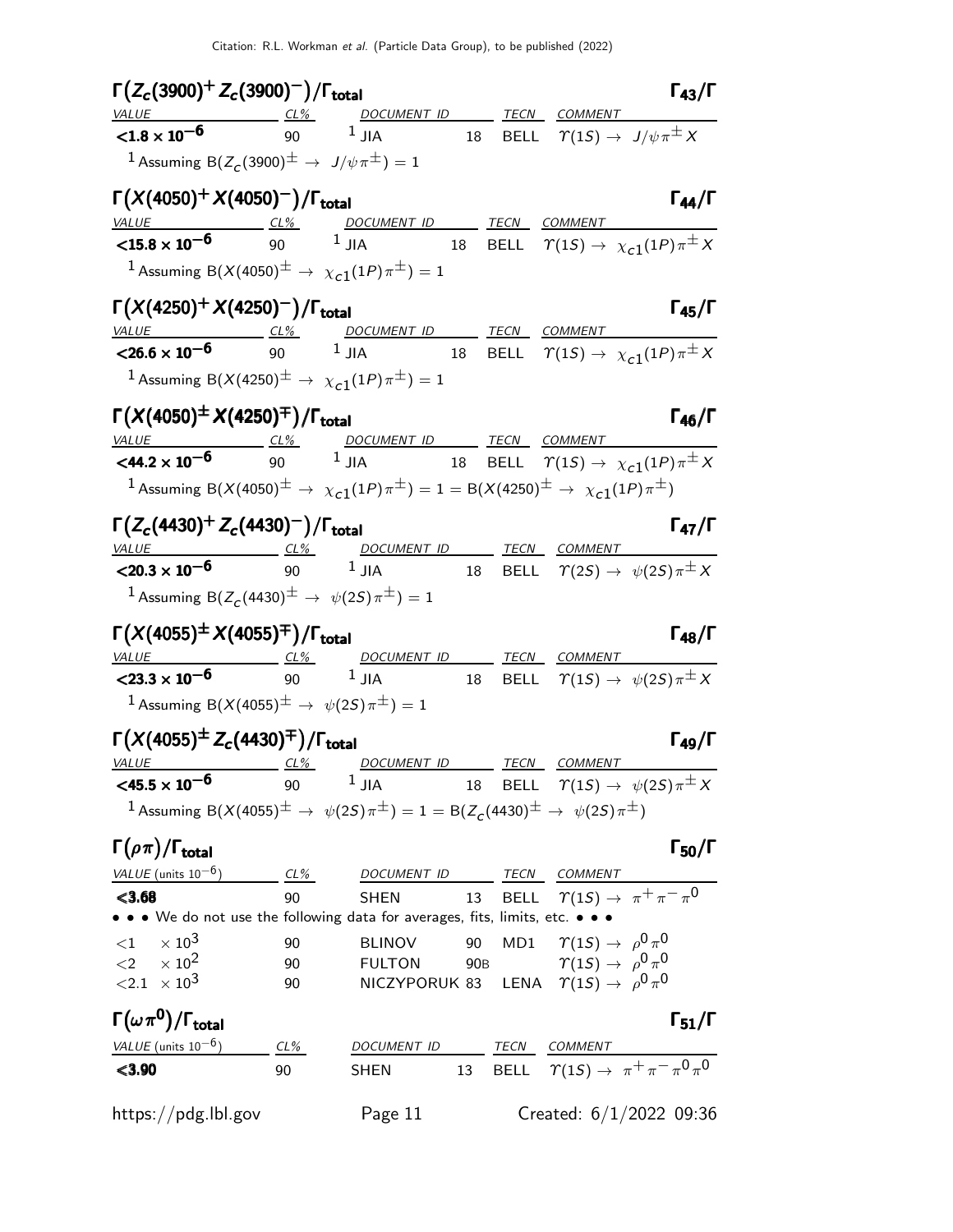| $\Gamma(\pi^+\pi^-)/\Gamma_{\rm total}$                                                                       |        |                                                                                                                 |    |      |                                                                         | $\Gamma_{52}/\Gamma$ |
|---------------------------------------------------------------------------------------------------------------|--------|-----------------------------------------------------------------------------------------------------------------|----|------|-------------------------------------------------------------------------|----------------------|
| VALUE (units $10^{-4}$ )                                                                                      | $CL\%$ | <b>DOCUMENT ID</b>                                                                                              |    | TECN | COMMENT                                                                 |                      |
| $\leq 5$                                                                                                      | 90     | <b>BARU</b>                                                                                                     | 92 |      | MD1 $\tau(15) \rightarrow \pi^+\pi^-$                                   |                      |
| $\Gamma(K^+K^-)/\Gamma_{\rm total}$                                                                           |        |                                                                                                                 |    |      |                                                                         | $\Gamma_{53}/\Gamma$ |
| VALUE (units $10^{-4}$ )                                                                                      | CL%    | DOCUMENT ID                                                                                                     |    | TECN | <b>COMMENT</b>                                                          |                      |
| $\leq 5$                                                                                                      | 90     | <b>BARU</b>                                                                                                     | 92 |      | MD1 $\gamma(15) \rightarrow K^+ K^-$                                    |                      |
| $\Gamma(p\overline{p})/\Gamma_{\rm total}$                                                                    |        |                                                                                                                 |    |      |                                                                         | $\Gamma_{54}/\Gamma$ |
|                                                                                                               |        |                                                                                                                 |    |      |                                                                         |                      |
| $VALUE$ (units $10^{-4}$ ) CL%<br>$<$ 5                                                                       | $90-1$ | DOCUMENT ID TECN COMMENT<br>$1$ BARU                                                                            | 96 |      | MD1 $\Upsilon(15) \rightarrow p\overline{p}$                            |                      |
| $1$ Supersedes BARU 92 in this node.                                                                          |        |                                                                                                                 |    |      |                                                                         |                      |
| $\Gamma(\pi^+\pi^-\pi^0)/\Gamma_{\rm total}$                                                                  |        |                                                                                                                 |    |      |                                                                         | $\Gamma_{55}/\Gamma$ |
|                                                                                                               |        |                                                                                                                 |    |      |                                                                         |                      |
| VALUE (units $10^{-6}$ ) CL% EVTS                                                                             |        |                                                                                                                 |    |      | DOCUMENT ID TECN COMMENT                                                |                      |
| <b>2.14±0.72±0.34</b> 26 ± 9<br>• • • We do not use the following data for averages, fits, limits, etc. • • • |        | <b>SHEN</b>                                                                                                     |    |      | 13 BELL $\Upsilon(1S) \rightarrow \pi^+ \pi^- \pi^0$                    |                      |
| $<$ 18.4                                                                                                      | 90     |                                                                                                                 |    |      | ANASTASSOV 99 CLE2 $e^+e^- \rightarrow$ hadrons                         |                      |
|                                                                                                               |        |                                                                                                                 |    |      |                                                                         |                      |
| $\Gamma(\phi K^+ K^-)/\Gamma_{\rm total}$                                                                     |        |                                                                                                                 |    |      |                                                                         | $\Gamma_{56}/\Gamma$ |
| VALUE (units $10^{-6}$ ) EVTS                                                                                 |        | DOCUMENT ID                                                                                                     |    |      | TECN COMMENT                                                            |                      |
| $2.36 \pm 0.37 \pm 0.29$                                                                                      | 56     | <b>SHEN</b>                                                                                                     |    |      | 12A BELL $\Upsilon(1S) \rightarrow 2(K^+K^-)$                           |                      |
| $\Gamma(\omega \pi^+ \pi^-)/\Gamma_{\rm total}$                                                               |        |                                                                                                                 |    |      |                                                                         | $\Gamma_{57}/\Gamma$ |
| VALUE (units $10^{-6}$ ) EVTS                                                                                 |        | DOCUMENT ID TECN COMMENT                                                                                        |    |      |                                                                         |                      |
| $4.46 \pm 0.67 \pm 0.72$                                                                                      | 64     | <b>SHEN</b>                                                                                                     |    |      | 12A BELL $\quad \  \  \mathcal{T}(1S) \rightarrow \ 2(\pi^+\pi^-)\pi^0$ |                      |
| $\Gamma(K^*(892)^0 K^- \pi^+ + \text{c.c.})/\Gamma_{\text{total}}$                                            |        |                                                                                                                 |    |      |                                                                         | $\Gamma_{58}/\Gamma$ |
| VALUE (units $10^{-6}$ ) EVTS                                                                                 |        | DOCUMENT ID TECN COMMENT                                                                                        |    |      |                                                                         |                      |
| $4.42 \pm 0.50 \pm 0.58$                                                                                      | 173    | <b>SHEN</b>                                                                                                     |    |      | 12A BELL $\Upsilon(1S) \rightarrow K^+ K^- \pi^+ \pi^-$                 |                      |
|                                                                                                               |        |                                                                                                                 |    |      |                                                                         | $\Gamma_{59}/\Gamma$ |
| $\Gamma\big(\phi\,f'_2(1525)\big)/\Gamma_{\rm total}$                                                         |        |                                                                                                                 |    |      |                                                                         |                      |
| <u>VALUE</u> (units $10^{-6}$ ) CL%<br>< 1.63                                                                 | 90     | DOCUMENT ID TECN COMMENT                                                                                        |    |      | SHEN 12A BELL $\Upsilon(1S) \rightarrow 2(K^+K^-)$                      |                      |
|                                                                                                               |        |                                                                                                                 |    |      |                                                                         |                      |
| $\Gamma(\omega f_2(1270))/\Gamma_{\rm total}$                                                                 |        |                                                                                                                 |    |      |                                                                         | $\Gamma_{60}/\Gamma$ |
| <u>VALUE</u> (units $10^{-6}$ ) CL%                                                                           |        | DOCUMENT ID TECN COMMENT                                                                                        |    |      |                                                                         |                      |
| < 1.79                                                                                                        | 90     |                                                                                                                 |    |      | SHEN 12A BELL $\overline{\Upsilon(1S) \rightarrow 2(\pi^+\pi^-)\pi^0}$  |                      |
| $\Gamma(\rho(770) a_2(1320)) / \Gamma_{\text{total}}$                                                         |        |                                                                                                                 |    |      |                                                                         | $\Gamma_{61}/\Gamma$ |
| VALUE (units $10^{-6}$ ) CL%                                                                                  |        |                                                                                                                 |    |      |                                                                         |                      |
| < 2.24                                                                                                        | 90     | $\frac{DOCUMENT ID}{SHEN}$ $\frac{TECN}{BELL}$ $\frac{COMMENT}{T(1S)}$ $\rightarrow$ $2(\pi^{+}\pi^{-})\pi^{0}$ |    |      |                                                                         |                      |
| $\Gamma(K^*(892)^0\overline{K}_2^*(1430)^0 + \text{c.c.})/\Gamma_{\text{total}}$                              |        |                                                                                                                 |    |      |                                                                         | $\Gamma_{62}/\Gamma$ |
| $VALUE$ (units $10^{-6}$ ) EVTS                                                                               |        |                                                                                                                 |    |      |                                                                         |                      |
| $3.02 \pm 0.68 \pm 0.34$ 42                                                                                   |        | $\frac{DOCUMENT ID}{DAC}$ $\frac{TECN}{DELL}$ $\frac{COMMENT}{T(1S)} \rightarrow K+K-\pi+\pi-$                  |    |      |                                                                         |                      |
|                                                                                                               |        |                                                                                                                 |    |      |                                                                         |                      |
| https://pdg.lbl.gov                                                                                           |        | Page 12                                                                                                         |    |      | Created: $6/1/2022$ 09:36                                               |                      |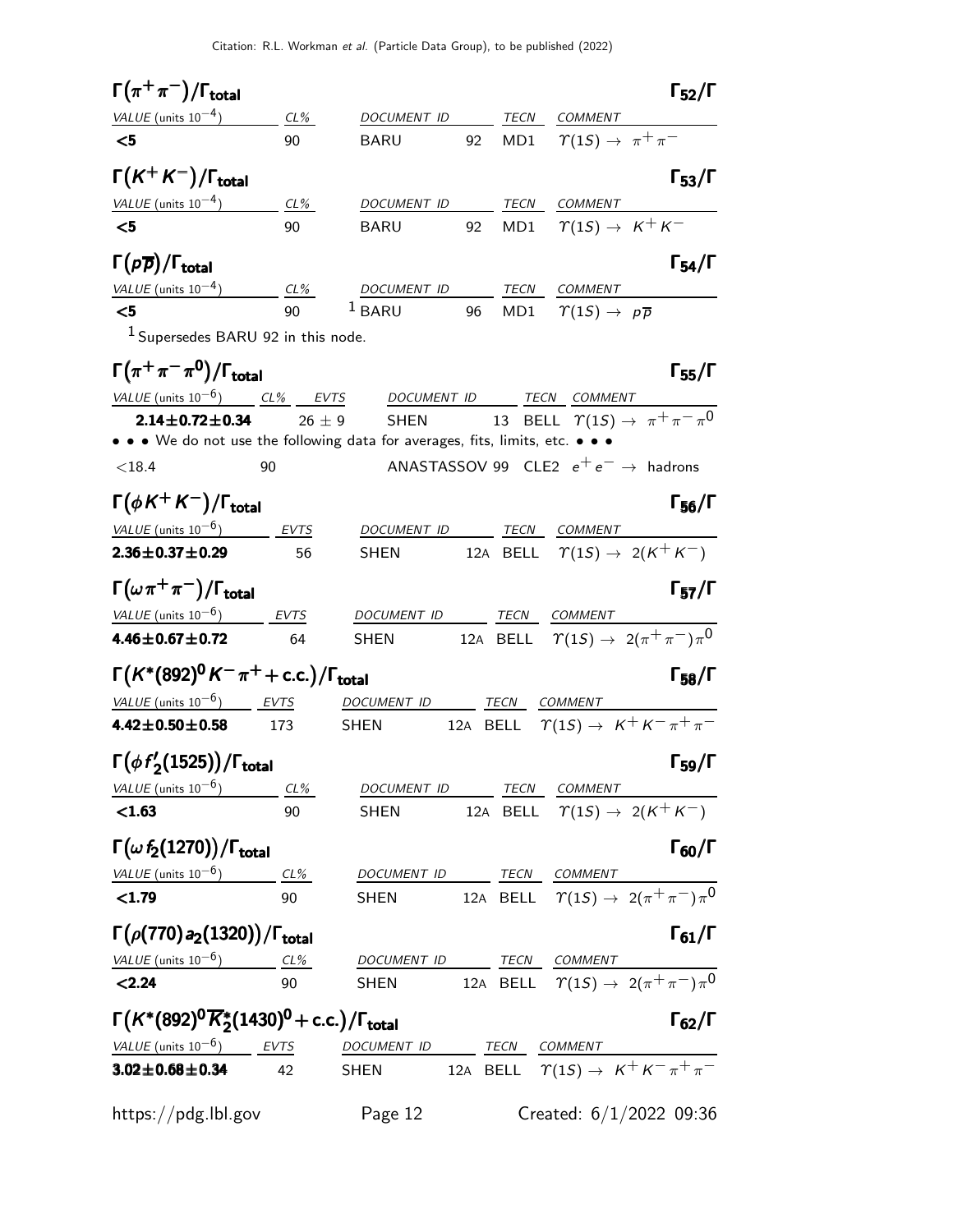| $\Gamma(K_1(1270)^{\pm}K^{\mp})/\Gamma_{\text{total}}$                        |              |                                                                                     |    |      |                                                            | $\Gamma_{63}/\Gamma$ |
|-------------------------------------------------------------------------------|--------------|-------------------------------------------------------------------------------------|----|------|------------------------------------------------------------|----------------------|
| <u>VALUE</u> (units $10^{-6}$ ) CL%                                           |              | DOCUMENT ID                                                                         |    | TECN | COMMENT                                                    |                      |
| < 2.41                                                                        | 90           | <b>SHEN</b>                                                                         |    |      | 12A BELL $\Upsilon(1S) \rightarrow K^+ K^- \pi^+ \pi^-$    |                      |
| $\Gamma(K_1(1400)^{\pm}\,K^{\mp})/\Gamma_{\rm total}$                         |              |                                                                                     |    |      |                                                            | $\Gamma_{64}/\Gamma$ |
| VALUE (units $10^{-6}$ )                                                      | <b>EVTS</b>  | DOCUMENT ID                                                                         |    | TECN | COMMENT                                                    |                      |
| $1.02 \pm 0.35 \pm 0.22$                                                      | 24           | <b>SHEN</b>                                                                         |    |      | 12A BELL $\Upsilon(1S) \rightarrow K^+ K^- \pi^+ \pi^-$    |                      |
| $\Gamma(b_1(1235)^{\pm}\pi^{\mp})/\Gamma_{\text{total}}$                      |              |                                                                                     |    |      |                                                            | $\Gamma_{65}/\Gamma$ |
| VALUE (units $10^{-6}$ ) CL%                                                  |              | <b>DOCUMENT ID</b>                                                                  |    | TECN | <b>COMMENT</b>                                             |                      |
| < 1.25                                                                        | 90           | <b>SHEN</b>                                                                         |    |      | 12A BELL $\Upsilon(1S) \rightarrow 2(\pi^+\pi^-)\pi^0$     |                      |
| $\Gamma(\pi^+\pi^-\pi^0\pi^0)/\Gamma_{\rm total}$                             |              |                                                                                     |    |      |                                                            | $\Gamma_{66}/\Gamma$ |
| VALUE (units $10^{-6}$ ) EVTS                                                 |              | DOCUMENT ID TECN COMMENT                                                            |    |      |                                                            |                      |
| $12.8 \pm 2.0 \pm 2.3$                                                        | $143 \pm 22$ | SHEN                                                                                |    |      | 13 BELL $\Upsilon(1S) \rightarrow \pi^+ \pi^- \pi^0 \pi^0$ |                      |
| $\Gamma(K^0_S K^+\pi^-+c.c.)/\Gamma_{\text{total}}$                           |              |                                                                                     |    |      |                                                            | $\Gamma_{67}/\Gamma$ |
| <u>VALUE</u> (units $10^{-6}$ ) CL% EVTS                                      |              |                                                                                     |    |      | DOCUMENT ID TECN COMMENT                                   |                      |
| $1.59 \pm 0.33 \pm 0.18$                                                      | $37 \pm 8$   |                                                                                     |    |      | SHEN 13 BELL $\Upsilon(1S) \rightarrow K_S^0 K^- \pi^+$    |                      |
| • • • We do not use the following data for averages, fits, limits, etc. • • • |              |                                                                                     |    |      |                                                            |                      |
| < 3.4                                                                         | 90           | $1$ DOBBS                                                                           |    | 12A  | $\Gamma(1S) \rightarrow K_S^0 K^- \pi^+$                   |                      |
|                                                                               |              | $1$ Obtained by analyzing CLEO III data but not authored by the CLEO Collaboration. |    |      |                                                            |                      |
| $\Gamma(K^*(892)^0\overline{K}^0$ + c.c.)/ $\Gamma_{\rm total}$               |              |                                                                                     |    |      |                                                            | $\Gamma_{68}/\Gamma$ |
| VALUE (units $10^{-6}$ ) EVTS                                                 |              | DOCUMENT ID                                                                         |    | TECN | <b>COMMENT</b>                                             |                      |
| $2.92 \pm 0.85 \pm 0.37$                                                      | $16 \pm 5$   | <b>SHEN</b>                                                                         | 13 |      | BELL $\Upsilon(1S) \rightarrow K_S^0 K^- \pi^+$            |                      |
| $\Gamma(K^*(892)^- K^+ + c.c.)/\Gamma_{\text{total}}$                         |              |                                                                                     |    |      |                                                            | $\Gamma_{69}/\Gamma$ |
| VALUE (units $10^{-6}$ )                                                      | CL%          | DOCUMENT ID                                                                         |    |      | TECN COMMENT                                               |                      |
| < 1.11                                                                        | 90           | <b>SHEN</b>                                                                         | 13 |      | BELL $\Upsilon(1S) \rightarrow K_S^0 K^- \pi^+$            |                      |
| $\Gamma(f_1(1285)$ anything)/ $\Gamma_{total}$                                |              |                                                                                     |    |      |                                                            | $\Gamma_{70}/\Gamma$ |
| VALUE (units $10^{-3}$ )                                                      | <b>EVTS</b>  | DOCUMENT ID                                                                         |    |      | TECN COMMENT                                               |                      |
| $4.6 \pm 2.8 \pm 1.3$                                                         | 3.1k         | <b>JIA</b>                                                                          |    |      | 17A BELL $e^+e^- \rightarrow$ hadrons                      |                      |
| $\Gamma(D^*(2010)^{\pm}$ anything)/ $\Gamma_{\text{total}}$                   |              |                                                                                     |    |      |                                                            | $\Gamma_{71}/\Gamma$ |
| VALUE (units $10^{-3}$ ) CL% EVTS                                             |              |                                                                                     |    |      |                                                            |                      |
| $25.2 \pm 1.3 \pm 1.5$                                                        | $\approx$ 2k | $1 \frac{DOCUMENT ID}{AUBERT}$ 10C BABR $T(2S) \rightarrow \pi^+ \pi^- T(1S)$       |    |      |                                                            |                      |
| • • • We do not use the following data for averages, fits, limits, etc. • • • |              |                                                                                     |    |      |                                                            |                      |
| $<$ 19                                                                        |              |                                                                                     |    |      |                                                            |                      |
|                                                                               | 90           | <sup>2</sup> ALBRECHT 92J ARG $e^+e^- \rightarrow D^0 \pi^{\pm} X$                  |    |      |                                                            |                      |
| $1$ For $x_p > 0.1$ .<br><sup>2</sup> For $x_p > 0.2$ .                       |              |                                                                                     |    |      |                                                            |                      |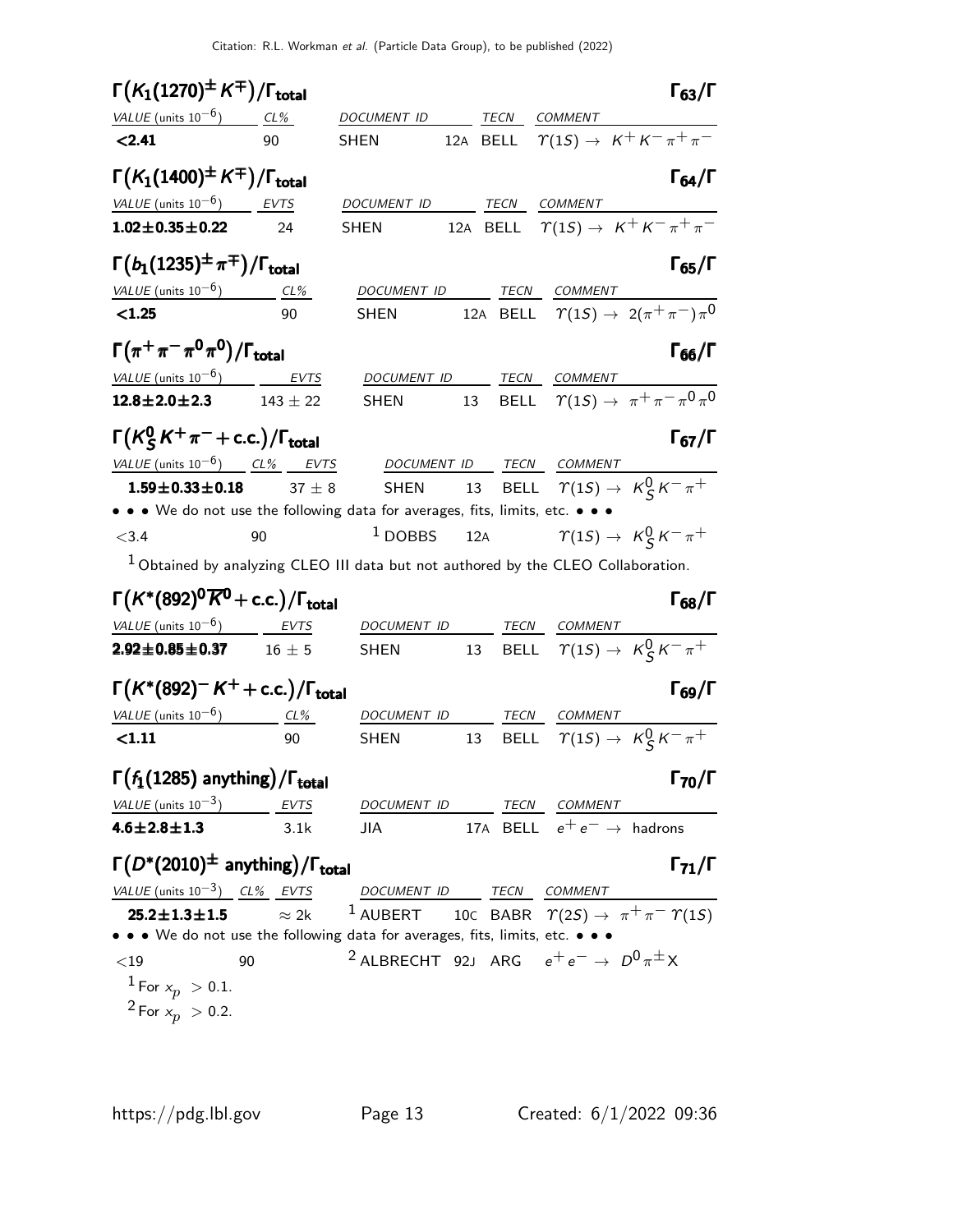| $\Gamma(f_1(1285)X_{tetra})/\Gamma_{\rm total}$ |     |             |      |                                       | $\Gamma_{72}/\Gamma$ |
|-------------------------------------------------|-----|-------------|------|---------------------------------------|----------------------|
| <i>VALUE</i>                                    | CL% | DOCUMENT ID | TECN | COMMENT                               |                      |
| $<$ 62.4 $\times$ 10 <sup>-6</sup>              | ۹N  | $\perp$ IIA |      | 17A BELL $e^+e^- \rightarrow$ hadrons |                      |

<sup>1</sup> For a tetraquark state  $X_{tetra}$ , with mass in the range 1.16–2.46 GeV and width in the range 0–0.3 GeV. Measured 90% CL limits as a function of  $X_{tetra}$  mass and width range from  $4.6\times10^{-6}$  to  $62.4\times10^{-6}$ .

| $\Gamma(\overline{{}^2H}$ anything)/ $\Gamma_{total}$                                                                                                                                                                                                                                                                                                  |     |                                                              |      |                                                | l 73/l               |
|--------------------------------------------------------------------------------------------------------------------------------------------------------------------------------------------------------------------------------------------------------------------------------------------------------------------------------------------------------|-----|--------------------------------------------------------------|------|------------------------------------------------|----------------------|
| VALUE (units $10^{-5}$ ) EVTS                                                                                                                                                                                                                                                                                                                          |     | DOCUMENT ID                                                  | TECN | COMMENT                                        |                      |
| $2.85 \pm 0.25$ OUR AVERAGE                                                                                                                                                                                                                                                                                                                            |     |                                                              |      |                                                |                      |
| $2.81 \pm 0.49 \pm 0.20$                                                                                                                                                                                                                                                                                                                               |     | LEES                                                         |      | 14G BABR $e^+e^- \rightarrow \overline{^2H} X$ |                      |
| $2.86 \pm 0.19 \pm 0.21$                                                                                                                                                                                                                                                                                                                               | 455 | ASNER                                                        |      | 07 CLEO $e^+e^- \rightarrow \overline{^2H} X$  |                      |
| $\Gamma$ (Sum of 100 exclusive modes)/ $\Gamma_{\text{total}}$                                                                                                                                                                                                                                                                                         |     |                                                              |      |                                                | $\Gamma_{74}/\Gamma$ |
| VALUE (units $10^{-2}$ )                                                                                                                                                                                                                                                                                                                               |     | DOCUMENT ID COMMENT                                          |      |                                                |                      |
| $1.200 \pm 0.017$                                                                                                                                                                                                                                                                                                                                      |     | 1,2 DOBBS 12A $\ \mathcal{T}(1S) \rightarrow$ hadrons        |      |                                                |                      |
| <sup>1</sup> DOBBS 12A presents individual exclusive branching fractions or upper limits for 100<br>modes of four to ten pions, kaons, or protons.<br>$2$ Obtained by analyzing CLEO III data but not authored by the CLEO Collaboration.<br>$\Gamma(ggg, \gamma gg \rightarrow \overline{d}$ anything)/ $\Gamma(ggg, \gamma gg \rightarrow$ anything) |     |                                                              |      |                                                |                      |
| VALUE (units $10^{-5}$ ) EVTS                                                                                                                                                                                                                                                                                                                          |     | DOCUMENT ID TECN COMMENT                                     |      |                                                |                      |
| $3.36 \pm 0.23 \pm 0.25$                                                                                                                                                                                                                                                                                                                               |     | 455 ASNER 07 CLEO $e^+e^- \rightarrow \overline{d}X$         |      |                                                |                      |
| $\Gamma(\gamma \pi^+\pi^-)/\Gamma_{\rm total}$                                                                                                                                                                                                                                                                                                         |     |                                                              |      |                                                | $\Gamma_{75}/\Gamma$ |
| VALUE (units $10^{-5}$ )                                                                                                                                                                                                                                                                                                                               |     | DOCUMENT ID TECN COMMENT                                     |      |                                                |                      |
| $6.3 \pm 1.2 \pm 1.3$                                                                                                                                                                                                                                                                                                                                  |     | <sup>1</sup> ANASTASSOV 99 CLE2 $e^+e^- \rightarrow$ hadrons |      |                                                |                      |
| <sup>1</sup> For $m_{\pi\pi}$ >1 GeV.                                                                                                                                                                                                                                                                                                                  |     |                                                              |      |                                                |                      |

| $\Gamma(\gamma\pi^0\pi^0)/\Gamma_{\rm total}$ |                                                              |      | $\Gamma_{76}/\Gamma$ |
|-----------------------------------------------|--------------------------------------------------------------|------|----------------------|
| <i>VALUE</i> (units $10^{-5}$ )               | DOCUMENT ID                                                  | TECN | COMMENT              |
| $1.7 \pm 0.6 \pm 0.3$                         | <sup>1</sup> ANASTASSOV 99 CLE2 $e^+e^- \rightarrow$ hadrons |      |                      |
|                                               |                                                              |      |                      |

<sup>1</sup> For  $m_{\pi\pi}$  >1 GeV.

| $\Gamma(\gamma \pi \pi(\mathsf{S}\text{-wave}))/\Gamma_{\text{total}}$ |             |      |                                                        | $\Gamma_{77}/\Gamma$ |
|------------------------------------------------------------------------|-------------|------|--------------------------------------------------------|----------------------|
| VALUE (units $10^{-5}$ )                                               | DOCUMENT ID | TECN | COMMENT                                                |                      |
| $4.63 \pm 0.56 \pm 0.48$                                               | <b>LEES</b> |      | 18A BABR $\Upsilon(1S) \rightarrow \gamma \pi^+ \pi^-$ |                      |

#### Γ $(\gamma \pi^0 \eta)/\Gamma_{\text{total}}$  Γ $78/\Gamma$ /Γtotal Γ78/Γ

| VALUE (units $10^{-6}$ )                                               | $CL\%$ | DOCUMENT ID | TECN | <i>COMMENT</i>                                       |
|------------------------------------------------------------------------|--------|-------------|------|------------------------------------------------------|
| $\langle 2.4$                                                          | 90.    |             |      | $^1$ BESSON 07A CLEO $e^+e^- \rightarrow \gamma(1S)$ |
| $^1$ BESSON 07A obtained this limit for 0.7 $< m_{\pi^0\eta} <$ 3 GeV. |        |             |      |                                                      |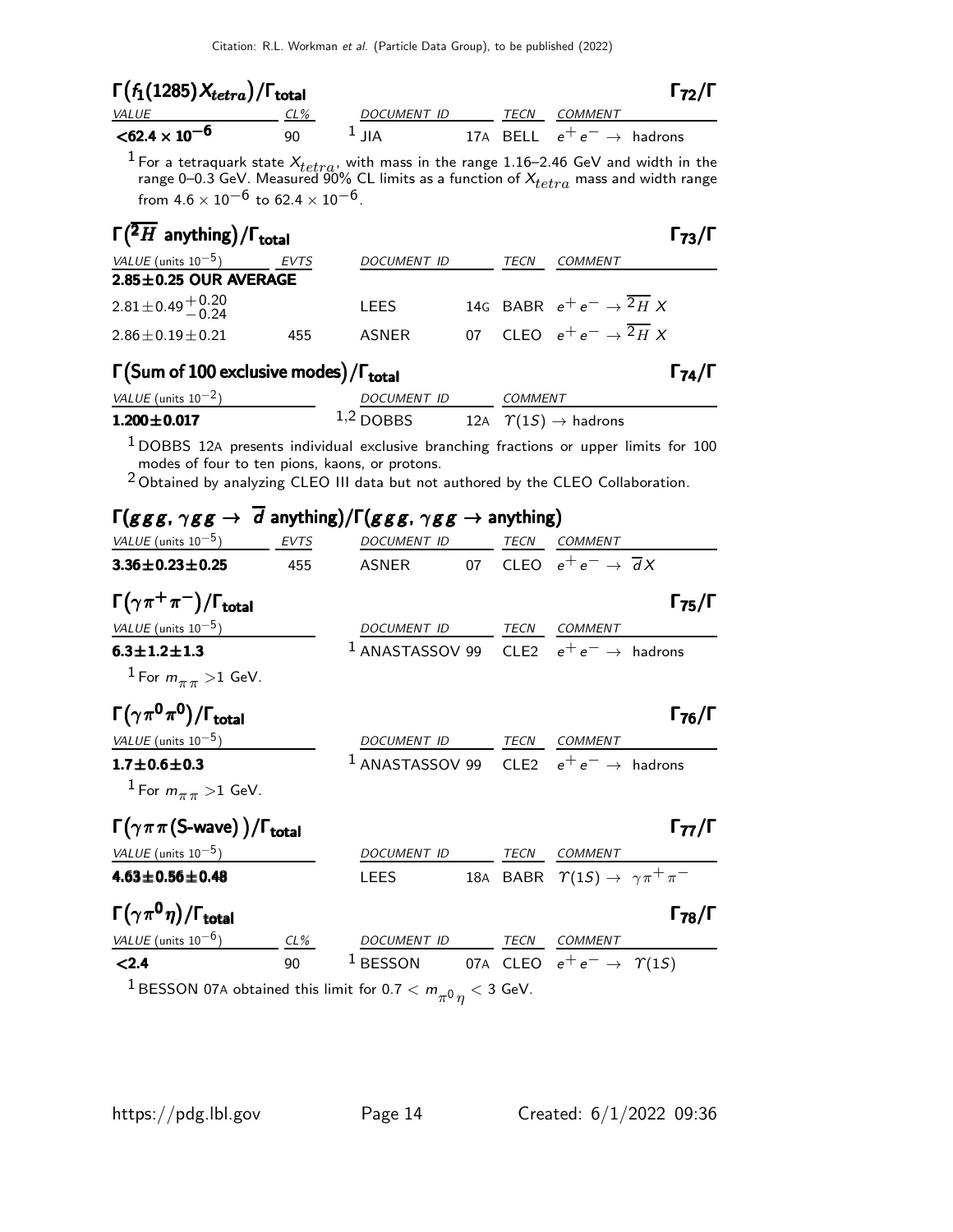| $\Gamma(\gamma K^+K^-)/\Gamma_{\rm total}$<br>$(2 < mK+ K - < 3 \text{ GeV})$                                |    |                                                                          |  | $\Gamma_{79}/\Gamma$ |
|--------------------------------------------------------------------------------------------------------------|----|--------------------------------------------------------------------------|--|----------------------|
| VALUE (units $10^{-5}$ ) CL%                                                                                 |    | DOCUMENT ID TECN COMMENT                                                 |  |                      |
| $1.14 \pm 0.08 \pm 0.10$ 90                                                                                  |    | ATHAR 06 CLE3 $\Upsilon(1S) \rightarrow \gamma K^+ K^-$                  |  |                      |
| $\Gamma\big(\gamma\,\rho\overline{\rho}\big)/\Gamma_{\rm total}$<br>$(2 < m_{p\overline{p}} < 3$ GeV)        |    |                                                                          |  | $\Gamma_{80}/\Gamma$ |
| VALUE (units $10^{-5}$ ) CL%                                                                                 |    | DOCUMENT ID TECN COMMENT                                                 |  |                      |
| < 0.6                                                                                                        | 90 | ATHAR 06 CLE3 $\Upsilon(1S) \rightarrow \gamma p \overline{p}$           |  |                      |
| $\Gamma\big(\gamma 2h^+2h^-\big)/\Gamma_{\rm total}$                                                         |    |                                                                          |  | $\Gamma_{81}/\Gamma$ |
| $VALUE$ (units $10^{-4}$ ) EVTS                                                                              |    | DOCUMENT ID TECN COMMENT                                                 |  |                      |
| <b>7.0±1.1±1.0</b> $80 \pm 12$                                                                               |    | FULTON 90B CLEO $e^+e^- \rightarrow$ hadrons                             |  |                      |
| $\Gamma\big(\gamma3 h^+3 h^-\big)/\Gamma_{\rm total}$                                                        |    |                                                                          |  | $\Gamma_{82}/\Gamma$ |
| <u>VALUE</u> (units $10^{-4}$ ) EVTS                                                                         |    | DOCUMENT ID TECN COMMENT                                                 |  |                      |
| <b>5.4±1.5±1.3</b> 39 ± 11                                                                                   |    | FULTON 90B CLEO $e^+e^- \rightarrow$ hadrons                             |  |                      |
| $\Gamma\big(\gamma 4h^+4h^-\big)/\Gamma_{\rm total}$                                                         |    |                                                                          |  | $\Gamma_{83}/\Gamma$ |
| VALUE (units $10^{-4}$ ) EVTS                                                                                |    | DOCUMENT ID TECN COMMENT                                                 |  |                      |
| <b>7.4±2.5±2.5</b> $36 \pm 12$                                                                               |    | FULTON 90B CLEO $e^+e^- \rightarrow$ hadrons                             |  |                      |
| $\Gamma(\gamma\pi^+\pi^ \mathsf{K}^+\mathsf{K}^-)/\Gamma_{\mathsf{total}}$                                   |    |                                                                          |  | $\Gamma_{84}/\Gamma$ |
| VALUE (units $10^{-4}$ ) EVTS<br>$2.9 \pm 0.7 \pm 0.6$ 29 $\pm$ 8                                            |    | DOCUMENT ID TECN COMMENT<br>FULTON 90B CLEO $e^+e^- \rightarrow$ hadrons |  |                      |
|                                                                                                              |    |                                                                          |  |                      |
| $\Gamma\big(\gamma2\pi^+2\pi^-\big)/\Gamma_{\rm total}$                                                      |    |                                                                          |  | $\Gamma_{85}/\Gamma$ |
| $VALUE$ (units $10^{-4}$ ) EVTS                                                                              |    | DOCUMENT ID TECN COMMENT                                                 |  |                      |
| <b>2.5 ± 0.7 ± 0.5</b> 26 ± 7                                                                                |    | FULTON 90B CLEO $e^+e^- \rightarrow$ hadrons                             |  |                      |
| $\Gamma(\gamma3\pi^+3\pi^-)/\Gamma_{\rm total}$                                                              |    |                                                                          |  | $\Gamma_{86}/\Gamma$ |
| VALUE (units $10^{-4}$ ) EVTS                                                                                |    | DOCUMENT ID TECN COMMENT                                                 |  |                      |
|                                                                                                              |    |                                                                          |  |                      |
| $\Gamma(\gamma 2\pi^+ 2\pi^- K^+ K^-)/\Gamma_{\rm total}$                                                    |    |                                                                          |  | $\Gamma_{87}/\Gamma$ |
| $VALUE$ (units $10^{-4}$ ) EVTS DOCUMENT ID TECN COMMENT                                                     |    |                                                                          |  |                      |
|                                                                                                              |    |                                                                          |  |                      |
| $\Gamma(\gamma\pi^+\pi^-\rho\overline{\rho})/\Gamma_{\rm total}$                                             |    |                                                                          |  | $\Gamma_{88}/\Gamma$ |
| $VALUE$ (units $10^{-4}$ ) EVTS DOCUMENT ID TECN COMMENT                                                     |    |                                                                          |  |                      |
| $\textbf{1.5} \pm \textbf{0.5} \pm \textbf{0.3}$ 22 $\pm$ 6 FULTON 90B CLEO $e^+ \, e^- \rightarrow$ hadrons |    |                                                                          |  |                      |
| $\Gamma\big(\gamma2\pi^+2\pi^-\,\rho\overline{\rho}\big)/\Gamma_{\rm total}$                                 |    |                                                                          |  | $\Gamma_{89}/\Gamma$ |
| VALUE (units $10^{-4}$ ) EVTS                                                                                |    | DOCUMENT ID TECN COMMENT                                                 |  |                      |
|                                                                                                              |    |                                                                          |  |                      |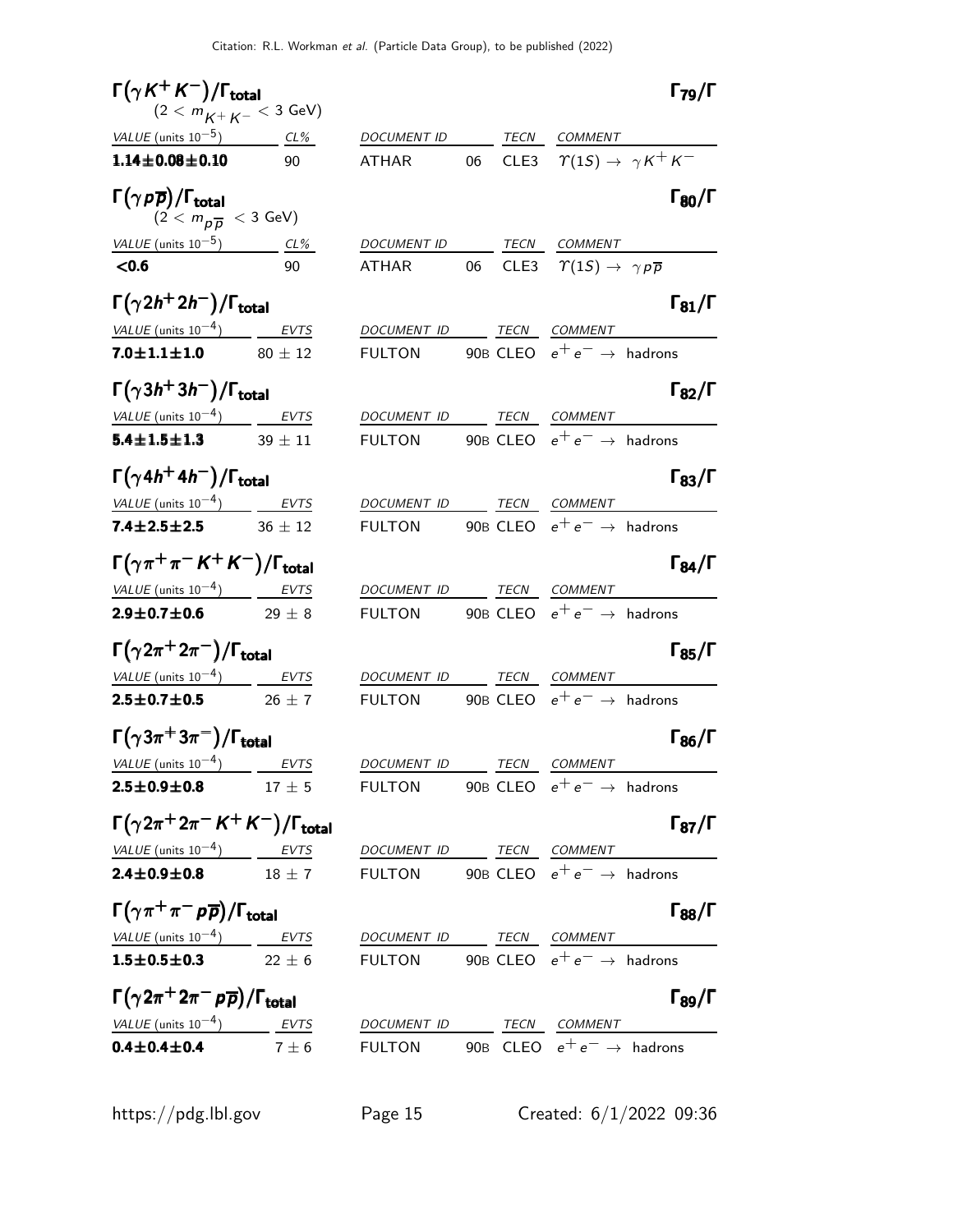Citation: R.L. Workman et al. (Particle Data Group), to be published (2022)

| $\Gamma(\gamma 2K^+ 2K^-)/\Gamma_{\rm total}$                                                                                                     |                                                                                                                                                                  |                                                                                                      | $\Gamma_{90}/\Gamma$                           |
|---------------------------------------------------------------------------------------------------------------------------------------------------|------------------------------------------------------------------------------------------------------------------------------------------------------------------|------------------------------------------------------------------------------------------------------|------------------------------------------------|
| $VALUE$ (units $10^{-4}$ ) EVTS                                                                                                                   | DOCUMENT ID                                                                                                                                                      | TECN COMMENT                                                                                         |                                                |
| $0.2 + 0.2$<br>$2 \pm 2$                                                                                                                          | <b>FULTON</b>                                                                                                                                                    | 90B CLEO $e^+e^- \rightarrow$ hadrons                                                                |                                                |
| $\Gamma(\gamma\eta'(958))/\Gamma_{\rm total}$                                                                                                     |                                                                                                                                                                  |                                                                                                      | $\Gamma_{91}/\Gamma$                           |
| VALUE (units $10^{-6}$ ) CL%                                                                                                                      | DOCUMENT ID<br><b>TECN</b>                                                                                                                                       | COMMENT                                                                                              |                                                |
| < 1.9<br>90                                                                                                                                       | <b>ATHAR</b>                                                                                                                                                     | 07A CLEO $\Upsilon(1S) \rightarrow \gamma \eta' \rightarrow \gamma \pi^+ \pi^- \eta$ , $\gamma \rho$ |                                                |
| • • • We do not use the following data for averages, fits, limits, etc. • • •                                                                     |                                                                                                                                                                  |                                                                                                      |                                                |
| $<$ 16<br>90                                                                                                                                      | <b>RICHICHI</b>                                                                                                                                                  | 01B CLE2 $\Upsilon(1S) \rightarrow \gamma \eta' \rightarrow \gamma \eta \pi^+ \pi^-$                 |                                                |
| $\Gamma(\gamma\eta)/\Gamma_{\rm total}$                                                                                                           |                                                                                                                                                                  |                                                                                                      | $\Gamma_{92}/\Gamma$                           |
| VALUE (units $10^{-6}$ )<br>$CL\%$                                                                                                                | DOCUMENT ID                                                                                                                                                      | TECN<br>COMMENT                                                                                      |                                                |
| < 1.0<br>90                                                                                                                                       | <b>ATHAR</b>                                                                                                                                                     | 07A CLEO $\Upsilon(1S) \rightarrow \gamma \eta \rightarrow \gamma \gamma \gamma$ ,                   | $\gamma \pi^+ \pi^- \pi^0$ , $\gamma 3 \pi^0$  |
| • • • We do not use the following data for averages, fits, limits, etc. •                                                                         |                                                                                                                                                                  |                                                                                                      |                                                |
| $<$ 21<br>90                                                                                                                                      | MASEK<br>02                                                                                                                                                      | CLEO $\Upsilon(1S) \rightarrow \gamma \eta$                                                          |                                                |
| $\Gamma(\gamma f_0(980))/\Gamma_{\rm total}$                                                                                                      |                                                                                                                                                                  |                                                                                                      | $\Gamma_{93}/\Gamma$                           |
| $VALUE$ (units $10^{-5}$ ) CL% DOCUMENT ID TECN                                                                                                   |                                                                                                                                                                  | <b>COMMENT</b>                                                                                       |                                                |
| $3$                                                                                                                                               | 90 $1$ ATHAR                                                                                                                                                     | 06 CLE3 $\gamma(1S) \rightarrow \gamma \pi^+ \pi^-$                                                  |                                                |
| <sup>1</sup> Assuming B( $f_0(980) \rightarrow \pi \pi$ ) = 1.                                                                                    |                                                                                                                                                                  |                                                                                                      |                                                |
| $\Gamma(\gamma f_2'(1525))/\Gamma_{\rm total}$                                                                                                    |                                                                                                                                                                  |                                                                                                      | $\Gamma_{94}/\Gamma$                           |
| <u>VALUE</u> (units $10^{-5}$ ) CL% EVTS                                                                                                          | DOCUMENT ID                                                                                                                                                      | TECN<br><b>COMMENT</b>                                                                               |                                                |
| 2.9 $\pm$ 0.6 OUR AVERAGE                                                                                                                         |                                                                                                                                                                  |                                                                                                      |                                                |
| $2.13 \pm 0.28 \pm 0.72$                                                                                                                          | $1$ LEES                                                                                                                                                         | 18A BABR $\Upsilon(1S) \rightarrow \gamma K^+ K^-$                                                   |                                                |
| 4.1 $\pm 1.4$ $\pm 0.1$                                                                                                                           | <sup>2</sup> BESSON<br>17                                                                                                                                        | 11 CLEO $\Upsilon(1S) \rightarrow K_S^0 K_S^0$                                                       |                                                |
| 3.7 $^{+0.9}_{-0.7}$ ±0.8                                                                                                                         | <b>ATHAR</b>                                                                                                                                                     | 06                                                                                                   | CLE3 $\Upsilon(15) \rightarrow \gamma K^+ K^-$ |
| • • • We do not use the following data for averages, fits, limits, etc. • • •                                                                     |                                                                                                                                                                  |                                                                                                      |                                                |
| 90<br>$<$ 14                                                                                                                                      | <sup>3</sup> FULTON                                                                                                                                              | 90B CLEO $\varUpsilon(1S) \rightarrow \, \gamma \, K^+ \, K^-$                                       |                                                |
| $<$ 19.4<br>90                                                                                                                                    | <sup>3</sup> ALBRECHT                                                                                                                                            | 89 ARG                                                                                               | $\Upsilon(1S) \rightarrow \gamma K^+ K^-$      |
| $1$ Using B $(f'_2(1525) \rightarrow K \overline{K}) = 0.887 \pm 0.022$ and B $(K^0 \overline{K}{}^0) = 1/2$ B $(K \overline{K})$ .               |                                                                                                                                                                  |                                                                                                      |                                                |
| <sup>2</sup> BESSON 11 reports (4.0 $\pm$ 1.3 $\pm$ 0.6) $\times$ 10 <sup>-5</sup> from a measurement of [ $\Gamma$ ( $\Gamma$ (1S) $\rightarrow$ |                                                                                                                                                                  |                                                                                                      |                                                |
|                                                                                                                                                   | $\gamma f_2'(1525))/\Gamma_{\text{total}}] \times [B(f_2'(1525) \rightarrow K\overline{K})]$ assuming $B(f_2'(1525) \rightarrow K\overline{K}) = (88.8 \pm 1.0)$ |                                                                                                      |                                                |
|                                                                                                                                                   | 3.1) $\times$ 10 <sup>-2</sup> , which we rescale to our best value B( $f'_{2}(1525) \rightarrow K\overline{K}$ ) = (87.6 $\pm$                                  |                                                                                                      |                                                |
|                                                                                                                                                   | $(2.2) \times 10^{-2}$ . Our first error is their experiment's error and our second error is the                                                                 |                                                                                                      |                                                |
|                                                                                                                                                   | systematic error from using our best value. The result also assumes ${\sf B}({\sf K}^{\sf U}_{\cal S}\to~\pi^+\pi^-)$                                            |                                                                                                      |                                                |
|                                                                                                                                                   | $\mathcal{L}=(69.20\pm0.05)\%$ and B $(f'_2(1525)\rightarrow~K\overline{K})=4$ B $(f'_2(1525)\rightarrow~K^0_S\overline{K}^0_S).$                                |                                                                                                      |                                                |
| <sup>3</sup> Assuming B( $f'_{2}(1525) \rightarrow K\overline{K}$ ) = 0.71.                                                                       |                                                                                                                                                                  |                                                                                                      |                                                |
|                                                                                                                                                   |                                                                                                                                                                  |                                                                                                      |                                                |
| $\Gamma(\gamma f_2(1270))/\Gamma_{\rm total}$                                                                                                     |                                                                                                                                                                  |                                                                                                      | $\Gamma_{95}/\Gamma$                           |
| VALUE (units $10^{-5}$ )<br>CL%<br>10.1 $\pm$ 0.6 OUR AVERAGE                                                                                     | DOCUMENT ID                                                                                                                                                      | TECN<br><b>COMMENT</b>                                                                               |                                                |
|                                                                                                                                                   | $1$ LEES                                                                                                                                                         | 18A BABR $\Upsilon(1S) \rightarrow \gamma \pi^+ \pi^-$                                               |                                                |
| $10.15 \pm 0.59 \, {}^{+0.54}_{-0.43}$                                                                                                            |                                                                                                                                                                  |                                                                                                      |                                                |
| https://pdg.lbl.gov                                                                                                                               | Page 16                                                                                                                                                          |                                                                                                      | Created: $6/1/2022$ 09:36                      |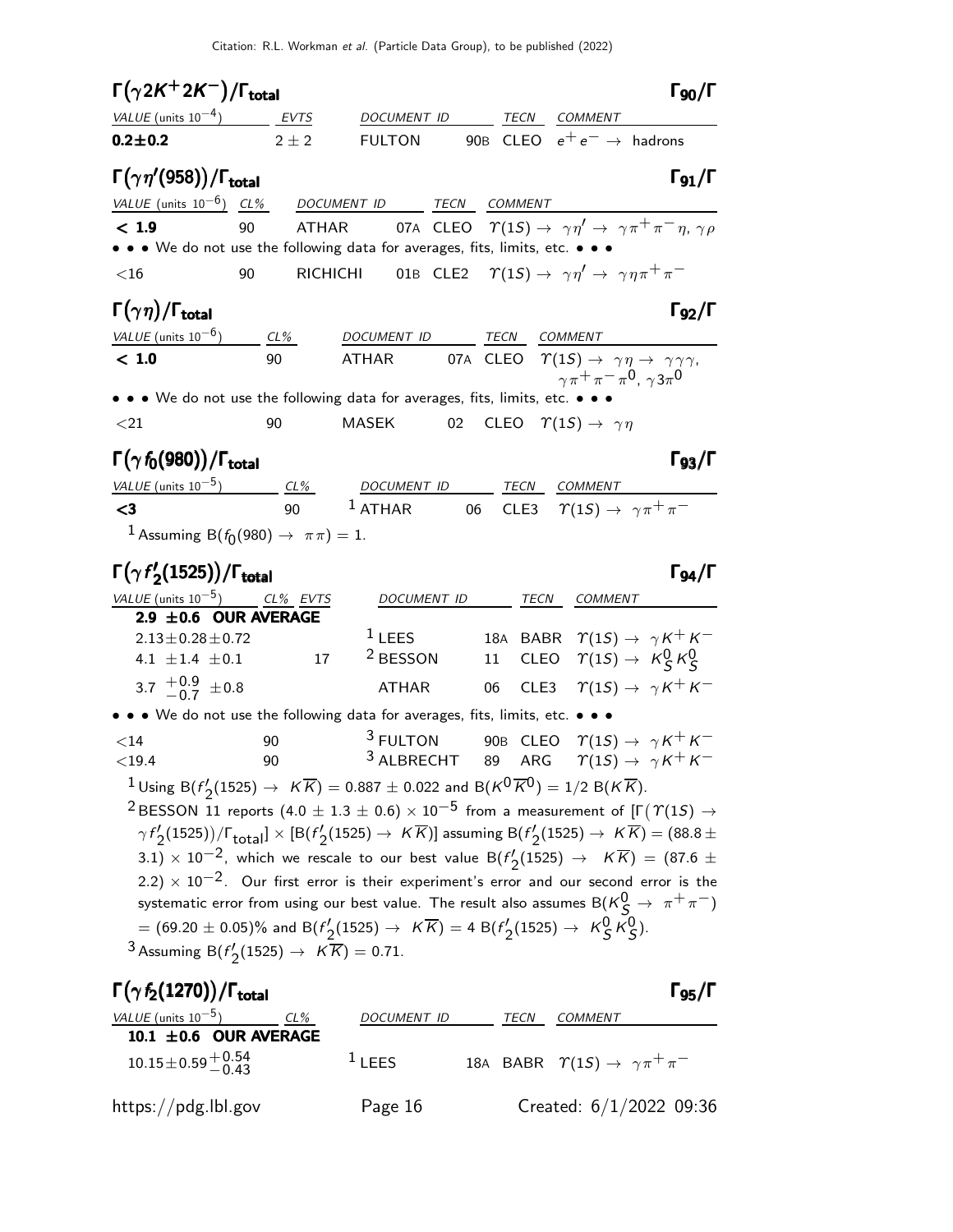$10.5 \pm 1.6 + 1.9$  $-1.8$  $^2$  BESSON 07A CLE3  $\varUpsilon(1S) \rightarrow \ \gamma \pi^{\textsf{O}} \pi^{\textsf{O}}$ 10.2 ±0.8 ±0.7 ATHAR 06 CLE3  $\gamma(1S) \to \gamma \pi^+ \pi^-$ 8.1  $\pm 2.3 + \frac{2.9}{2.7}$  $-2.7$  $3$  ANASTASSOV 99 CLE2  $e^+e^- \rightarrow$  hadrons • • • We do not use the following data for averages, fits, limits, etc. • • •  $<$ 21 90  $^3$  FULTON 90B CLEO  $\varUpsilon(1S) \rightarrow \gamma \pi^+ \pi^ <$ 13 90  $^3$  ALBRECHT 89 ARG  $\varUpsilon(1S) \to \gamma \pi^+ \pi^-$ <81 90 SCHMITT 88 CBAL Υ(1S) → γ X  $1$ Using  $\overline{B(f_2(1270)\rightarrow\ \pi^0\pi^0)}=1/3$   $\overline{B(f_2(1270)\rightarrow\ \pi\pi)}$  and  $\overline{B(f_2(1270)\rightarrow\ \pi\pi)}=1$  $(84.2<sup>+2.9</sup><sub>0.9</sub>)\%.$  $-0.9$  $^2$ Using  $\text{B}(f_2(1270) \rightarrow \pi^0 \pi^0) = \text{B}(f_2(1270) \rightarrow \pi \pi)/3$  and  $\text{B}(f_2(1270) \rightarrow \pi \pi) =$  $(84.7<sup>+2.5</sup><sub>1.2</sub>)$  $\frac{+2.5}{-1.2}$ %.  $3 \text{ Using B}(f_2(1270) \to \pi \pi) = 0.84.$ 

### Γ $(\gamma \, \eta(1405))$ /Γ<sub>total</sub> Γ<sub>96</sub>/Γ

| VALUE (units $10^{-5}$ )                                                                                            | CL% | <i>DOCUMENT ID</i> |  | TECN COMMENT |                                                                                  |
|---------------------------------------------------------------------------------------------------------------------|-----|--------------------|--|--------------|----------------------------------------------------------------------------------|
| < 8.2                                                                                                               | 90. | $^1$ FULTON        |  |              | 90B CLEO $\varUpsilon(1S) \rightarrow \ \gamma \, K^{\pm} \, \pi^{\mp} \, K^0_S$ |
| $^{-1}$ Includes unknown branching ratio of $\eta(1405)\rightarrow\ K^{\pm}\pi^{\mp}\mathcal{K}^{0}_{\mathcal{S}}.$ |     |                    |  |              |                                                                                  |

# Γ $(\gamma f_0(1500))/\Gamma_{\text{total}}$  Γ97/Γ

| VALUE (units $10^{-5}$ ) CL% |    | DOCUMENT ID                                                                                | TECN | COMMENT                                                                                                                                                     |  |
|------------------------------|----|--------------------------------------------------------------------------------------------|------|-------------------------------------------------------------------------------------------------------------------------------------------------------------|--|
| $\langle 1.5$                | 90 | $1$ BESSON                                                                                 |      | 07A CLEO $e^+ \, e^- \rightarrow \;\; \Upsilon(1S) \rightarrow \;\gamma \, \pi^0 \, \pi^0$                                                                  |  |
|                              |    | • • • We do not use the following data for averages, fits, limits, etc. • • •              |      |                                                                                                                                                             |  |
| < 6.1                        | 90 |                                                                                            |      | <sup>2</sup> BESSON 07A CLEO $e^+e^- \rightarrow \gamma(1S) \rightarrow \gamma\eta\eta$                                                                     |  |
|                              |    | <sup>2</sup> Calculated by us using B( $f_0(1500) \rightarrow \eta \eta$ ) = (5.1 ± 0.9)%. |      | $1 \text{ Using } B(f_0(1500) \rightarrow \pi^0 \pi^0) = B(f_0(1500) \rightarrow \pi \pi)/3$ and $B(f_0(1500) \rightarrow \pi \pi) = (0.349 \pm 0.023)\%$ . |  |

# $\Gamma(\gamma f_0(1500) \to \gamma K^+ K^-)/\Gamma_{\text{total}}$  Γg<sub>8</sub>/Γ

| VALUE (units $10^{-5}$ )                                  | <b>DOCUMENT ID</b> | TECN | COMMENT |                                                                                                                                           |
|-----------------------------------------------------------|--------------------|------|---------|-------------------------------------------------------------------------------------------------------------------------------------------|
| $1.04 \pm 0.14 \pm 0.33$                                  | $1$ LEES           |      |         | 18A BABR $e^+e^- \rightarrow \gamma(15) \rightarrow \gamma K^+ K^-$                                                                       |
|                                                           |                    |      |         | <sup>1</sup> LEES 18A quotes B( $\Upsilon(1S) \to \gamma f_0(1500) \to \gamma K \overline{K}$ ) = (2.08 ± 0.27 ± 0.65) × 10 <sup>-5</sup> |
| assuming $B(K^0 \overline{K}^0) = 1/2 B(K \overline{K}).$ |                    |      |         |                                                                                                                                           |

## Γ $(\gamma f_0(1710))/\Gamma_{\sf total}$  Γgg $/\Gamma$

| VALUE (units $10^{-4}$ )                                                      | $CL\%$ | <b>DOCUMENT ID</b>    |    | TECN | <b>COMMENT</b>                                                         |
|-------------------------------------------------------------------------------|--------|-----------------------|----|------|------------------------------------------------------------------------|
| < 2.6                                                                         | 90     |                       |    |      | <sup>1</sup> ALBRECHT 89 ARG $\Upsilon(1S) \rightarrow \gamma K^+ K^-$ |
| • • • We do not use the following data for averages, fits, limits, etc. • • • |        |                       |    |      |                                                                        |
| < 6.3                                                                         | 90     | $1$ FULTON            |    |      | 90B CLEO $\Upsilon(1S) \rightarrow \gamma K^+ K^-$                     |
| ${<}19$                                                                       | 90     | $1$ FULTON            |    |      | 90B CLEO $\Upsilon(1S) \rightarrow \gamma K_S^0 K_S^0$                 |
| < 8                                                                           | 90     | <sup>2</sup> ALBRECHT | 89 |      | ARG $\gamma(1S) \rightarrow \gamma \pi^+ \pi^-$                        |
| $24$                                                                          | 90     | $3$ SCHMITT           |    |      | 88 CBAL $\Upsilon(1S) \rightarrow \gamma X$                            |
| <sup>1</sup> Assuming B( $f_0(1710) \rightarrow K\overline{K}$ ) = 0.38.      |        |                       |    |      |                                                                        |
| <sup>2</sup> Assuming B( $f_0(1710) \rightarrow \pi \pi$ ) = 0.04.            |        |                       |    |      |                                                                        |
| 3 Assuming B( $f_0(1710) \to \eta \eta$ ) = 0.18.                             |        |                       |    |      |                                                                        |
| https://pdg.lbl.gov                                                           |        | Page 17               |    |      | Created: $6/1/2022$ 09:36                                              |

### total 99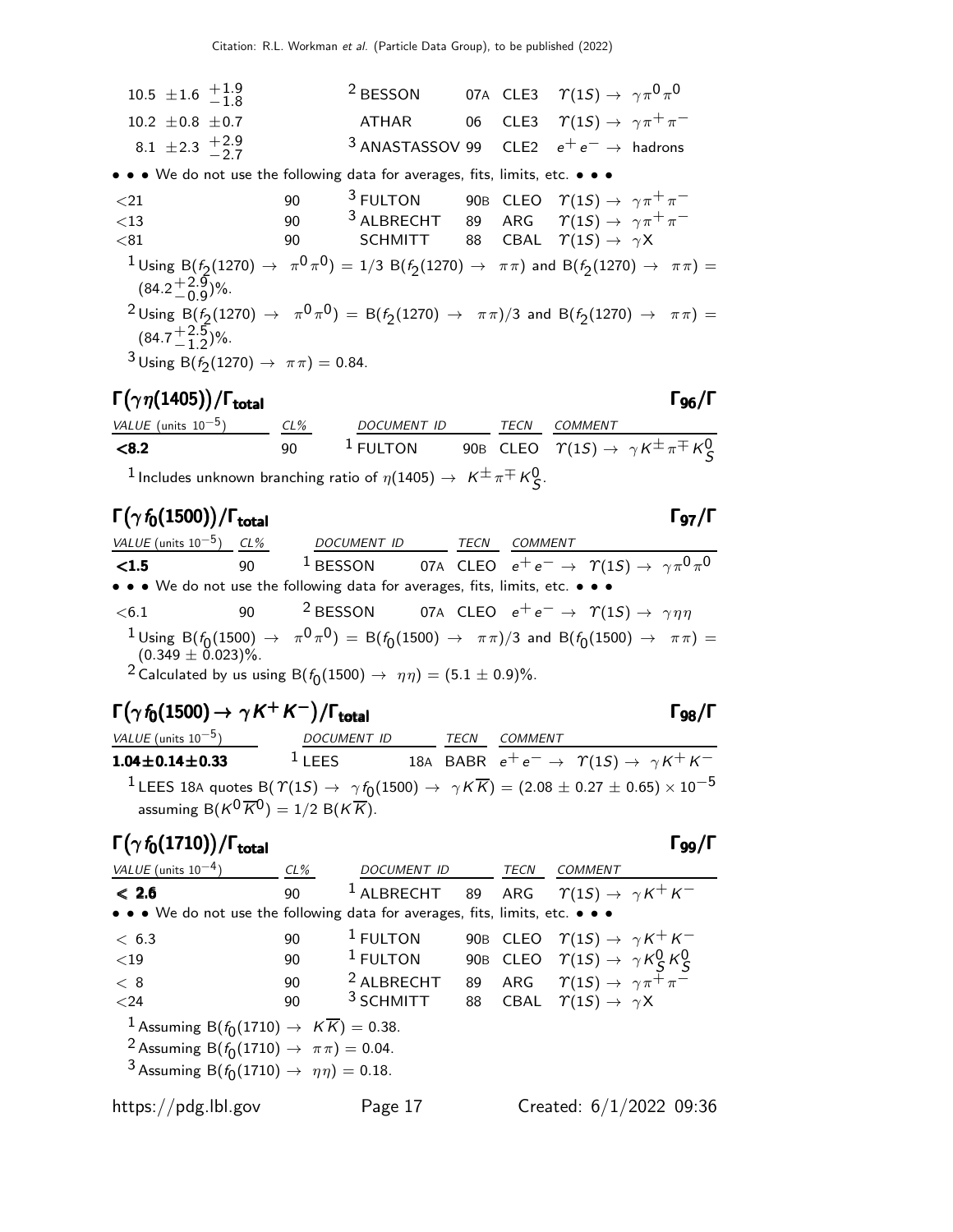| $\Gamma(\gamma f_0(1710) \rightarrow \gamma K^+ K^-)/\Gamma_{\text{total}}$                                                                                                                                                                                   |          |                                                                                       |                                                                          |                                                       | $\Gamma_{100}/\Gamma$     |
|---------------------------------------------------------------------------------------------------------------------------------------------------------------------------------------------------------------------------------------------------------------|----------|---------------------------------------------------------------------------------------|--------------------------------------------------------------------------|-------------------------------------------------------|---------------------------|
| $VALUE$ (units $10^{-5}$ ) CL% DOCUMENT ID TECN COMMENT                                                                                                                                                                                                       |          |                                                                                       |                                                                          |                                                       |                           |
| $1.01 \pm 0.26 \pm 0.18$                                                                                                                                                                                                                                      |          | <sup>1</sup> LEES 18A BABR $e^+e^- \rightarrow \gamma(1S) \rightarrow \gamma K^+ K^-$ |                                                                          |                                                       |                           |
| • • • We do not use the following data for averages, fits, limits, etc. • • •                                                                                                                                                                                 |          |                                                                                       |                                                                          |                                                       |                           |
| < 0.7                                                                                                                                                                                                                                                         | 90       | ATHAR 06 CLEO $e^+e^- \rightarrow \ \varUpsilon(1S) \rightarrow \ \gamma K^+K^-$      |                                                                          |                                                       |                           |
| <sup>1</sup> LEES 18A quotes B( $\Upsilon(1S) \rightarrow \gamma f_0(1710) \rightarrow \gamma K \overline{K}$ ) = (2.02 ± 0.51 ± 0.35) × 10 <sup>-5</sup><br>assuming B( $K^0 \overline{K}^0$ ) = 1/2 B( $K \overline{K}$ ).                                  |          |                                                                                       |                                                                          |                                                       |                           |
| $\Gamma(\gamma f_0(1710) \rightarrow \gamma \pi^+ \pi^-)/\Gamma_{\text{total}}$                                                                                                                                                                               |          |                                                                                       |                                                                          |                                                       | $\Gamma_{101}/\Gamma$     |
| $VALUE$ (units $10^{-5}$ )                                                                                                                                                                                                                                    |          | DOCUMENT ID TECN COMMENT                                                              |                                                                          |                                                       |                           |
| <b>0.53±0.17±0.11</b> $1 \text{LEES}$ 18A BABR $\Upsilon(1S) \to \gamma \pi^+ \pi^-$                                                                                                                                                                          |          |                                                                                       |                                                                          |                                                       |                           |
| <sup>1</sup> LEES 18A quotes B( $\varUpsilon(1S) \to \gamma f_0(1710) \to \gamma \pi \pi$ ) = (0.79 ± 0.26 ± 0.17) × 10 <sup>-5</sup><br>assuming B( $\pi^{0} \pi^{0}$ ) = 1/3 B( $\pi \pi$ ).                                                                |          |                                                                                       |                                                                          |                                                       |                           |
| $\Gamma(\gamma f_0(1710) \to \gamma \pi^0 \pi^0)/\Gamma_{\text{total}}$                                                                                                                                                                                       |          |                                                                                       |                                                                          |                                                       | $\Gamma_{102}/\Gamma$     |
| $VALUE$ (units $10^{-6}$ ) $CL\%$ DOCUMENT ID TECN COMMENT                                                                                                                                                                                                    |          |                                                                                       |                                                                          |                                                       |                           |
| < 1.4                                                                                                                                                                                                                                                         | 90       | BESSON 67A CLEO $e^+e^- \rightarrow \gamma(1S) \rightarrow \gamma \pi^0 \pi^0$        |                                                                          |                                                       |                           |
| $\Gamma(\gamma f_0(1710) \rightarrow \gamma \eta \eta)/\Gamma_{\text{total}}$                                                                                                                                                                                 |          |                                                                                       |                                                                          |                                                       | $\Gamma_{103}/\Gamma$     |
| $VALUE$ (units 10 <sup>-6</sup> ) $CL\%$ DOCUMENT ID TECN COMMENT                                                                                                                                                                                             |          |                                                                                       |                                                                          |                                                       |                           |
| $\langle$ 1.8                                                                                                                                                                                                                                                 | 90       | BESSON 67A CLEO $e^+e^- \rightarrow \Upsilon(1S) \rightarrow \gamma \eta \eta$        |                                                                          |                                                       |                           |
| $\Gamma(\gamma f_4(2050))/\Gamma_{\rm total}$                                                                                                                                                                                                                 |          |                                                                                       |                                                                          |                                                       | $\Gamma_{104}/\Gamma$     |
| $VALUE$ (units $10^{-5}$ ) CL% DOCUMENT ID TECN COMMENT                                                                                                                                                                                                       |          |                                                                                       |                                                                          |                                                       |                           |
| < 5.3<br><sup>1</sup> Assuming B( $f_4(2050) \to \pi \pi$ ) = 0.17.                                                                                                                                                                                           | 90       | $^{-1}$ ATHAR 06 CLE3 $\varUpsilon(1S) \rightarrow \gamma \pi^+ \pi^-$                |                                                                          |                                                       |                           |
| $\Gamma(\gamma f_0(2200) \rightarrow \gamma K^+ K^-)/\Gamma_{\text{total}}$                                                                                                                                                                                   |          |                                                                                       |                                                                          |                                                       | $\Gamma_{105}/\Gamma$     |
| $VALUE$ $CL\%$                                                                                                                                                                                                                                                |          |                                                                                       | DOCUMENT ID TECN COMMENT                                                 |                                                       |                           |
| < 0.0002                                                                                                                                                                                                                                                      | 90       | BARU                                                                                  | 89                                                                       | MD1 $\gamma(1S) \rightarrow \gamma K^+ K^-$           |                           |
| $\Gamma\big(\gamma\,f\jmath(2220)\rightarrow\,\gamma\,K^{+}\,K^{-}\big)/\Gamma_{\rm total}$                                                                                                                                                                   |          |                                                                                       |                                                                          |                                                       | $\Gamma_{106}/\Gamma$     |
| $VALUE (units 10-7)$ CL% DOCUMENT ID TECN COMMENT                                                                                                                                                                                                             |          |                                                                                       |                                                                          |                                                       |                           |
| $\left\langle \right\rangle$<br>8                                                                                                                                                                                                                             | 90       | ATHAR                                                                                 |                                                                          | 06 CLE3 $\Upsilon(1S) \rightarrow \gamma K^+ K^-$     |                           |
| • • • We do not use the following data for averages, fits, limits, etc. • • •                                                                                                                                                                                 |          |                                                                                       |                                                                          |                                                       |                           |
| < 160                                                                                                                                                                                                                                                         | 90       | MASEK                                                                                 |                                                                          | 02 CLEO $\Upsilon(1S) \rightarrow \gamma K^+ K^-$     |                           |
| < 150<br>< 290                                                                                                                                                                                                                                                | 90<br>90 |                                                                                       | FULTON 90B CLEO $\Upsilon(1S) \rightarrow \gamma K^+ K^-$<br>ALBRECHT 89 | ARG $\tau(15) \rightarrow \gamma K^+ K^-$             |                           |
| $<$ 2000                                                                                                                                                                                                                                                      | 90       | <b>BARU</b>                                                                           | 89                                                                       | MD1 $\hat{r}(15) \rightarrow \gamma K^{+} K^{-}$      |                           |
| $\Gamma(\gamma f_J(2220) \rightarrow \gamma \pi^+ \pi^-)/\Gamma_{\text{total}}$                                                                                                                                                                               |          |                                                                                       |                                                                          |                                                       | $\Gamma_{107}/\Gamma$     |
| $\frac{VALUE \text{ (units 10}^{-7})}{C}$ $\frac{CL\%}{90}$ DOCUMENT ID TECN COMMENT<br>$\leftarrow$ 6 $\frac{C1\%}{CLE3}$ $\leftarrow$ $\frac{DOCUMENT \text{ ID}}{06}$ $\leftarrow$ $\frac{TECN}{CLE3}$ $\leftarrow$ $\leftarrow$ $\leftarrow$ $\leftarrow$ |          |                                                                                       |                                                                          |                                                       |                           |
|                                                                                                                                                                                                                                                               |          | ATHAR 66 CLE3 $\varUpsilon(1S) \to \gamma \pi^+ \pi^-$                                |                                                                          |                                                       |                           |
| • • • We do not use the following data for averages, fits, limits, etc. • • •                                                                                                                                                                                 |          |                                                                                       |                                                                          |                                                       |                           |
| $<$ 120                                                                                                                                                                                                                                                       | 90       | MASEK                                                                                 |                                                                          | 02 CLEO $\Upsilon(1S) \rightarrow \gamma \pi^+ \pi^-$ |                           |
| https://pdg.lbl.gov                                                                                                                                                                                                                                           |          | Page 18                                                                               |                                                                          |                                                       | Created: $6/1/2022$ 09:36 |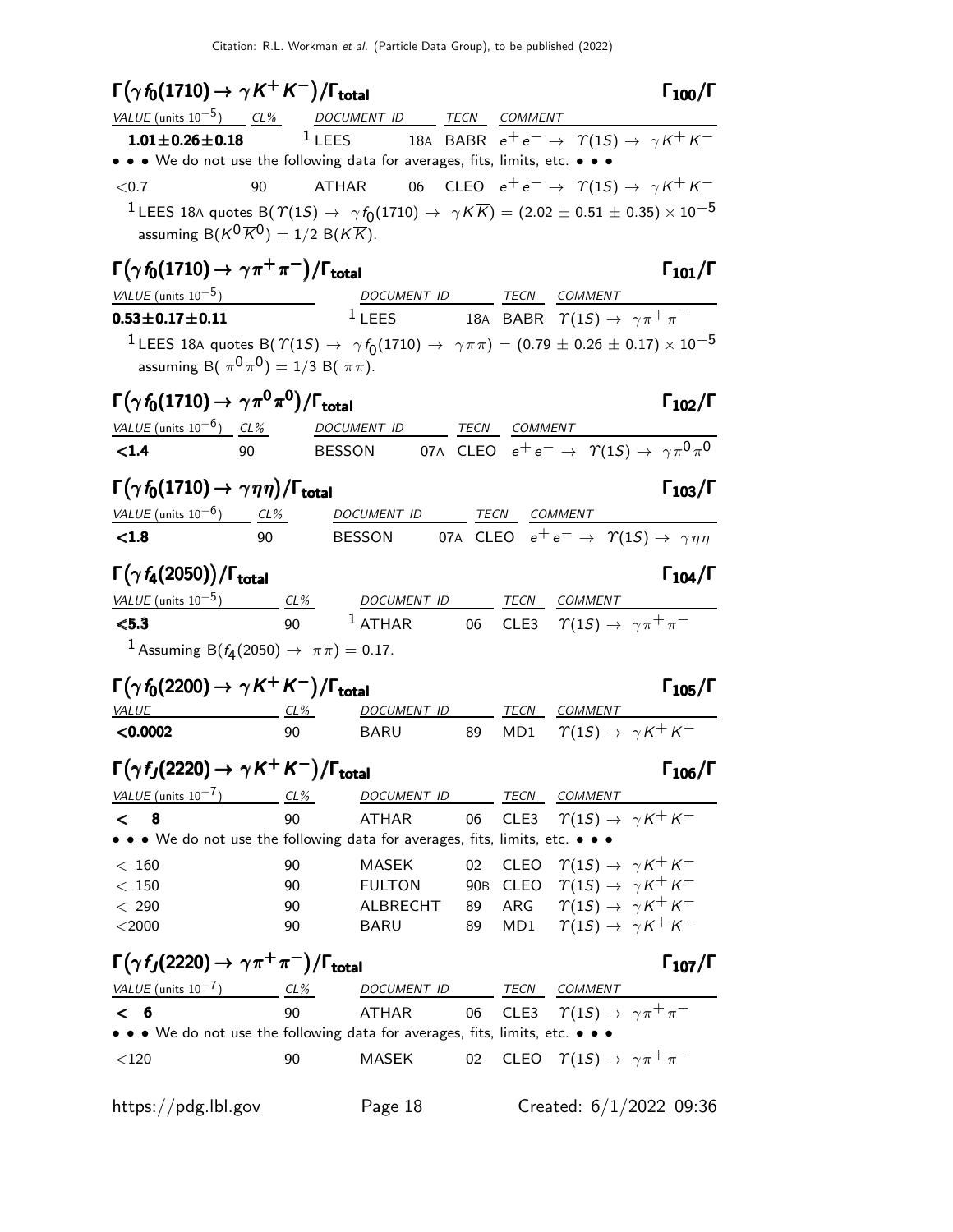| $\Gamma(\gamma f_J(2220) \rightarrow \gamma p \overline{p})/\Gamma_{\text{total}}$                                                   |                   |                                                                                                           |    |                                                                     | $\Gamma_{108}/\Gamma$                                                                      |
|--------------------------------------------------------------------------------------------------------------------------------------|-------------------|-----------------------------------------------------------------------------------------------------------|----|---------------------------------------------------------------------|--------------------------------------------------------------------------------------------|
| VALUE (units $10^{-7}$ ) CL%                                                                                                         |                   | DOCUMENT ID TECN COMMENT                                                                                  |    |                                                                     |                                                                                            |
| < 11                                                                                                                                 | 90                | <b>ATHAR</b>                                                                                              | 06 | CLE3 $\Upsilon(1S) \rightarrow \gamma p \overline{p}$               |                                                                                            |
| • • • We do not use the following data for averages, fits, limits, etc. • • •                                                        |                   |                                                                                                           |    |                                                                     |                                                                                            |
| $<$ 160                                                                                                                              | 90                | MASEK                                                                                                     | 02 | CLEO $\ \ \Upsilon(1S) \rightarrow \ \ \gamma \, p \, \overline{p}$ |                                                                                            |
| $\Gamma(\gamma\eta(2225)\to\gamma\phi\phi)/\Gamma_{\rm total}$<br><u>VALUE</u> CL%                                                   |                   | DOCUMENT ID                                                                                               |    |                                                                     | $\Gamma_{109}/\Gamma$                                                                      |
| < 0.003<br>90                                                                                                                        |                   | <b>BARU</b><br>89                                                                                         |    |                                                                     | $\frac{IECN}{MD1}$ $\frac{COMMENT}{\gamma(1S)} \rightarrow \gamma K^{+} K^{-} K^{+} K^{-}$ |
| $\Gamma(\gamma\eta_c(1S))/\Gamma_{\rm total}$                                                                                        |                   |                                                                                                           |    |                                                                     | $\Gamma_{110}/\Gamma$                                                                      |
| <u>VALUE</u>                                                                                                                         |                   | <u>CL% DOCUMENT ID TECN COMMENT</u>                                                                       |    |                                                                     |                                                                                            |
| ${<}2.9\times10^{-5}$                                                                                                                |                   | 90 $1\,$ KATRENKO 20 BELL $e^+e^- \rightarrow \gamma +$ hadrons                                           |    |                                                                     |                                                                                            |
| • • • We do not use the following data for averages, fits, limits, etc. • • •                                                        |                   |                                                                                                           |    |                                                                     |                                                                                            |
| ${<}5.7\times10^{-5}$                                                                                                                | 90                | <b>SHEN</b>                                                                                               |    | 10A BELL $\Upsilon(1S) \rightarrow \gamma X$                        |                                                                                            |
| $1$ Using $\ \ \mathcal{T}(2S) \rightarrow \ \ \ \mathcal{T}(1S) \pi^+ \pi^-$ decays.                                                |                   |                                                                                                           |    |                                                                     |                                                                                            |
| $\Gamma(\gamma\eta_c(2S))/\Gamma_{\rm total}$                                                                                        |                   |                                                                                                           |    |                                                                     | $\Gamma_{111}/\Gamma$                                                                      |
| <b>VALUE</b>                                                                                                                         |                   | $\frac{CL\%}{90}$ $\frac{DOCUMENT ID}{1}$ $\frac{TECN}{EEL}$ $\frac{COMMENT}{e^+ e^-}$ $\gamma + hadrons$ |    |                                                                     |                                                                                            |
| $<$ 4 $\times$ 10 <sup>-4</sup>                                                                                                      |                   |                                                                                                           |    |                                                                     |                                                                                            |
| $1$ Using $\gamma(2S) \rightarrow \gamma(1S)\pi^{+}\pi^{-}$ decays.                                                                  |                   |                                                                                                           |    |                                                                     |                                                                                            |
| $\Gamma(\gamma \chi_{c0})/\Gamma_{\rm total}$                                                                                        |                   |                                                                                                           |    |                                                                     | $\Gamma_{112}/\Gamma$                                                                      |
| <b>VALUE</b><br>$< 6.6 \times 10^{-5}$                                                                                               | 90                | <u>CL% DOCUMENT ID TECN COMMENT</u>                                                                       |    |                                                                     |                                                                                            |
| $\bullet\,\bullet\,\bullet\,$ We do not use the following data for averages, fits, limits, etc. $\bullet\,\bullet\,\bullet\,\bullet$ |                   |                                                                                                           |    |                                                                     | <sup>1</sup> KATRENKO 20 BELL $\Upsilon(1S) \rightarrow \gamma +$ hadrons                  |
| $<$ 6.5 $\times$ 10 $^{-4}$                                                                                                          | 90                | <b>SHEN</b>                                                                                               |    | 10A BELL $\Upsilon(1S) \rightarrow \gamma X$                        |                                                                                            |
| <sup>1</sup> Using $\gamma(2S) \rightarrow \gamma(1S) \pi^+ \pi^-$ decays.                                                           |                   |                                                                                                           |    |                                                                     |                                                                                            |
|                                                                                                                                      |                   |                                                                                                           |    |                                                                     | $\Gamma_{113}/\Gamma$                                                                      |
| $\Gamma(\gamma \chi_{c1})/\Gamma_{\rm total}$<br><u>VALUE</u> (units $10^{-5}$ ) CL% EVTS                                            |                   | DOCUMENT ID                                                                                               |    | TECN COMMENT                                                        |                                                                                            |
| $4.7 + 2.4 + 0.4 - 1.8 - 0.5$                                                                                                        | 5                 | $1$ KATRENKO                                                                                              | 20 |                                                                     | BELL $\ \ \mathcal{T}(1S) \rightarrow \ \gamma +$ hadrons                                  |
| $\bullet\,\bullet\,\bullet\,$ We do not use the following data for averages, fits, limits, etc. $\bullet\,\bullet\,\bullet\,\bullet$ |                   |                                                                                                           |    |                                                                     |                                                                                            |
| < 2.3<br>90                                                                                                                          |                   | <b>SHEN</b>                                                                                               |    | 10A BELL $\Upsilon(1S) \rightarrow \gamma X$                        |                                                                                            |
| <sup>1</sup> Using $\gamma$ (2S) $\rightarrow$ $\gamma$ (1S) $\pi^{+}\pi^{-}$ decays.                                                |                   |                                                                                                           |    |                                                                     |                                                                                            |
| $\Gamma(\gamma \chi_{c2})/\Gamma_{\rm total}$                                                                                        |                   |                                                                                                           |    |                                                                     | $\Gamma_{114}/\Gamma$                                                                      |
|                                                                                                                                      |                   | DOCUMENT ID _______ TECN COMMENT                                                                          |    |                                                                     |                                                                                            |
| $\frac{VALUE}{< 7.6 \times 10^{-6}}$                                                                                                 | $\frac{CL\%}{90}$ | <b>SHEN</b>                                                                                               |    | 10A BELL $\Upsilon(1S) \rightarrow \gamma X$                        |                                                                                            |
| $\bullet\,\bullet\,\bullet\,$ We do not use the following data for averages, fits, limits, etc. $\bullet\,\bullet\,\bullet\,\bullet$ |                   |                                                                                                           |    |                                                                     |                                                                                            |
| ${<}3.3\times10^{-5}$                                                                                                                | 90                | $^{-1}$ KATRENKO 20 BELL $\varUpsilon(1S) \rightarrow \ \gamma +$ hadrons                                 |    |                                                                     |                                                                                            |
|                                                                                                                                      |                   |                                                                                                           |    |                                                                     |                                                                                            |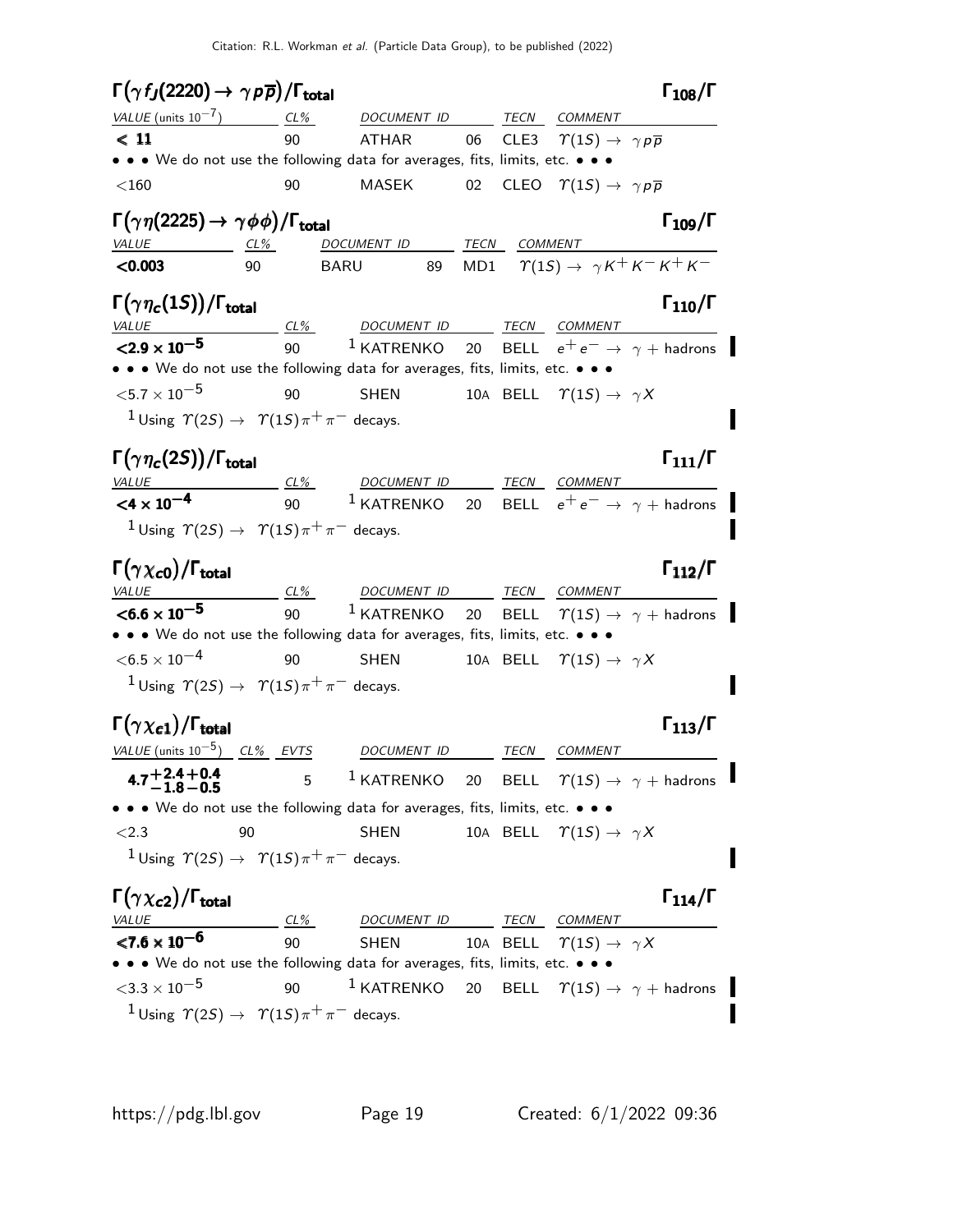| $\Gamma(\gamma \chi_{c1}(3872))/\Gamma_{\rm total}$                                                                                 |    |                                                                            |  | $\Gamma_{115}/\Gamma$ |
|-------------------------------------------------------------------------------------------------------------------------------------|----|----------------------------------------------------------------------------|--|-----------------------|
| $VALUE 21%$ CL% DOCUMENT ID TECN COMMENT                                                                                            |    |                                                                            |  |                       |
| $<$ 4 $\times$ 10 <sup>-5</sup>                                                                                                     |    | 90 $^1$ SHEN 10A BELL $\varUpsilon(1S) \rightarrow \ \gamma X$             |  |                       |
| $^1$ SHEN 10A reports $[\Gamma(\Upsilon(1S) \rightarrow \Upsilon_{c1}(3872))/\Gamma_{total}] \times [B(\chi_{c1}(3872) \rightarrow$ |    |                                                                            |  |                       |
| $\pi^+\pi^-J/\psi(15))] <~1.6\times10^{-6}$ which we divide by our best value B $(\chi_{c1}(3872)\rightarrow$                       |    |                                                                            |  |                       |
| $\pi^+ \pi^- J/\psi(15)$ = 3.8 × 10 <sup>-2</sup> .                                                                                 |    |                                                                            |  |                       |
| $\Gamma(\gamma \chi_{c1}(3872), \ \chi_{c1} \to \pi^+ \pi^- \pi^0 J/\psi)/\Gamma_{\rm total}$                                       |    |                                                                            |  | $\Gamma_{116}/\Gamma$ |
| VALUE CL%                                                                                                                           |    | DOCUMENT ID TECN COMMENT                                                   |  |                       |
| $< 2.8 \times 10^{-6}$                                                                                                              | 90 | SHEN 10A BELL $\Upsilon(1S) \rightarrow \gamma X$                          |  |                       |
|                                                                                                                                     |    |                                                                            |  |                       |
| $\Gamma(\gamma \chi_{\bf c0}(3915) \to \omega J/\psi)/\Gamma_{\bf total}$                                                           |    |                                                                            |  | $\Gamma_{117}/\Gamma$ |
| <u>VALUE (units 10<sup>-6</sup>)</u> <u>CL%</u><br><b>&lt;3.0</b> 90                                                                |    | DOCUMENT ID TECN COMMENT                                                   |  |                       |
| $3.0$                                                                                                                               |    | SHEN 10A BELL $\varUpsilon(1S) \rightarrow \gamma X$                       |  |                       |
| $\Gamma(\gamma \chi_{c1}(4140) \rightarrow \phi J/\psi)/\Gamma_{\rm total}$                                                         |    |                                                                            |  | $\Gamma_{118}/\Gamma$ |
| $VALUE$ (units $10^{-6}$ ) $CL\%$ DOCUMENT ID TECN COMMENT                                                                          |    |                                                                            |  |                       |
| < 2.2                                                                                                                               | 90 | SHEN 10A BELL $\Upsilon(1S) \rightarrow \gamma X$                          |  |                       |
|                                                                                                                                     |    |                                                                            |  |                       |
| $\Gamma(\gamma X)/\Gamma_{\rm total}$<br>$(X = \text{scalar with } m < 8.0 \text{ GeV})$                                            |    |                                                                            |  | $\Gamma_{119}/\Gamma$ |
| $VALUE$ (units $10^{-6}$ ) $CL\%$ DOCUMENT ID TECN COMMENT                                                                          |    |                                                                            |  |                       |
| < 4.5                                                                                                                               |    | 90 <sup>1</sup> DEL-AMO-SA11J BABR $e^+e^- \rightarrow \gamma + X$         |  |                       |
| • • • We do not use the following data for averages, fits, limits, etc. • • •                                                       |    |                                                                            |  |                       |
| $30$                                                                                                                                | 90 | $2$ BALEST 95 CLEO $e^+e^- \rightarrow \gamma + X$                         |  |                       |
| $^1$ For a noninteracting scalar X with mass $m < 8.0$ GeV.                                                                         |    |                                                                            |  |                       |
| <sup>2</sup> For a noninteracting pseudoscalar X with mass $<$ 7.2 GeV.                                                             |    |                                                                            |  |                       |
| $\Gamma(\gamma X \overline{X}(m_X < 3.1 \,\text{GeV})) / \Gamma_{\text{total}}$                                                     |    |                                                                            |  | $\Gamma_{120}/\Gamma$ |
| $(X\overline{X})$ = vectors with $m< 3.1$ GeV)                                                                                      |    |                                                                            |  |                       |
| $VALUE$ (units $10^{-3}$ ) CL% DOCUMENT ID TECN COMMENT                                                                             |    |                                                                            |  |                       |
| $\leq$ 1                                                                                                                            |    | 90 <sup>1</sup> BALEST 95 CLEO $e^+e^- \rightarrow \gamma + X\overline{X}$ |  |                       |
| $^1$ For a noninteracting vector $X$ with mass $< 3.1$ GeV.                                                                         |    |                                                                            |  |                       |
| $\Gamma(\gamma X \overline{X}(m_X < 4.5 \,\text{GeV})) / \Gamma_{\text{total}}$                                                     |    |                                                                            |  | $\Gamma_{121}/\Gamma$ |
| X and $\overline{X}$ = zero spin with $m < 4.5$ GeV                                                                                 |    |                                                                            |  |                       |
| $VALUE (units 10-5)$ CL%                                                                                                            |    | DOCUMENT ID TECN COMMENT                                                   |  |                       |
| $24$                                                                                                                                | 90 | $^1$ DEL-AMO-SA11J BABR $e^+e^- \rightarrow \gamma + X \overline{X}$       |  |                       |
| <sup>1</sup> For a noninteracting scalar X with mass $m <$ 4.5 GeV.                                                                 |    |                                                                            |  |                       |
| $\Gamma(\gamma X \to \gamma + \geq 4 \text{ prongs})/\Gamma_{\text{total}}$<br>$(1.5 \text{ GeV} < m_X < 5.0 \text{ GeV})$          |    |                                                                            |  | $\Gamma_{122}/\Gamma$ |
| $VALUE$ (units $10^{-4}$ ) CL% DOCUMENT ID TECN COMMENT                                                                             |    |                                                                            |  |                       |
| < 1.78                                                                                                                              | 95 | ROSNER 07A CLEO $e^+e^- \rightarrow \gamma X$                              |  |                       |
|                                                                                                                                     |    |                                                                            |  |                       |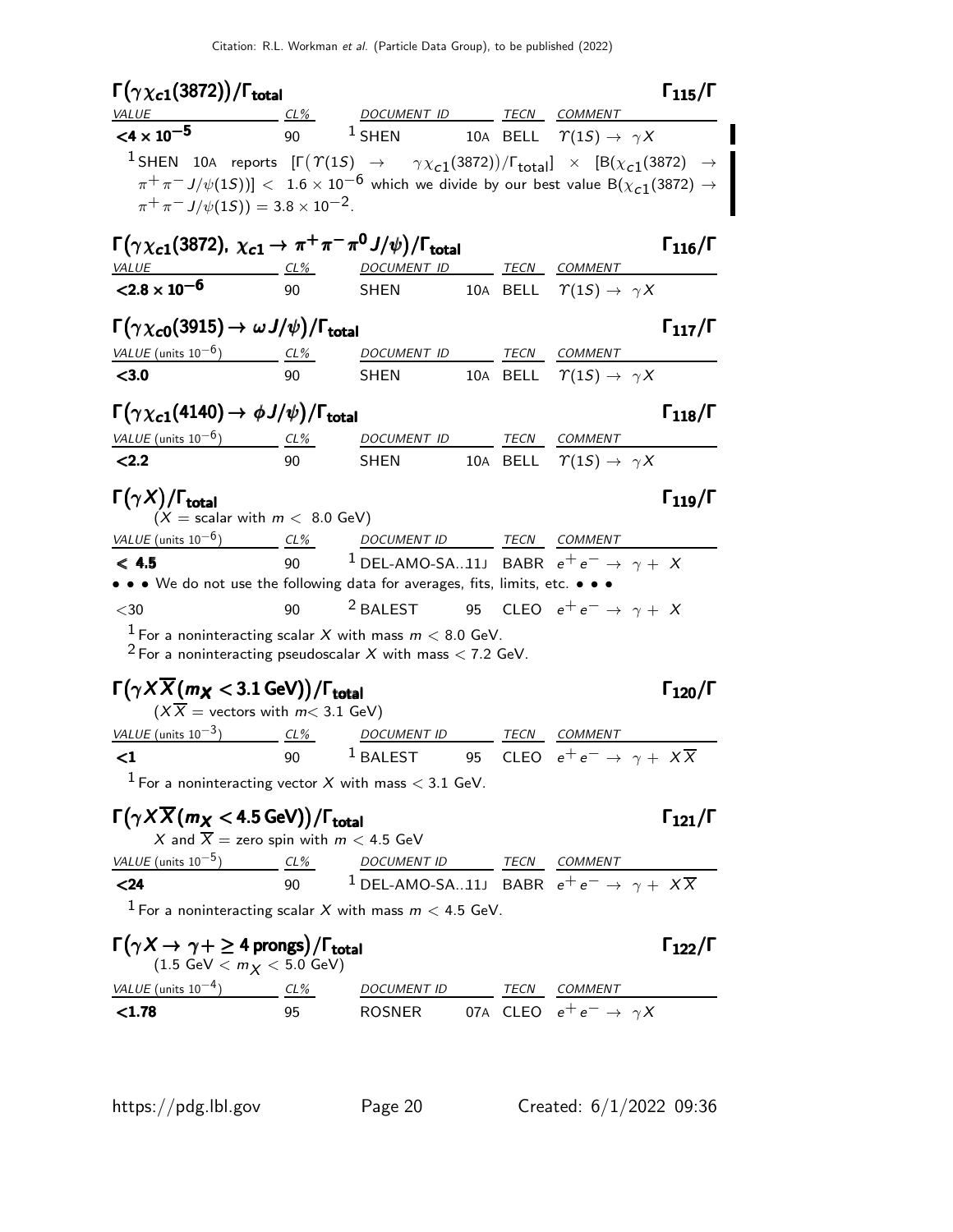| $\Gamma(\gamma a_1^0 \rightarrow \gamma \mu^+ \mu^-)/\Gamma_{\rm total}$<br>$(201 < M(\mu^+ \mu^-) < 3565 \text{ MeV})$                                                                                                                 |        |                                             |             |                                                                                                                           | $\Gamma_{123}/\Gamma$                                                                                                                                                                                                                                                                                                                                                                                                                        |
|-----------------------------------------------------------------------------------------------------------------------------------------------------------------------------------------------------------------------------------------|--------|---------------------------------------------|-------------|---------------------------------------------------------------------------------------------------------------------------|----------------------------------------------------------------------------------------------------------------------------------------------------------------------------------------------------------------------------------------------------------------------------------------------------------------------------------------------------------------------------------------------------------------------------------------------|
|                                                                                                                                                                                                                                         |        |                                             |             |                                                                                                                           |                                                                                                                                                                                                                                                                                                                                                                                                                                              |
| $\frac{\text{VALU E (units 10}^{-6})}{\text{C9}} = \frac{\text{CL\%}}{90}$ $\frac{\text{DOCUMENT ID}}{1 \text{LOVE}} = \frac{\text{TECN}}{08} = \frac{\text{COMMENT}}{e^+ e^-} \rightarrow \gamma a_1^0 \rightarrow \gamma \mu^+ \mu^-$ |        |                                             |             |                                                                                                                           |                                                                                                                                                                                                                                                                                                                                                                                                                                              |
| • • • We do not use the following data for averages, fits, limits, etc. • • •                                                                                                                                                           |        |                                             |             |                                                                                                                           |                                                                                                                                                                                                                                                                                                                                                                                                                                              |
| ${<}9.7$                                                                                                                                                                                                                                | 90     |                                             |             |                                                                                                                           | <sup>2</sup> LEES 13C BABR $e^+e^- \rightarrow \gamma a_1^0 \rightarrow \gamma \mu^+ \mu^-$                                                                                                                                                                                                                                                                                                                                                  |
| $10^{-6}$ .                                                                                                                                                                                                                             |        |                                             |             |                                                                                                                           | $^1$ For a narrow scalar or pseudoscalar $a_1^0$ with 201 $<$ M $(\mu^+ \mu^-)$ $<$ 3565 MeV, excluding<br>J/ $\psi$ . Measured 90% CL limits as a function of M( $\mu^+ \mu^-$ ) range from 1–9 $\times$ 10 <sup>-6</sup> .<br>$^2$ For a narrow scalar or pseudoscalar $a_1^0$ with mass in the range 212–9200 MeV, excluding<br>J/ $\psi$ and $\psi(2S)$ . Measured 90% CL limits as a function of $m_{d^0}$ range from 0.28–9.7 $\times$ |
| $\Gamma(\gamma a_1^0 \rightarrow \gamma \tau^+ \tau^-)/\Gamma_{\rm total}$<br>$(2m_{\tau} < M(\tau^+\tau^-) < 9.2$ GeV)                                                                                                                 |        |                                             |             |                                                                                                                           | $\Gamma_{124}/\Gamma$                                                                                                                                                                                                                                                                                                                                                                                                                        |
| $\frac{\text{VALU E (units 10}^{-6})}{\text{100}} \frac{CL\%}{90} \frac{DOCUMENT ID}{1 \text{LEES}} \frac{TECN}{13R} \frac{COMMENT}{BABR} \frac{COMMENT}{T(2S) \rightarrow \gamma \tau^+ \tau^- \pi^+ \pi^-}$                           |        |                                             |             |                                                                                                                           |                                                                                                                                                                                                                                                                                                                                                                                                                                              |
| • • • We do not use the following data for averages, fits, limits, etc. • • •                                                                                                                                                           |        |                                             |             |                                                                                                                           |                                                                                                                                                                                                                                                                                                                                                                                                                                              |
| $\,<\,50$                                                                                                                                                                                                                               | 90     |                                             |             |                                                                                                                           | <sup>2</sup> LOVE 08 CLEO $e^+e^- \rightarrow \gamma a_1^0 \rightarrow \gamma \tau^+ \tau^-$                                                                                                                                                                                                                                                                                                                                                 |
| at $M(a_1^0) = 9.2$ GeV.                                                                                                                                                                                                                |        |                                             |             |                                                                                                                           | limits of 0.9 $\times$ $10^{-5}$ at M( $a_1^0$ ) $=$ $2m_\tau$ , $\approx 1.5\times$ $10^{-5}$ at M( $a_1^0$ ) $=$ 7.5 GeV, and $13\times10^{-5}$<br>$^2$ For a narrow scalar or pseudoscalar $a_1^0$ with 2 $m_\tau^-\,<$ M( $a_1^0)$ $<$ 7.5 GeV, which result in a<br>90% CL limits ranging from $1\times10^{-5}$ at M( $a_1^0$ )=2 $m_\tau$ to $5\times10^{-5}$ at M( $a_1^0$ )=7.5 GeV.                                                 |
| $\Gamma(\gamma a_1^0 \rightarrow \gamma g g)/\Gamma_{\rm total}$<br>$(0.5 \text{ GeV} < m < 9.0 \text{ GeV})$                                                                                                                           |        |                                             |             |                                                                                                                           | $\Gamma_{125}/\Gamma$                                                                                                                                                                                                                                                                                                                                                                                                                        |
| VALUE $\frac{CL\%}{>1 \times 10^{-2}}$ $\frac{CL\%}{90}$ $\frac{DOCUMENT ID}{LEES}$ $\frac{IECN}{13L}$ BABR $\gamma(1S) \rightarrow \gamma X$                                                                                           |        |                                             |             |                                                                                                                           |                                                                                                                                                                                                                                                                                                                                                                                                                                              |
|                                                                                                                                                                                                                                         |        |                                             |             |                                                                                                                           |                                                                                                                                                                                                                                                                                                                                                                                                                                              |
| range from $10^{-6}$ to $10^{-2}$ .                                                                                                                                                                                                     |        |                                             |             |                                                                                                                           | $1$ For a narrow, CP-odd pseudoscalar $a_1^0$ searched for in 26 hadronic decay modes with<br>invariant mass 0.5 GeV $< m_X <$ 9.0 GeV. Measured 90% CL limit as a function of $m_X$                                                                                                                                                                                                                                                         |
| $\Gamma(\gamma a_1^0 \rightarrow \gamma s \overline{s})/\Gamma_{\text{total}}$<br>$(0.5 \text{ GeV} < m < 9.0 \text{ GeV})$                                                                                                             |        |                                             |             |                                                                                                                           | $\Gamma_{126}/\Gamma$                                                                                                                                                                                                                                                                                                                                                                                                                        |
| VALUE $\frac{CL\%}{.00}$                                                                                                                                                                                                                |        |                                             |             | $\frac{DOCUMENT ID}{1 \text{LEES}}$ $\frac{TECN}{13L}$ $\frac{COMMENT}{BABR}$ $\frac{TECN}{T(1S)}$ $\rightarrow \gamma X$ |                                                                                                                                                                                                                                                                                                                                                                                                                                              |
| range from $10^{-5}$ to $10^{-3}$ .                                                                                                                                                                                                     |        |                                             |             |                                                                                                                           | $^1$ For a narrow, CP-odd pseudoscalar $a_1^0$ searched for in 14 hadronic decay modes with<br>invariant mass 1.5 GeV $< m_X <$ 9.0 GeV. Measured 90% CL limit as a function of $m_X$                                                                                                                                                                                                                                                        |
| $\Gamma(\mu^{\pm}\tau^{\mp})/\Gamma_{\rm total}$                                                                                                                                                                                        |        | LEPTON FAMILY NUMBER (LF) VIOLATING MODES - |             |                                                                                                                           | $\Gamma_{127}/\Gamma$                                                                                                                                                                                                                                                                                                                                                                                                                        |
| VALUE (units $10^{-6}$ )                                                                                                                                                                                                                | $CL\%$ |                                             | DOCUMENT ID |                                                                                                                           | $\frac{\text{TECN}}{\text{OBA}} \xrightarrow{\text{CDMMENT}} \frac{\text{COMMENT}}{e^+e^- \rightarrow \mu^{\pm} \tau^{\mp}}$                                                                                                                                                                                                                                                                                                                 |
| < 6.0                                                                                                                                                                                                                                   | 95     | LOVE                                        |             |                                                                                                                           |                                                                                                                                                                                                                                                                                                                                                                                                                                              |

https://pdg.lbl.gov Page 21 Created: 6/1/2022 09:36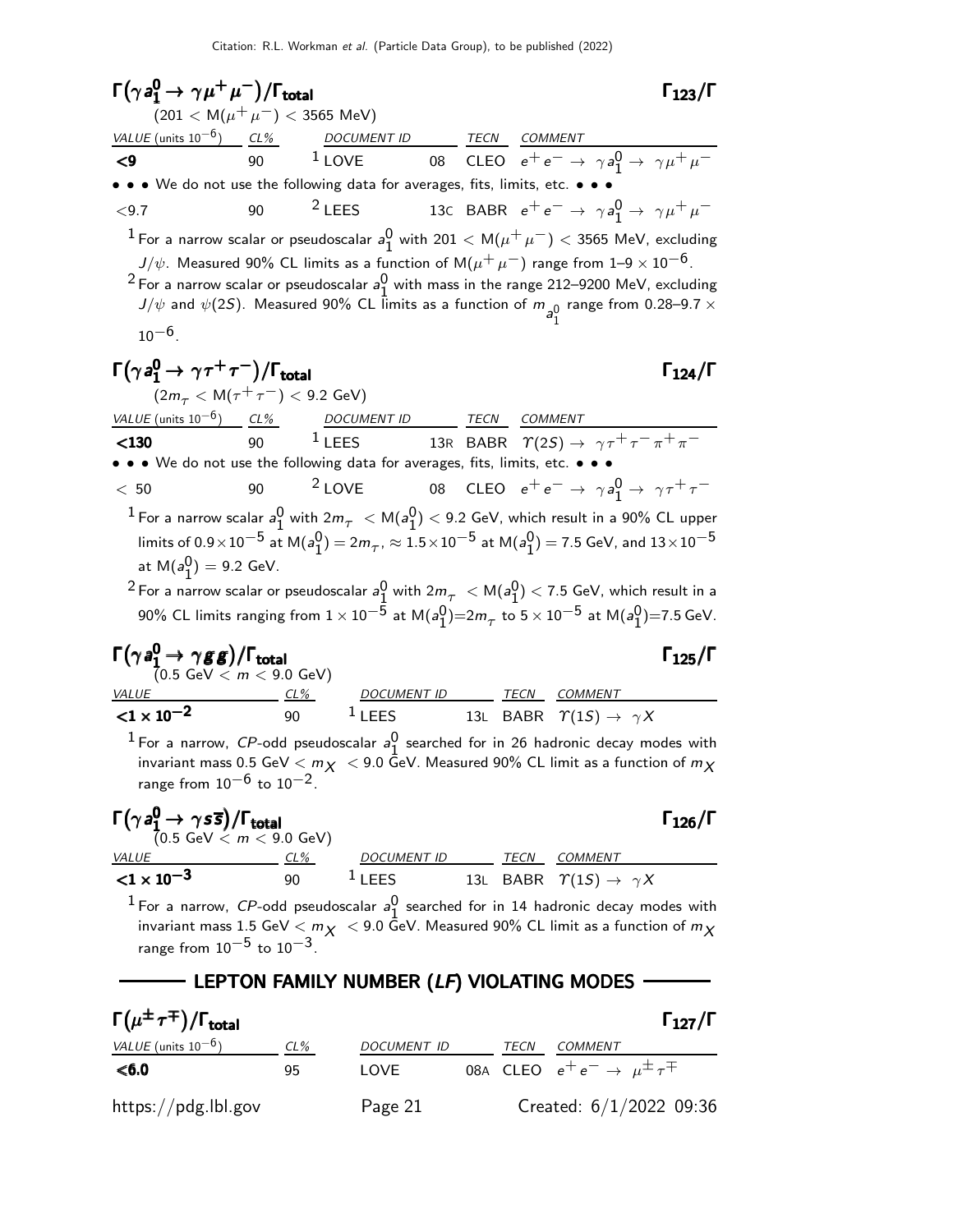# - OTHER DECAYS

-

| $\Gamma(\text{invisible})/\Gamma_\text{total}$                                | $\Gamma_{128}/\Gamma$ |                    |      |         |                                                                       |
|-------------------------------------------------------------------------------|-----------------------|--------------------|------|---------|-----------------------------------------------------------------------|
| VALUE (units $10^{-4}$ )                                                      | $CL\%$                | <b>DOCUMENT ID</b> | TECN | COMMENT |                                                                       |
| $<$ 3.0                                                                       | 90                    | AUBERT             |      |         | 09AX BABR $\ \ \Upsilon(35) \rightarrow \ \pi^+ \pi^- \ \Upsilon(15)$ |
| • • • We do not use the following data for averages, fits, limits, etc. • • • |                       |                    |      |         |                                                                       |
| $<$ 39                                                                        | 90                    | <b>RUBIN</b>       |      |         | 07 CLEO $\Upsilon(2S) \rightarrow \pi^+ \pi^- \Upsilon(1S)$           |
| $25$                                                                          | 90                    | <b>TAJIMA</b>      |      |         | 07 BELL $\Upsilon(3S) \rightarrow \pi^+ \pi^- \Upsilon(1S)$           |
|                                                                               |                       |                    |      |         |                                                                       |

# $\Upsilon(1S)$  REFERENCES

| KATRENKO        | 20              | PRL 124 122001      | P. Katrenko et al.        | (BELLE Collab.)        |
|-----------------|-----------------|---------------------|---------------------------|------------------------|
| JIA.            | 18              | PR D97 112004       | S. Jia et al.             | (BELLE Collab.)        |
| LEES            | 18A             | PR D97 112006       | J.P. Lees et al.          | (BABAR Collab.)        |
| JIA             | 17              | PR D95 012001       | S. Jia et al.             | (BELLE Collab.)        |
| JIA             | 17A             | PR D96 112002       | S. Jia et al.             | (BELLE Collab.)        |
| SHEN            | 16              | PR D93 112013       | C.P. Shen et al.          | (BELLE Collab.)        |
| LEES            | 14G             | PR D89 111102       | J.P. Lees et al.          | (BABAR Collab.)        |
| YANG            | 14              | PR D90 112008       | S.D. Yang et al.          | (BELLE Collab.)        |
| LEES            | 13C             | PR D87 031102       | J.P. Lees et al.          | (BABAR Collab.)        |
| LEES            | 13L             | PR D88 031701       | J.P. Lees et al.          | (BABAR Collab.)        |
| LEES            | 13R             | PR D88 071102       | J.P. Lees et al.          | (BABAR Collab.)        |
| <b>SHEN</b>     | 13              | PR D88 011102       | C.P. Shen et al.          | (BELLE Collab.)        |
| <b>DOBBS</b>    | 12A             | PR D86 052003       | S. Dobbs et al.           |                        |
| <b>SHEN</b>     | 12A             | PR D86 031102       | C.P. Shen et al.          | (BELLE Collab.)        |
| <b>BESSON</b>   | 11              | PR D83 037101       | D. Besson et al.          | (CLEO Collab.)         |
| DEL-AMO-SA 11J  |                 | PRL 107 021804      | P. del Amo Sanchez et al. | (BABAR Collab.)        |
| AUBERT          | 10 <sup>C</sup> | PR D81 011102       | B. Aubert et al.          | (BABAR Collab.)        |
| DEL-AMO-SA 10C  |                 | PRL 104 191801      | P. del Amo Sanchez et al. | (BABAR Collab.)        |
| SHEN            | 10A             | PR D82 051504       | C.P. Shen et al.          | (BELLE Collab.)        |
| <b>AUBERT</b>   |                 | 09AX PRL 103 251801 | B. Aubert et al.          | (BABAR Collab.)        |
| LOVE            | 08              | PRL 101 151802      | W. Love et al.            | (CLEO Collab.)         |
| LOVE            | 08A             | PRL 101 201601      | W. Love et al.            | (CLEO Collab.)         |
| <b>PDG</b>      | 08              | PL B667 1           | C. Amsler et al.          | (PDG Collab.)          |
| ASNER           | 07              | PR D75 012009       | D.M. Asner et al.         | (CLEO Collab.)         |
| ATHAR           | 07A             | PR D76 072003       | S.B. Athar et al.         | (CLEO Collab.)         |
| <b>BESSON</b>   | 07              | PRL 98 052002       | D. Besson et al.          | (CLEO Collab.)         |
| <b>BESSON</b>   | 07A             | PR D75 072001       | D. Besson et al.          | (CLEO Collab.)         |
| <b>ROSNER</b>   | 07A             | PR D76 117102       | J.L. Rosner et al.        | (CLEO Collab.)         |
| <b>RUBIN</b>    | 07              | PR D75 031104       | P. Rubin et al.           | (CLEO Collab.)         |
| <b>TAJIMA</b>   | 07              | PRL 98 132001       | O. Tajima et al.          | (BELLE Collab.)        |
| AQUINES         | 06A             | PR D74 092006       | O. Aquines et al.         | (CLEO Collab.)         |
| ATHAR           | 06              | PR D73 032001       | S.B. Athar et al.         | (CLEO Collab.)         |
| <b>BESSON</b>   | 06A             | PR D74 012003       | D. Besson et al.          | (CLEO Collab.)         |
| <b>ROSNER</b>   | 06              | PRL 96 092003       | J.L. Rosner et al.        | (CLEO Collab.)         |
| <b>ADAMS</b>    | 05              | PRL 94 012001       | G.S. Adams et al.         | (CLEO Collab.)         |
| <b>BRIERE</b>   | 04              | PR D70 072001       | R.A. Briere et al.        | (CLEO Collab.)         |
| ARTUSO          | 03              | PR D67 052003       | M. Artuso et al.          | (CLEO Collab.)         |
| MASEK           | 02              | PR D65 072002       | G. Masek <i>et al.</i>    | (CLEO Collab.)         |
| <b>RICHICHI</b> | 01B             | PRL 87 141801       | S.J. Richichi et al.      | (CLEO Collab.)         |
| ARTAMONOV       | 00              | PL B474 427         | A.S. Artamonov et al.     |                        |
| ANASTASSOV 99   |                 | PRL 82 286          | A. Anastassov et al.      | (CLEO Collab.)         |
| ALEXANDER       | 98              | PR D58 052004       | J.P. Alexander et al.     | (CLEO Collab.)         |
| <b>BARU</b>     | 96              | PRPL 267 71         | S.E. Baru et al.          | (NOVO)                 |
| <b>BALEST</b>   | 95              | PR D51 2053         | R. Balest et al.          | (CLEO Collab.)         |
| <b>CINABRO</b>  | 94B             | PL B340 129         | D. Cinabro et al.         | (CLEO Collab.)         |
| ALBRECHT        | 92J             | ZPHY C55 25         | H. Albrecht et al.        | (ARGUS Collab.)        |
| <b>BARU</b>     | 92              | ZPHY C54 229        | S.E. Baru et al.          | (NOVO)                 |
| <b>BARU</b>     | 92B             | ZPHY C56 547        | S.E. Baru et al.          | (NOVO)                 |
| KOBEL           | 92              | ZPHY C53 193        | M. Kobel et al.           | (Crystal Ball Collab.) |
| <b>BLINOV</b>   | 90              | PL B245 311         | A.E. Blinov et al.        | (NOVO)                 |
| <b>FULTON</b>   | 90 <sub>B</sub> | PR D41 1401         | R. Fulton et al.          | (CLEO Collab.)         |
| MASCHMANN 90    |                 | ZPHY C46 555        | W.S. Maschmann et al.     | (Crystal Ball Collab.) |
| ALBRECHT        | 89              | ZPHY C42 349        | H. Albrecht et al.        | (ARGUS Collab.)        |
| ALEXANDER       | 89              | NP B320 45          | J.P. Alexander et al.     | (LBL, MICH, SLAC)      |
|                 |                 |                     |                           |                        |

https://pdg.lbl.gov Page 22 Created: 6/1/2022 09:36